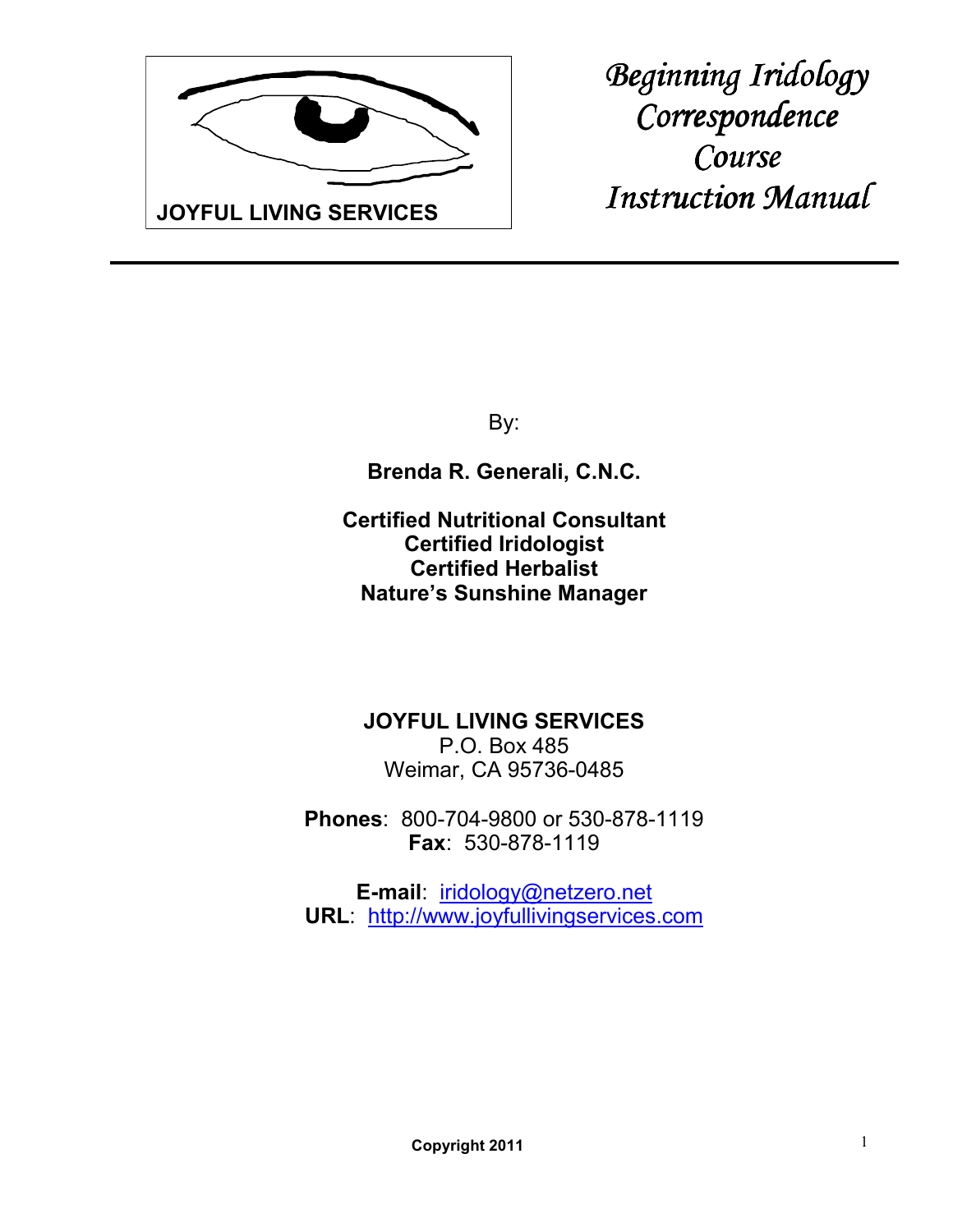



- 1. Print your name and address at the top of the first page of **the Beginning Practice Sessions and Test Packet**.
- 2. To be eligible for Certification you must give correct answers to 80% of the questions in **the Test**. Scores are **not** averaged for an overall grade.
- 3. You must not loan, sell or reproduce this Course in any form. **To do so is cause for expulsion from certification from Joyful Living Services**. This provision is to protect the integrity of the certification. Such protection is further assured by periodic rotating and changing of the questions.
- 4. You must not disassemble the practice sessions and test. You must return the practice sessions and test intact where it is maintained as part of your permanent file.
- 5. You must complete all practice sessions and the test and submit them all at the same time in order to be graded. We will **not** grade the practice sessions but they must be submitted along with the test and cannot be submitted individually. The only exception is when a candidate is being retested in the event of failure.
- 6. In the event of failure: If the candidate should fail the test, he or she may repeat test after a wait of 30 days. There will be a re-examination fee of \$15.00 to cover the costs of new materials, regrading and filing. Should the candidate fail on this second attempt, he or she must then wait 60 days before making a third attempt. These mandatory delays are for the purpose of continuing study and preparation on the part of the candidate.
- 7. When you have completed all six practice sessions and the test, you must sign the statement at the bottom of the First Page of the Beginning Iridology Practice Sessions and Test Packet and have it notarized. There is a notarization form provided.
- 8. There is no time limit on the completion of this Correspondence Course. Most candidates are full-time practitioners with little time to be able to rush through this course. So please take your time and get it correct the first time.
- 9. The iris drawings in this manual are for your use. You may draw on them if you choose to do so.
- NOTE: Joyful Living Services reserves the right to change the practice sessions and test questions for any test repeated.
- NOTE: All information regarding a candidate's grades, or the fact of any failures, is kept strictly confidential and is not released to any person.

 $\mathcal{L}$ PARTS OF THE ENCLOSED INFORMATION WERE TAKEN FROM STEVEN HORNE'S CONSTITUTIONAL *IRIDOLOGY WORKSHEET, DR. BERNARD JENSEN'S NEURO-OPTIC ANALYSIS AND IRIDOLOGY: THE SCIENCE AND PRACTICE IN THE HEALING ARTS, VOLUME II.*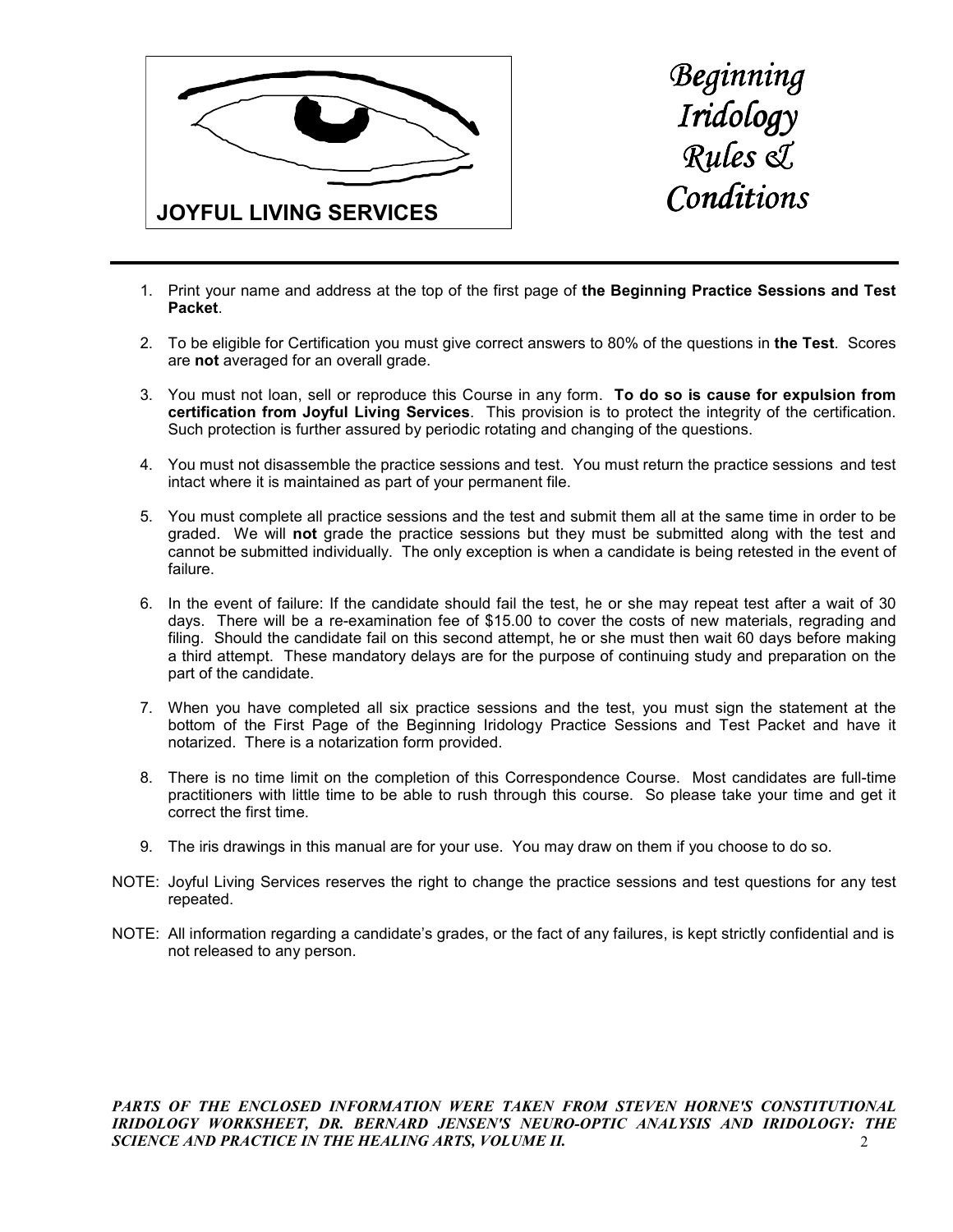#### **BEGINNING IRIDOLOGY - SESSION 1 - INTRODUCTION**

*Iridology is the Study of the Patterns and Markings in the Iris of the Eye*. For over a hundred years, various Iridologists have studied these patterns and markings, correlating them with specific health problems, physical strengths and weaknesses and personality traits. Through these empirical observations, Iridologists have noted certain constitutional patterns. That is to say, people with similar eye patterns tend to have similar personality traits and health profiles. These observations are the basis for Constitutional Iridology Analysis.

 Some people believe that the eye is a mirror of what is going on in the body right now and hence, have endeavored to use Iridology as a diagnostic tool to determine specific disease conditions. *Constitutional Iridology is based on the premise that the patterns and markings in our eye are primarily genetically inherited*. Hence, in Constitutional Iridology, no attempt is made to diagnose any specific disease conditions. *Constitutional Iridology is used to help us understand our basic temperament so we can know how to balance our nutrition and lifestyle to obtain greater physical, mental and emotional fitness*.

 An Iridology analysis is for everyone, but not everyone is ready for it. It is a truth that health is not given but earned. There is no doctor in the world that can give health. When health is lost, or when one wishes to build a finer mind and body, there must first be education and knowledge and then comes an application of knowledge, which is doing. *The greatest single thing the analysis can do is point out one's inherent weaknesses*. We die from our weaknesses. Our weaknesses bring us down, lower our resistance to all diseases and leave us vulnerable to other problems.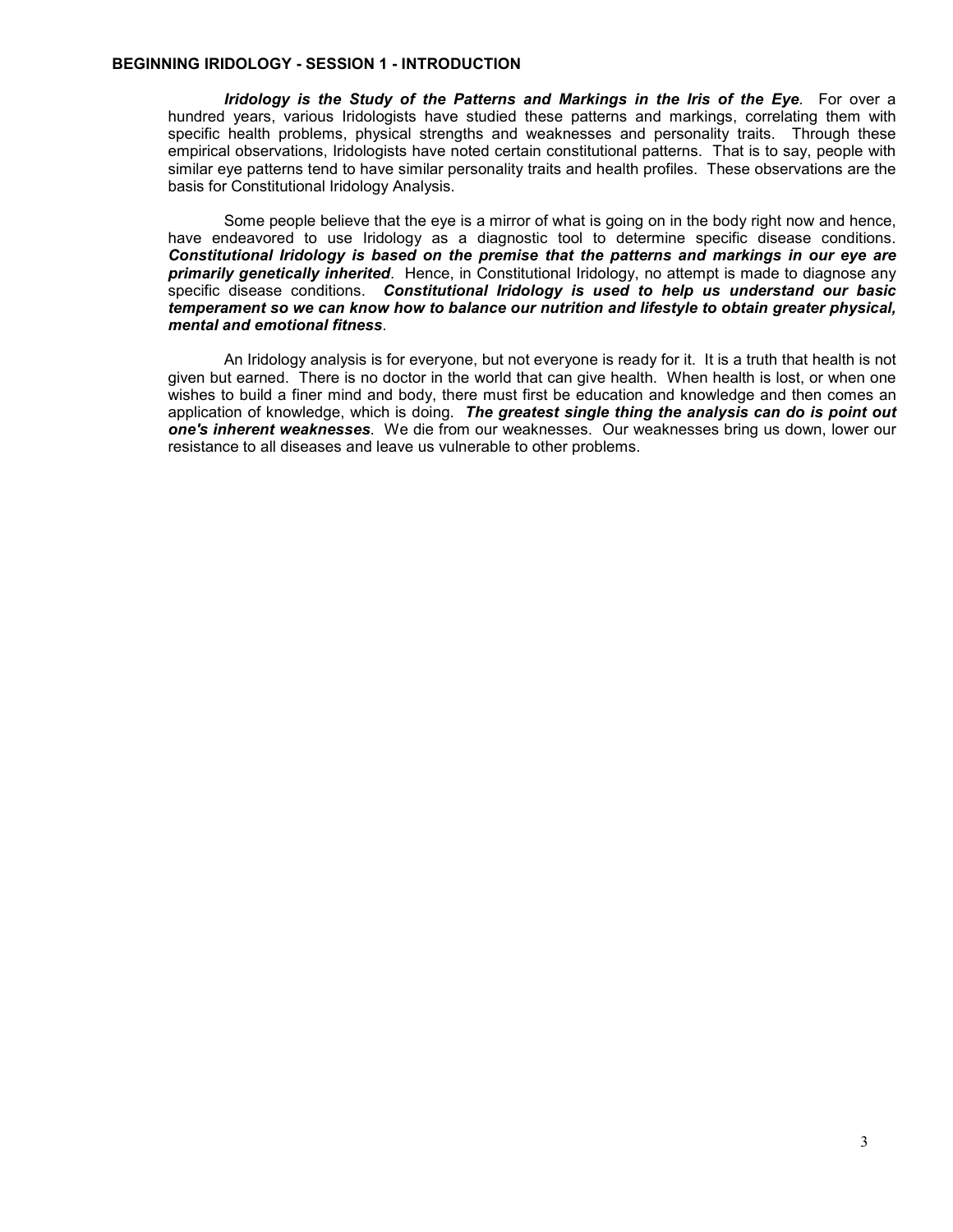#### The true originator of Iridology was a Hungarian physician **named Ignatz von Peczely**.

 At 11 years of age Dr. von Peczely noticed an owl in a tree in his backyard. He tried to catch the owl. He accidentally broke one of the owl's legs. He then noticed a dark stripe develop in the lower part of the owl's iris. Dr. von Peczely dressed the owl's leg and nursed it back to health and let it go. However, the owl stayed around and later he noticed the appearance of white and crooked lines in the part of the iris where the dark stripe had been.

## Thus, **The Birth of Iridology was about 1861**!

 At the same time Dr. von Peczely was involved with his owl, **Nils Liljequist** of Sweden, 14 years old, was vaccinated and became sick with enlargement of the lymph glands of the neck, coughing, malaria, influenza and pains in the limbs. He was treated with external applications of iodine and was finally prescribed Quinine. As years passed he observed his irises changing more and more and in 1871 he published a paper entitled: "*Quinine And Iodine Change The Color Of The Iris; I Formerly Had Blue Eyes, They Are Now A Greenish Color With Reddish Spots*". In 1864 he broke 2 ribs and noticed the changes in his iris. In 1893 he published an atlas with 258 black and white drawings and 12 colored double-iris drawings called "*Diagnosis From The Eye*".

**Dr. Bernard Jensen** was one of America's foremost pioneering nutritionists and Iridologists. Beginning his career in 1929 as a chiropractor, he soon turned to the art of nutrition in search of remedies for his own health problems. He later observed firsthand the cultural practices of people in over 55 countries. In 1955 he established the Hidden Valley Health Ranch in Escondido, California, as a retreat and learning center based upon the healing principles of nature. He has seen over 350,000 eyes.

#### **Older Versions of Iridology Charts (available in Science & Practice of Iridology, Volume II)**

- a. Nils Liljequist, 1886, from Sweden
- b. Peter Thiel, from Germany
- c. Heinrich Hense, from Germany
- d. Boris de Bardo, from France
- e. Dr. Manuel Lazaeta Acharan, from Chili
- f. Dr. Bernard Jensen's Version of Iridology Chart, 1981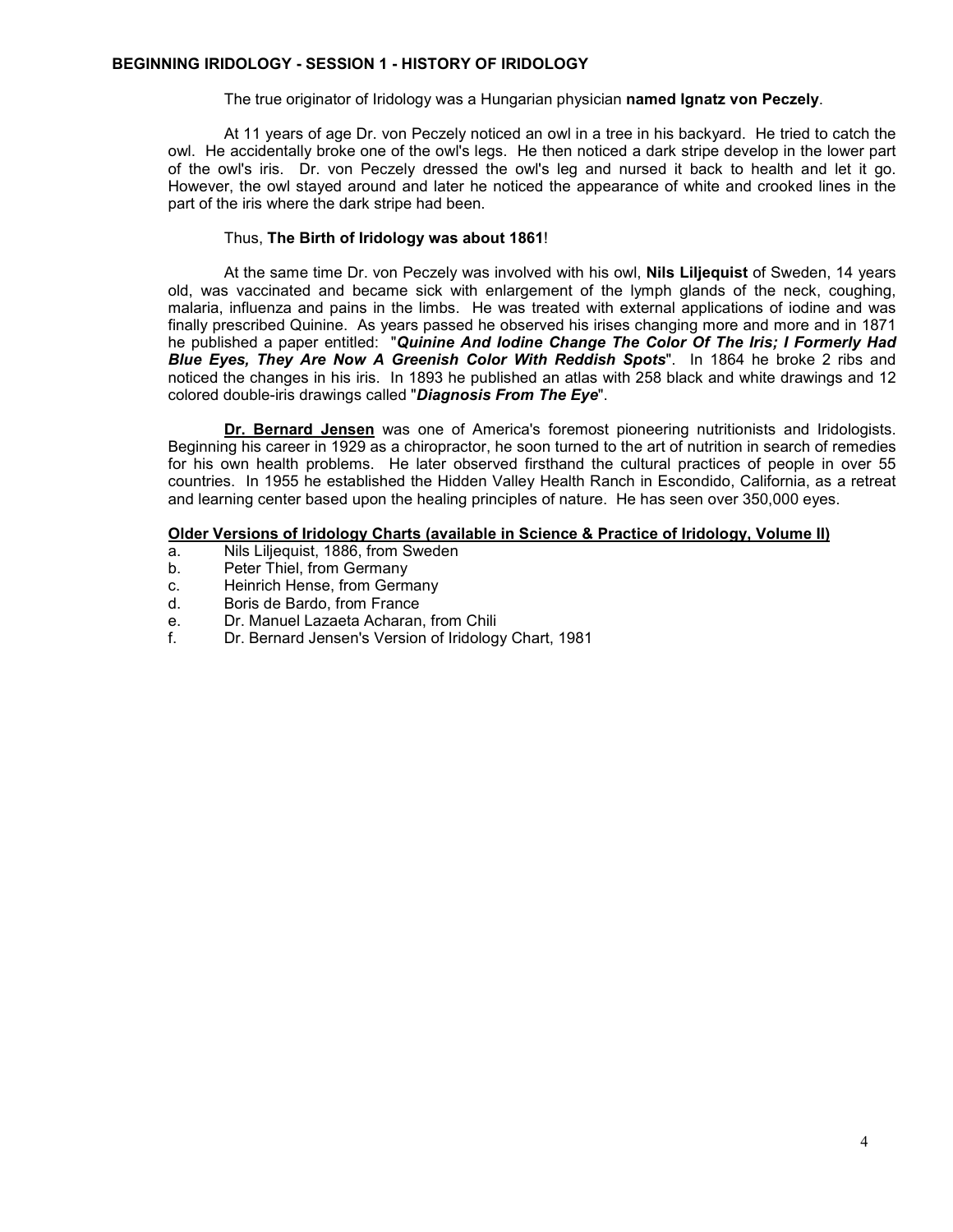## **BEGINNING IRIDOLOGY - SESSION 1 - TRUE EYE COLORS**

 Iridologists have said that there are only two basic colors for the iris, blue and brown. Perhaps this was so, but now there has been so much intermarriage of races in the world that we likely have a genetic mix of colors. Of course, we usually see the basically blue or brown iris, but there are irises, which we call "*mixed*" when it becomes obvious that in addition to the basic color there is a strong genetic influence of another color. There are instances where it becomes very difficult to determine exactly which color is the true basic color. Also, drug settlements in the body can make the iris appear a color, which is different than its true and basic color.

 The following are the basic German Iridology types. They are based on eye color. They relate somewhat to the primary colors and to the three aspects of health (physical, mental and spiritual).

## 1. **Blue-Eyed Type** (German: Lymphatic)

## A. **Description**

White collaret (autonomic nerve wreath), solid blue or gray/blue color with no discoloration or psora (pigments). Related to the primary color blue and the spiritual aspect of health. Strong tendency towards Western phlegmatic (water) constitution and Chinese water, metal constitutions.

## B. **Tendencies**

This is the "*pure*" blue eye that is found in people's of European descent. It usually accompanies a classic phlegmatic disposition, which means the person is prone to lymphatic disturbances and catarrh afflictions. This is probably due in part to the fact that people of European descent are frequently heavy consumers of dairy products. Blue-eyed people are also thought to have a greater tendency to accumulate uric acid in their bodies and to have kidney troubles. The body systems and parts that these people have to pay particular attention to are the following: Mucus membrane areas (upper respiratory tract, bronchioles, villi of lungs, digestive tract and the uro-genital tracts), lymphatic tissues (tonsils, appendix, spleen and lymph nodes) and membranes of the joints.

Health problems commonly found in people with the lymphatic constitution include the following: Sinus troubles, sore throats, tonsillitis, earaches, bronchitis, asthma, swollen lymph nodes, skin catarrh (eczema and dandruff), kidney weakness, arthritis and rheumatism.





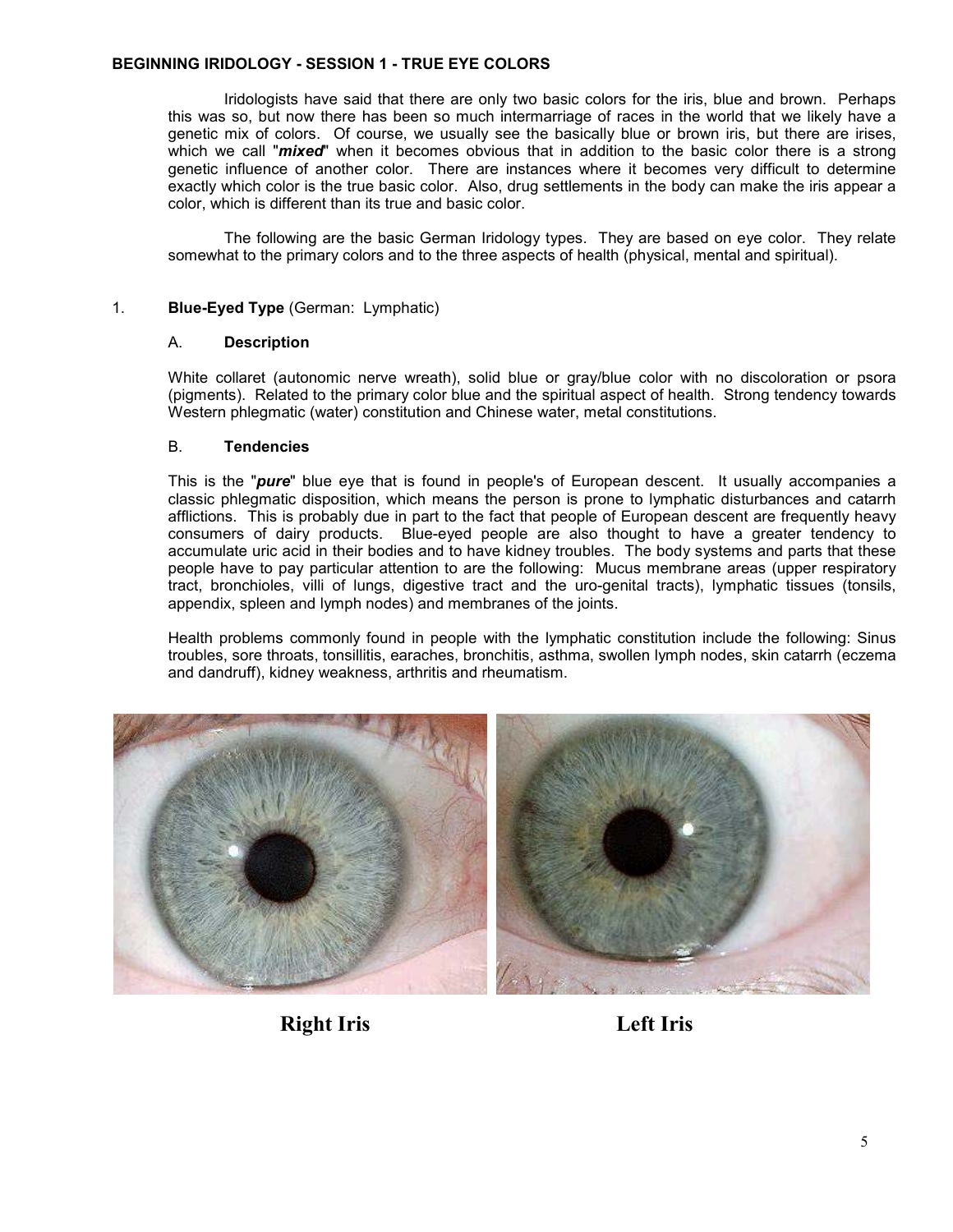# 2. **Mixed-Eyed Type** (German: Biliary)

# A. **Description**

Discolorations or psora (drug spots) on top of a blue background (fiber structure is visible through color). Related to the primary color yellow and the mental aspect of health. Strong tendency towards Chinese wood, earth constitutions and the Western air constitution.

# B. **Tendencies**

The blue/brown mixed eye has been linked by Iridologists with a disposition to biliary or hepatic (liver) troubles. It is believed that the colorations on top of the blue eye are a sign of toxicity in the body due to digestive problems. When the pigmentation is concentrated around the center of the eye, this is especially linked with digestive disturbances. Problems with the liver and other digestive organs can lead to further imbalances in the glandular and circulatory systems. Body systems and organs to pay particular attention to are as follows: The digestive system (stomach, pancreas, gall bladder and especially the liver) and the intestinal tract.

Common health problems Iridologists associate with this type are: Hypoglycemia, PMS, indigestion, gallstones, constipation, gas, toxicity of the digestive tract, anger and/or depression, difficulty getting to sleep followed by difficulty waking up in the morning, nausea, stiffness and achiness, headaches (especially migraines), food allergies, seasonal allergies and Candida.

# C. **Colors**

Colors have strong meaning in this eye type:

- 1. **Straw Yellow**: Relates to the kidneys and suggests poor kidney function.
- 2. **Neon Orange**: Relates to the pancreas and suggests a tendency to blood sugar imbalances and problems with digesting (metabolizing) carbohydrates.
- 3. **Dirty Orange**: May relate to either the pancreas or the gallbladder. Suggests some tendency as neon orange, but may also suggest gall bladder problems. Look for other signs of gall bladder problems (marks in gallbladder zone or fatty deposits in whites.)
- 4. **Dark Brown**: Related to liver function.
- 5. **Reddish Brown**: Suggests breakdown of the blood and a need to work with blood purification and building. Possible problems with liver, spleen, and bone marrow.



**Right Iris Left Iris**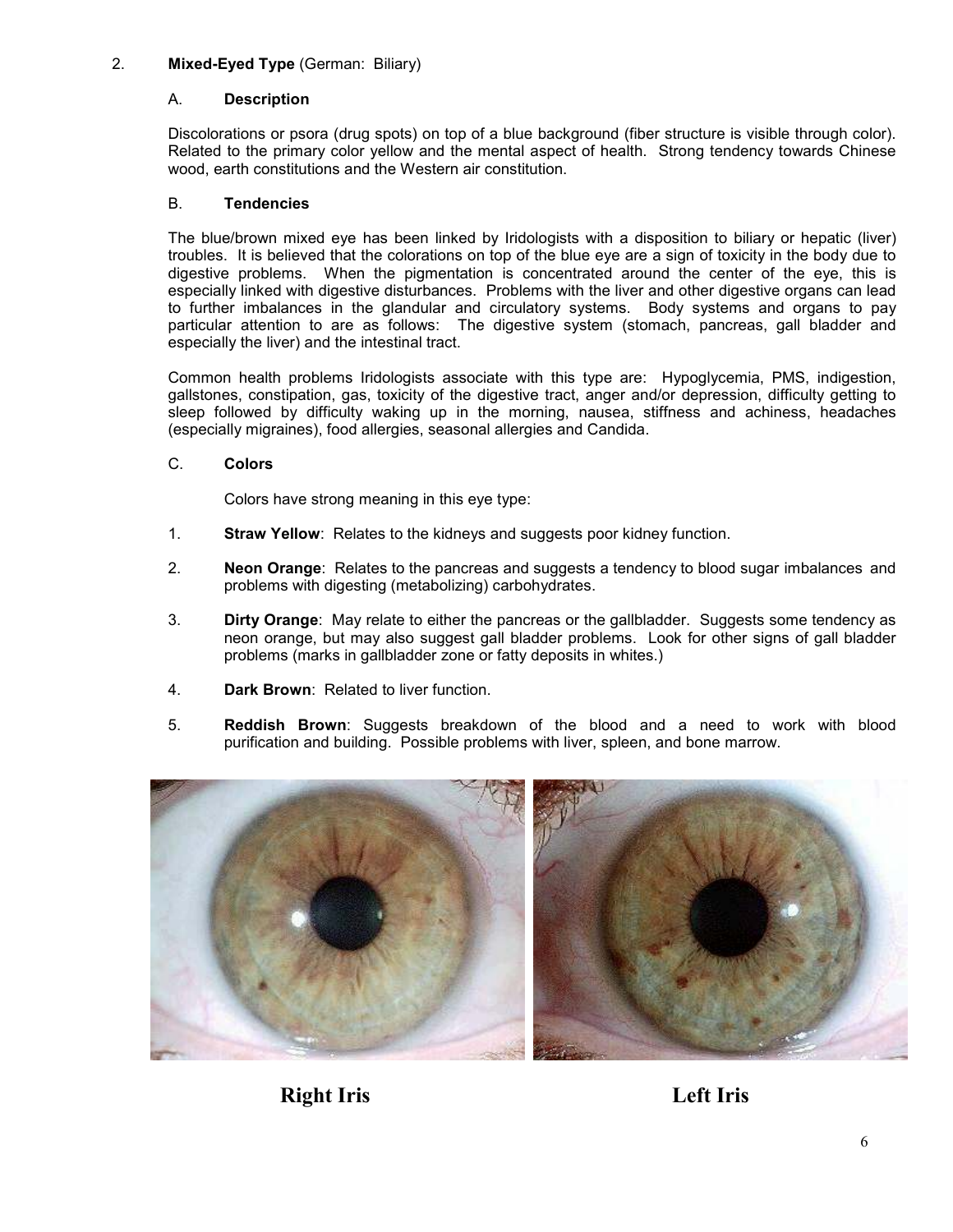# 3. **Brown Eyed Type** (German: Hematogenic)

# A. **Description**

Pure brown eye with pigments covering iris fiber structure. Related to the primary color red and the physical aspect of health. Probably Chinese constitutional types: fire and earth. Probability related to Western fire and earth constitutions as well.

# B. **Tendencies**

Pure brown eyes are difficult for Iridologists to read because a layer of pigment completely covers up the fiber structure of the eye. However, Iridologists have noted some general characteristics of brown-eyed people. First, they appear to be pre-disposed to imbalances in blood composition and hence to blood disorders. It has been suggested that they have a possible inherent inability to store adequate supplies of minerals. They may especially have problems with calcium metabolism. Specific systems and organs to pay particular attention to are: The circulatory system (heart, blood, blood vessels), the organs that make blood (liver, spleen, bone marrow), the digestive system and the endocrine glands.

Common health problems experienced by brown-eyed people include: Anemia, hardening of the arteries, all types of blood diseases, constriction and hardening of lymph tissue, possible reduced leukocytes in the blood, digestive troubles, mineral deficiencies and early breakdown of the endocrine glands.



**Right Iris Left Iris**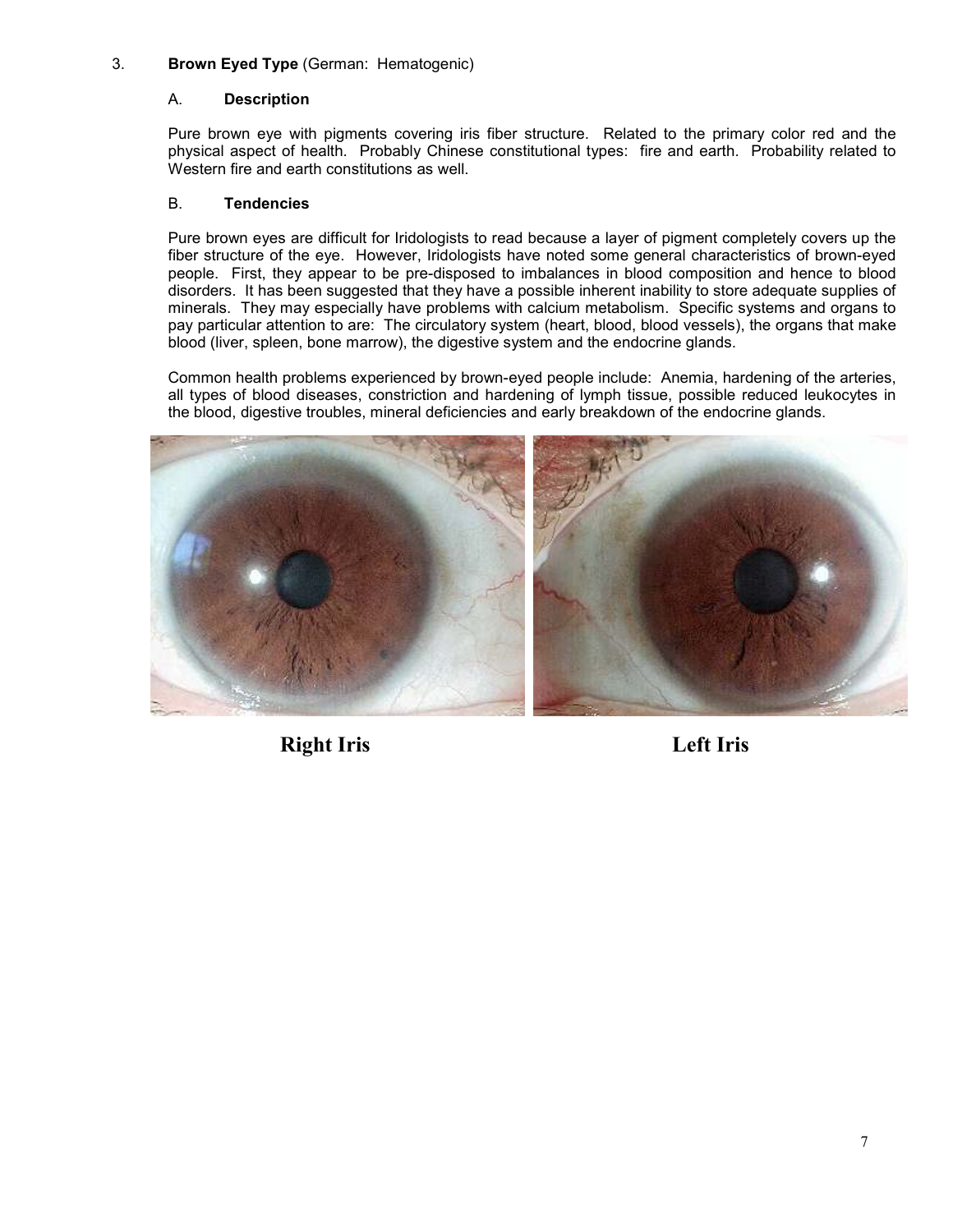#### **BEGINNING IRIDOLOGY - SESSION 1 - HERING'S LAW OF CURE**

Hering's Law of Cure is the basis of all healing. This is the way the body heals or cures itself. "*All cure starts from within out, from the head down and in reverse order as the symptoms have appeared or been suppressed*". "*We don't catch diseases, we create them by breaking down the natural defenses according to the way we eat, drink, think and live*". Hering's Law is a very important law to understand and remember. It is imperative to follow this law in order to allow the body to eliminate toxins created daily.

The definition of Hering's Law of Cure is as follows:

"*We heal from the head down*". This means that before we can even begin to heal we must believe we can heal. We must be mentally prepared and strong in order to allow the body to heal. We must not doubt the body's ability to heal itself.

"*We heal from within out*". This means we must allow the body to cleanse. In order for the body to eliminate toxins it must be allowed to do so by not suppressing any kind of discharge. Most over-thecounter medications and prescriptions do suppress discharges. This is not good as these toxins can go deeper into the body and create other weaknesses. The body must be allowed to cleanse itself in whatever manner it needs to without interruption by synthetic suppressive substances.

"*We heal in reverse order as the symptoms have appeared or been suppressed*". This means that most of the time the last problem someone has is the first problem to be dealt with by the body in the reversal process. For instance, let's say the last illness you had was a sinus infection and a suppressive medication was used to stop any sneezing, coughing, dripping nose or sinus drainage. In order for the body to heal itself it must eliminate these toxins and mucous that were suppressed at this time. Since this was the last illness it is the easiest for the body to heal. The body may stimulate the Immune System to create a fever to burn out the toxins, the toxins may be eliminated through the Lungs or Bronchioles causing a large amount of phlegm to exit these areas, it might eliminate them through the skin causing breakouts or it could eliminate them through the Colon in which case mucous, old feces and food that hasn't been eaten for quite a while may be eliminated. These are just a few ways the body heals itself.

Unfortunately, Hering's Law Of Cure is not used today in Orthodox medicine. Orthodox medicine generally believes that because the symptoms are suppressed the problem is cured, or by removing the organ, which is not functioning correctly, it can cure the problem. Perhaps this is why no one knows what a "*Cold*" is today. A "*Cold*" is the body's way of eliminating toxins, which it does by increasing the mucous from the mucous membranes in order to free the toxins. Toxin elimination is imperative in order for the body to stay healthy. Disease reversal is also imperative in order for the body to "*cure*" a disease.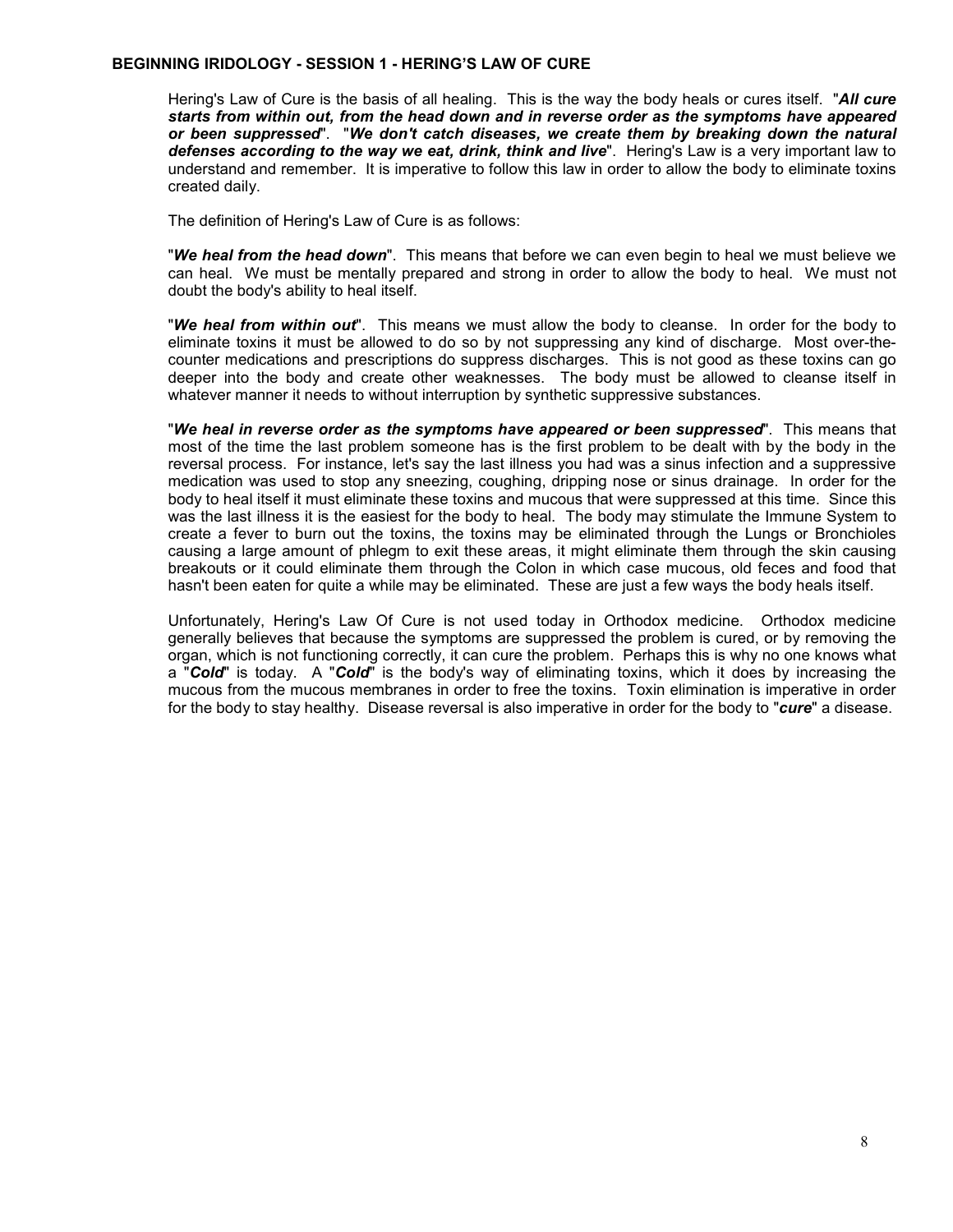## **BEGINNING IRIDOLOGY - SESSION 1 - WHAT IRIDOLOGY CAN AND CANNOT DO**

Iridology is the only science that tells inherent weaknesses. We die from our inherent weaknesses. Disease migrates to our weaknesses. We become toxic laden because we cannot detoxify. Inherent weaknesses tell us where the minerals are needed.

Iridology Can Reveal:

- The primary nutritional needs of the body.
- Inherently weak organs, glands and tissues.
- Inherently strong organs, glands and tissues.
- Constitutional strength or weakness.
- What organ is in greatest need of repair and rebuilding.
- Relative amounts of toxic settlements in organs, glands and tissues.
- Stages of tissue inflammation and activity.
- Where inflammation is located in the body.
- Under activity or sluggishness of the bowel.
- Spastic conditions or ballooned conditions of the bowel.
- The need for acidophilus in the bowel.
- Prolapsus of the transverse colon.
- Nervous condition or inflammation of the bowel.
- High-risk tissue areas in the body that may be leading to a disease.
- Pressure on the heart.
- Circulation level in various organs.
- Nerve force and nerve depletion.
- Hyperactivity or hypo activity of organs, glands or tissues.
- Influence of one organ on another, contribution of one organ to a condition elsewhere in the body.
- Lymphatic system congestion.
- Poor assimilation of nutrients.
- Depletion of minerals in any organ, gland or tissue.
- Relative ability of an organ, gland or tissue to hold nutrients.
- Results of physical or mental fatigue on the body.
- Need for rest to build up immunity.
- Tissue areas contributing to suppressed or buried symptoms.
- High or low sex drive.
- A genetic pattern of inherent weaknesses and their influence on other organs, glands and tissues.
- Pre-clinical stages of potential diabetes, cardiovascular conditions and other diseases.
- Miasms.
- Recuperative ability and the health level of the body.
- Build up of toxic material before the materialization of disease.
- Genetic weaknesses affecting the nerves, blood supply and mineralization of bones.
- Genetic influence on any symptoms present.
- Healing signs indicating an increase in strength in an organ, gland or tissue.
- Bone marrow problems.
- Potential for varicose veins in legs as shown by inherent weakness.
- Positive and negative nutritional needs of the body.
- Probably allergy to wheat.
- Sources of infection.
- Acidity of the body or catarrh development, as indicated by acute signs in the iris.
- Suppression of catarrh, as indicated by sub acute or chronic signs in the iris.
- Condition of the tissue in any part of the body or all parts of the body at one time.
- Climate and altitude best for patient.
- Potential contributions to sterility.
- Effects of polluted environment.
- Adrenal suppression, which may indicate low blood pressure, lack of energy, slowed tissue repair, deficiencies of vitamin C and adrenaline.
- Resistance to disease, as shown by amount of toxic settlements in the body.
- Relationship or unity of symptoms with conditions in organs, glands and tissues.
- The difference between a healing crisis and a disease crisis.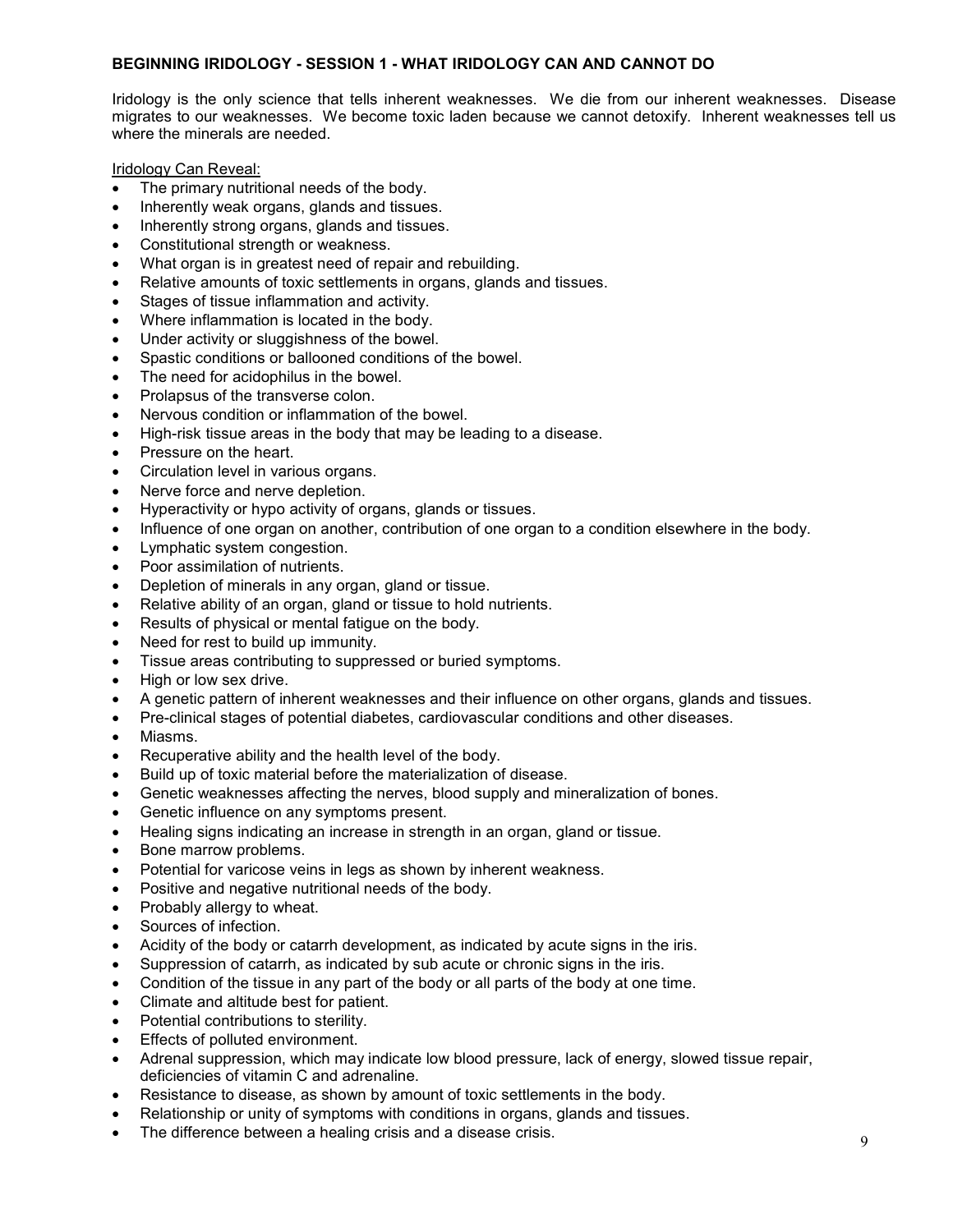- The workings of Hering's Law of Cure.
- Whether a particular program or therapy is working or not.
- The quality of nerve force in the body.
- Response to treatment; how well the body is healing itself and at what rate.
- The "whole" overall health level of the body as a unified structure.

# Iridology Cannot Reveal:

- Predict or indicate blood pressure levels (abnormal or normal), blood sugar level or other specific diagnostic findings or laboratory test results.
- Identify what medication or drugs an individual is taking or has used in the past.
- Determine what surgical operations a person has had.
- Tell what foods a person does or does not eat.
- Find out how much uric acid is in the body.
- Indicate when an injury to the body occurred or what caused the injury.
- Determine whether a poisonous snake bit has occurred or whether snake venom has entered the bloodstream.
- Correlate tissue inflammation levels with specific diseases or symptoms of disease.
- Identify diseases by name.
- Tell whether a subject is male or female from the iris.
- Determine whether asbestos settlements or silicosis exists in the body but only the effects on tissue.
- Tell if hair is falling out or what may be causing hair loss.
- Determine the number of organs when a person has been born with 3 kidneys, a double uterus, etc.
- Verify the presence of fungal infections such as Candida Albicans, although it may indicate conditions supporting its possible presence in the body.
- Show which tooth may be causing trouble.
- Verify the presence of lead, cadmium, aluminum or many other metallic elements that may have settled in the tissues.
- Tell if someone is on birth control pills.
- Prove whether or not a woman is pregnant, either normal or entopic pregnancy.
- Indicate whether an operation may be necessary.
- Indicate reliably whether a tumor is present or what size it may be.
- Show whether hemorrhage exists in the body or where its location may be.
- The difference between drug side effect symptoms and symptoms of actual diseases.
- Show if the thyroid is causing irregular menstrual periods.
- Determine the presence of multiple sclerosis, Parkinson's disease or bubonic plague.
- Prove whether healing signs indicate a raising of the general health level.
- Indicate syphilis, gonorrhea or other sexually transmitted diseases.
- Identify homosexuality or AIDS.
- Show whether gallstones or kidney stones are present.
- Tell reliably whether a blockage exists in a cardiac artery.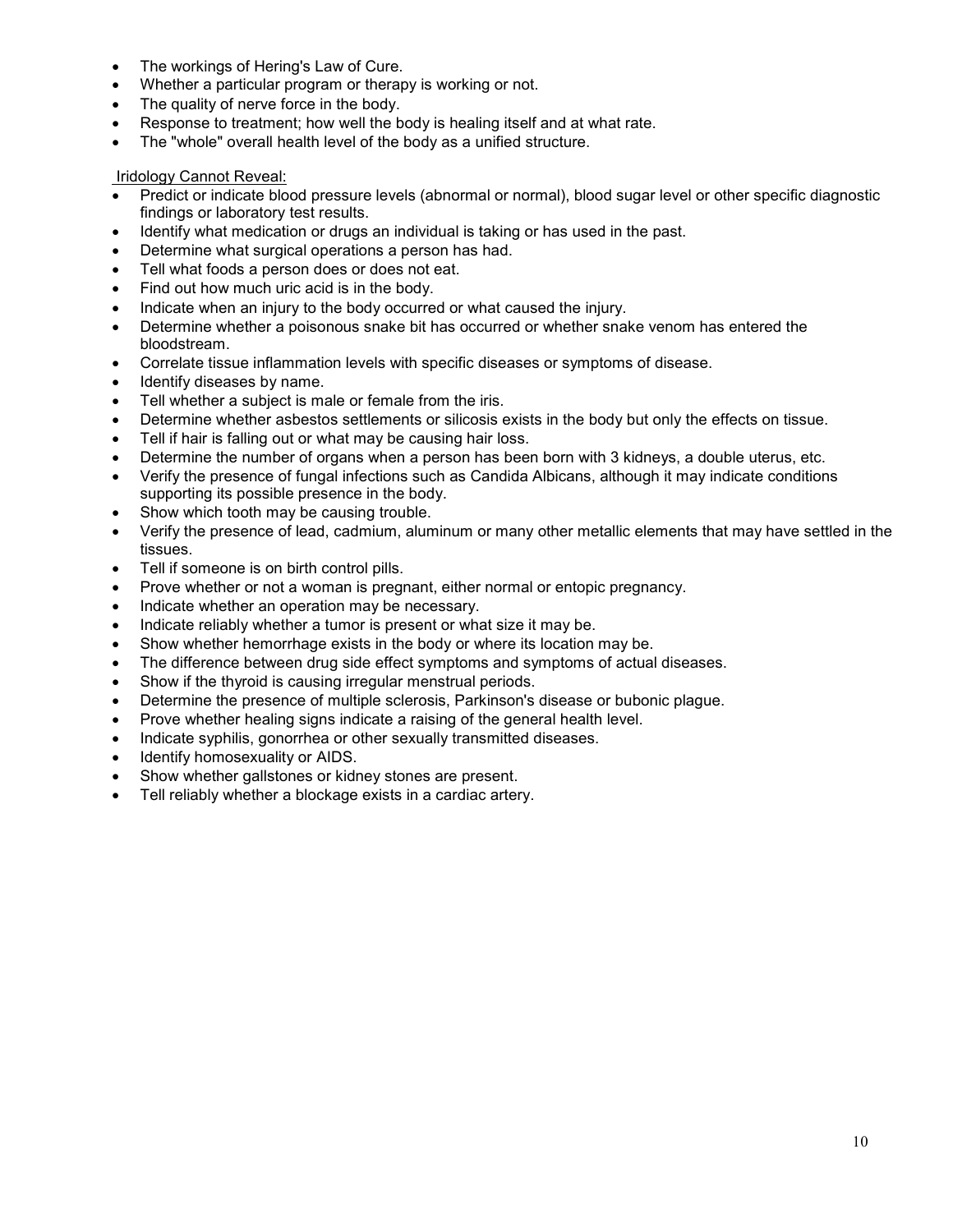## **BEGINNING IRIDOLOGY - SESSION 1 - HOW TO APPROACH A CLIENT**

When you practice Iridology you need to be careful not to touch a person's face at all. If you need to look at a marking in your client's iris a little bit closer, you can ask the client if you can rest your fingers on the side of their face. Otherwise, do not touch your client. Also note that you will be in your client's "personal space". Most people are very uncomfortable if a stranger is in their personal space. You can determine your personal space by doing the following exercise:

- **1.** Pick a partner to do this exercise with you. We recommend a friend, not a family member. Someone you know, but might not be completely comfortable with. Maybe even a colleague would be best. You can practice this exercise with as many people as you would like. The more, the better.
- **2.** Stand at opposite ends of a room.
- **3.** Walk towards each other very slowly, keeping eye contact at all times.
- **4.** Stop when you each of you begins to feel uncomfortable. This is normally your public space, not your private/personal space. Note that this is where you normally can make eye contact with a person and where you would normally stand when you have a conversation.
- **5.** Now, continue to move closer to each other, keeping eye contact. Notice when you become quite uncomfortable. You are not touching but you can. You are looking into each other's eyes and can actually see the color of the iris, and maybe even a few markings, depending on the lighting in the room. This is your personal/private space. Here you would feel very uncomfortable next to a stranger.
- **6.** Now, both of you grab a chair and sit in front of each other. You need to sit close enough to almost touch each other's knees, but not quite touch. This is also in your personal space but you are far enough away as to not be able to hear each other breathing or feel each other's breath.
- **7.** Now take your chairs and put them next to each other facing opposite directions so that the bottom of your chair is right next to the other. Again, you are almost touching but not quite touching. Turn your head towards each other and look into each other's eyes. Notice the color of the iris, some marks in the iris, the breathing of your partner, maybe the smell of their breadth.
- **8.** While you are sitting there notice how you feel. Are you uncomfortable? Are you holding your breath so the other person can't smell your breath? Are you self-conscious of yourself?
- **9.** Now, one of you be the client and one of you be the iridologist. The one who is the iridologist needs to hold a magnifying glass in their right hand, and a flashlight in their left hand. Bring the magnifying glass up to the left iris of the client. Take a flashlight (preferably a pen light) and twist the end to make the light as strong as possible. Shine the light into the client's eye, without shining the light directly into the pupil. Notice what your client does. Is your client comfortable or moving away from the light? Be sure not to hold the light too closely or you can burn the eye. If your client is moving away from you then you are holding the light too closely. Is your client's eye watering? Then you are holding the light too closely. Move the light around the pupil over the iris and see if you can determine the color of the iris based on what you learned in session 1 last week. Be sure to constantly move the light around the pupil. If you see a marking you are curious about, look at the marking and move on. Do not keep the light on that spot for very long as you can hurt the client's eye. Now do just the opposite. Hold the magnifying glass in your left hand and the flash light in your right hand and look into the iris of your client.
- **10.** Switch partners and the partner who was the client is now the iridologist. Go through step 9 again.
- **11.** It is the iridologist's responsibility to not harm the eye of the client.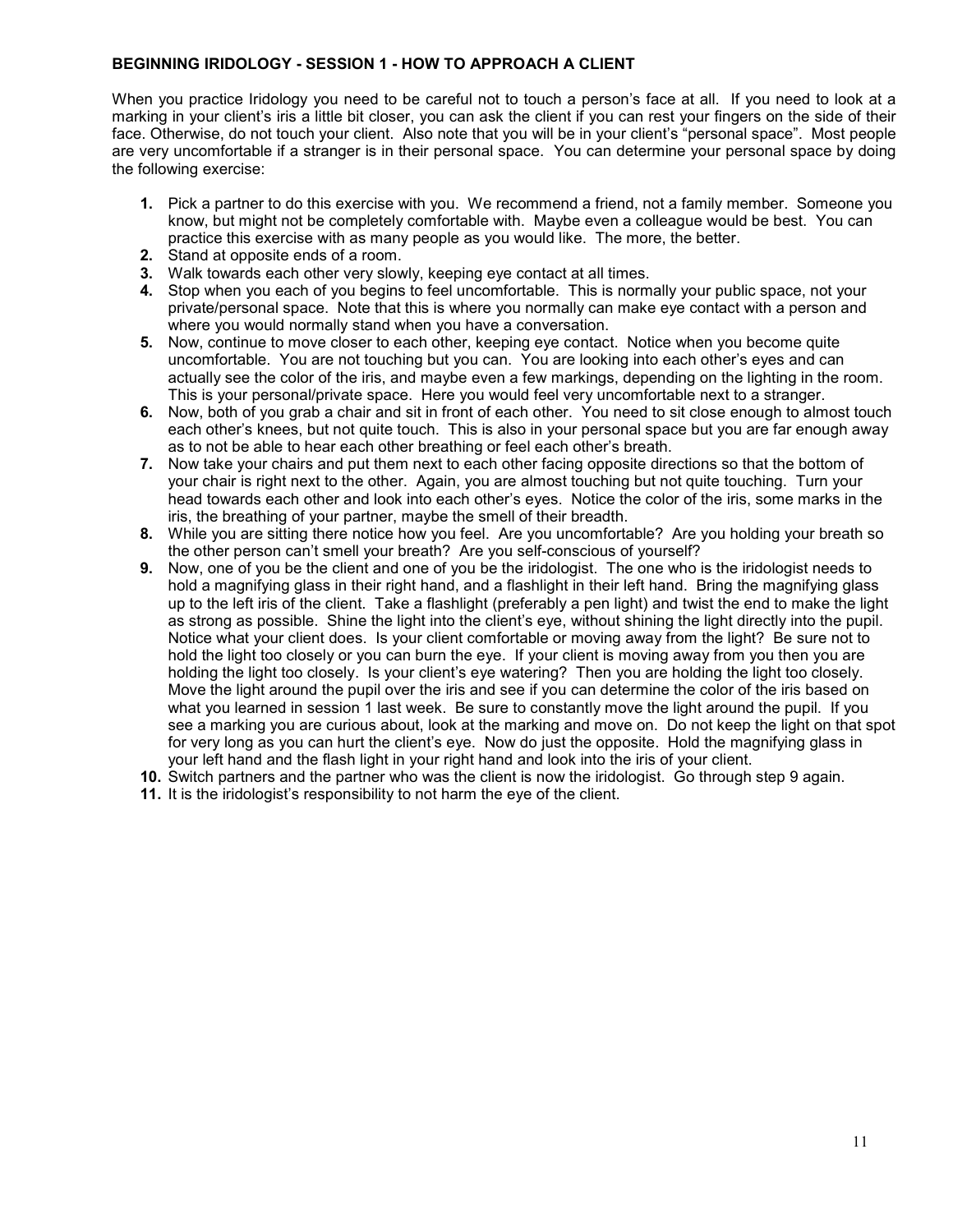#### **Brain Area (11:00-1:00 R, 11:00-1:00 L)**

The brain areas on the iris chart are located at the top from 11:00 o'clock to 1:00 o'clock. Of all the areas of the chart the least is known about these. Orthodox medicine knows very little about the human brain and its function. Because so little is known with any degree of certainty about most of these brain areas I choose not to make comments about them. Much more research is needed with regard to these brain areas of the iris. Vitamins helpful for the Brain are B-Complex and B12. Beneficial minerals include Calcium, Copper, Fluorine, Iodine, Iron, Magnesium, Manganese, Phosphorus, Silicon and Sulfur. Herbs include Gotu Kola, Oat Straw, Red Clover, Valerian, Orange Blossom, Ginseng, Rosemary, Rue Sage, St. John's Wort and Walnuts.



#### **Medulla (1:00 L, 11:00 R)**

The Medulla is positioned on the iris chart near 1:00 o'clock in the left eye and near 11:00 o'clock in the right. This is sometimes referred to as the "*chest brain*". It is so called because it represents a portion of the brainstem where the nervous system automatically controls the breathing function. When is the last time you really gave breathing a conscious thought? We often see a weakness in the Medulla when the nervous supply to the Lungs is not inherently what it should be. In this situation the lungs usually do not develop as well as they otherwise could and are not as strong. Breathing exercises may help the lungs but it cannot do much for the inherited weakness in the Medulla. We need to concentrate more on building the brain areas to help this weakness improve. Therefore, all items related to the Brain area are also beneficial for this area as well. Normal function includes respiration, heart and vasomotor center, swallowing, hiccoughing, sneezing, vomiting, coughing, and salivation. Attributes or extensions of normal function include survival, and preservation of vital functions. Abnormal function or hypo/hyper activities include breathing tension, head colds, weakened arterial and venous circulation, catarrh, and shallow breathing.



#### **Sex Impulse - Mental Sex Area (11:15 R)**

12 The Sex Impulse - Mental Sex Area is located near 11:15 in the right eye and is not included in the left. This area is located in the Cerebrum, Hypothalamus, Limbic System, and Pituitary Gland. Normal function of this area includes attraction, sexual responsiveness, and reproduction. Attributes or extensions of normal function include creativity, motivation, excitement, imagination, and exhilaration. Abnormal function or hypo/hyper activities include sexual apathy, perversion, violence, combativeness, irritation, competitiveness, lassitude, vanity, and self-centeredness. Again, we need to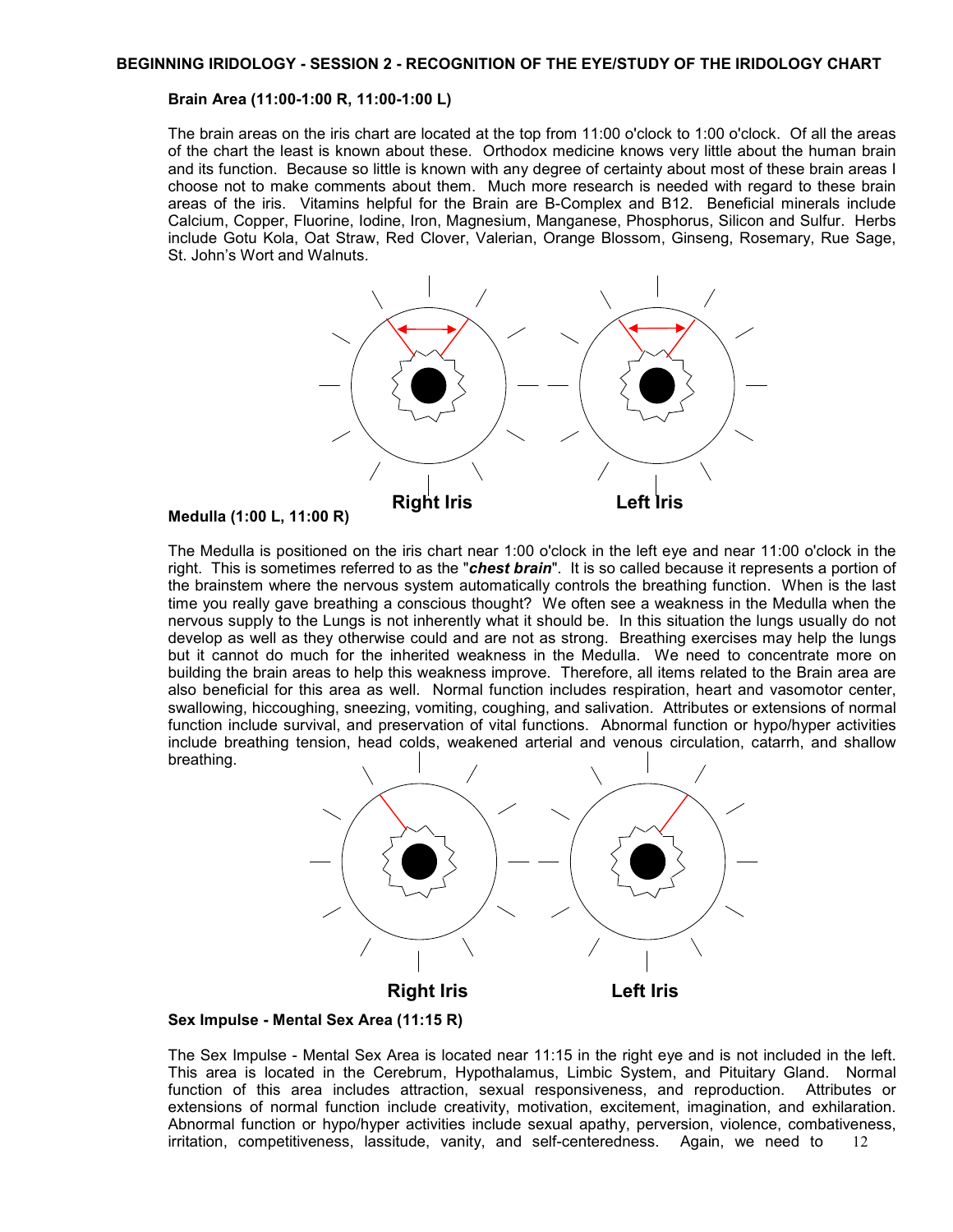concentrate more on building the brain areas to help this weakness improve. Therefore, all items related to the Brain area are also beneficial for this area as well.



#### **Inherent Mental (12:30 L, 11:30 R)**

The Inherent Mental Area is located at 12:30 in the left eye and 11:30 in the right. This area is located in the Brain Stem in the Midbrain. Normal function of this area includes survival instincts, social instinct, stamina, emotions, will, social imitation, hallucinations, obsessions, and concentration. Attributes or extensions of normal function include optimism, courage, will, love, individuality, security, intuition, sensitivity, concentration, intensity of attention, imagination, independence, initiative, awareness of indwelling spirit, zest for life, confidence, originality, leadership, acquisitiveness, analytical ability, ambition, stability, identity, success, social acceptance, reproduction, and understanding. Abnormal function or hypo/hyper activities include impatience, hallucinations, obsessions, melancholy, ability to comprehend, vacant mindedness, habitual inattention, mental turbulence, dogmatic actions, submission, spinelessness, self-condemnation, recklessness, alienation, and suicide. We need to concentrate more on building the brain areas to help this weakness improve. Therefore, all items related to the Brain area are also beneficial for this area as well.



## **Sensory Locomotion (12:15 L, 11:45 R)**

The Sensory Locomotion Area is located at 12:15 in the left eye and 11:45 in the right. This area is located in the Mid-cortex, kinesthetic, sensory motor area. Normal function includes muscle coordination, magnetism, sensations of heat, cold, pain, touch, pressure, tension, and movement. Attributes or extensions of normal function includes perception, motor or sensory type, reaction time to sound or light, limit of muscular exertion without fatigue, strength, physical fitness, and muscle and mental coordination. Abnormal function or hypo/hyper activities include uncoordination, lack of sensation, and exhaustion.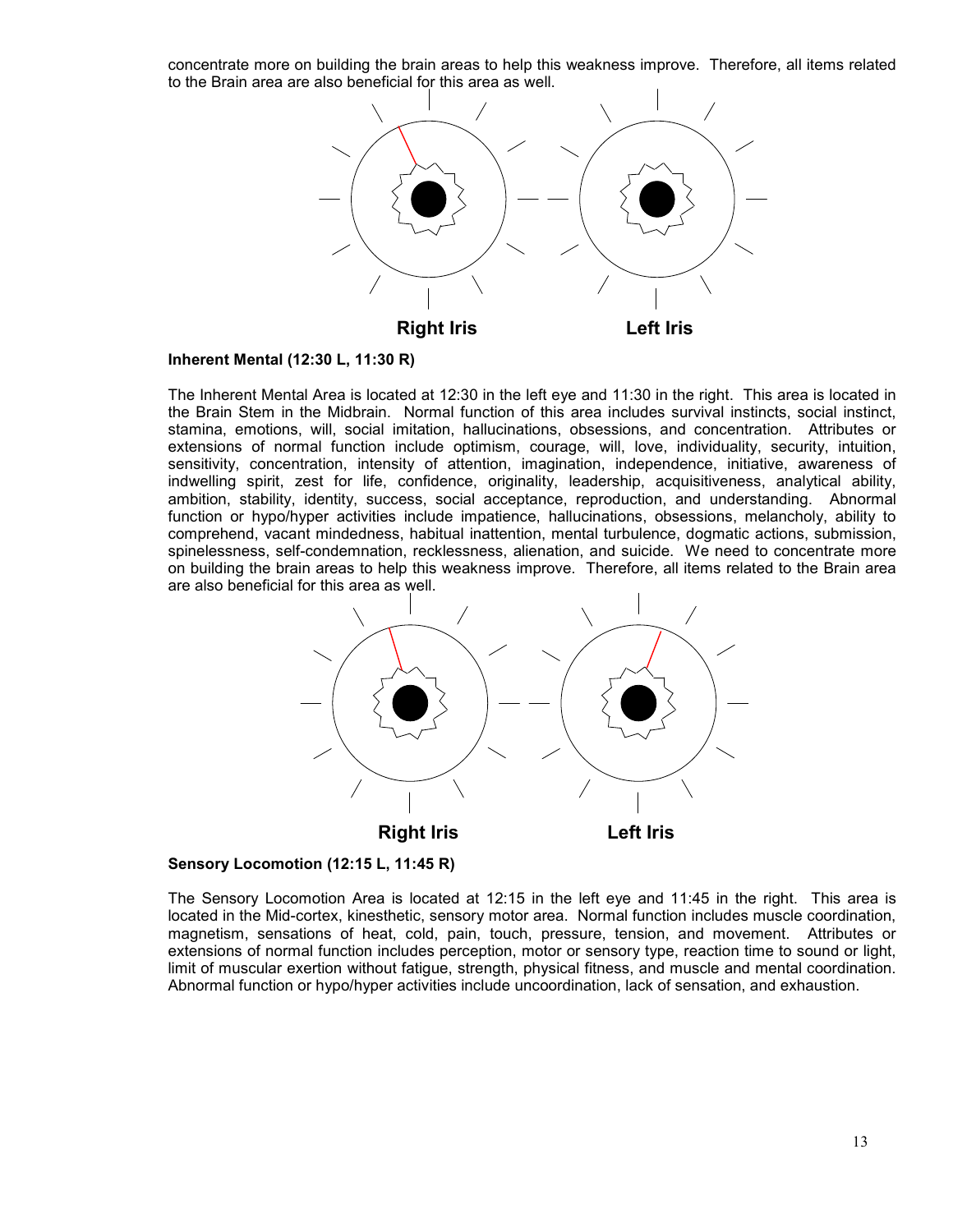We need to concentrate more on building the brain areas to help this weakness improve. Therefore, all items related to the Brain area are also beneficial for this area as well.



**Animation Life (12:00 L, 12:00 R)**

Iridologists know that the area at 12:00 o'clock named ANIMATION LIFE on the iris chart has to do with a "*Fatigue Center*" or "*Energy Center*". If this area is weak you may exhibit a tendency to be fatigued easier or faster than if you didn't have a weakness there. When both right and left sides are weak, you most likely are aware that your energy has never been quite up to the level that it should be. Rest, Minerals, Food Supplements and Herbs such as Gotu Kola, Capsicum and Ginseng are excellent at helping to increase energy. Also a change of diet from refined to unrefined foods can usually increase energy. Of course the Adrenal glands can play a part in the energy level as well. Location in the brain area includes the Cortex, psyche, soma energy center, and hypothalamus. Normal function includes vitality/fatigue balance, appetite, enervation, emotional energy, nerve/gland interaction, and psychosomatic center. Attributes or extensions of normal function include sense of life, excitement, exhilaration, vitality, and movement. Abnormal function or hypo/hyper activities include restlessness, hyperactivity, melancholy, laziness, dullness, despondency, inactivity, suicidal tendencies, depression, despair, weariness, lack of energy, exhaustion, indifference, and resignation.



**Five Sense Area (smell, touch, sight, sound, taste) (11:45 L, 12:15 R)**

The Five Sense Area is located at 11:45 in the left eye and 12:15 in the right eye. It is located in the Cerebral cortex, gnostic area near the lateral suicus of the left hemisphere. Normal function includes visual, tactile, auditory, olfactory, and gustatory functions. Attributes or extensions of normal function include for experience, sensuality, materialism, narcissism, and sensory stimulus. Abnormal function or hypo/hyper activities include hedonism, impaired sensation, sensory handicaps, and over stimulation. . We need to concentrate more on building the brain areas to help this weakness improve.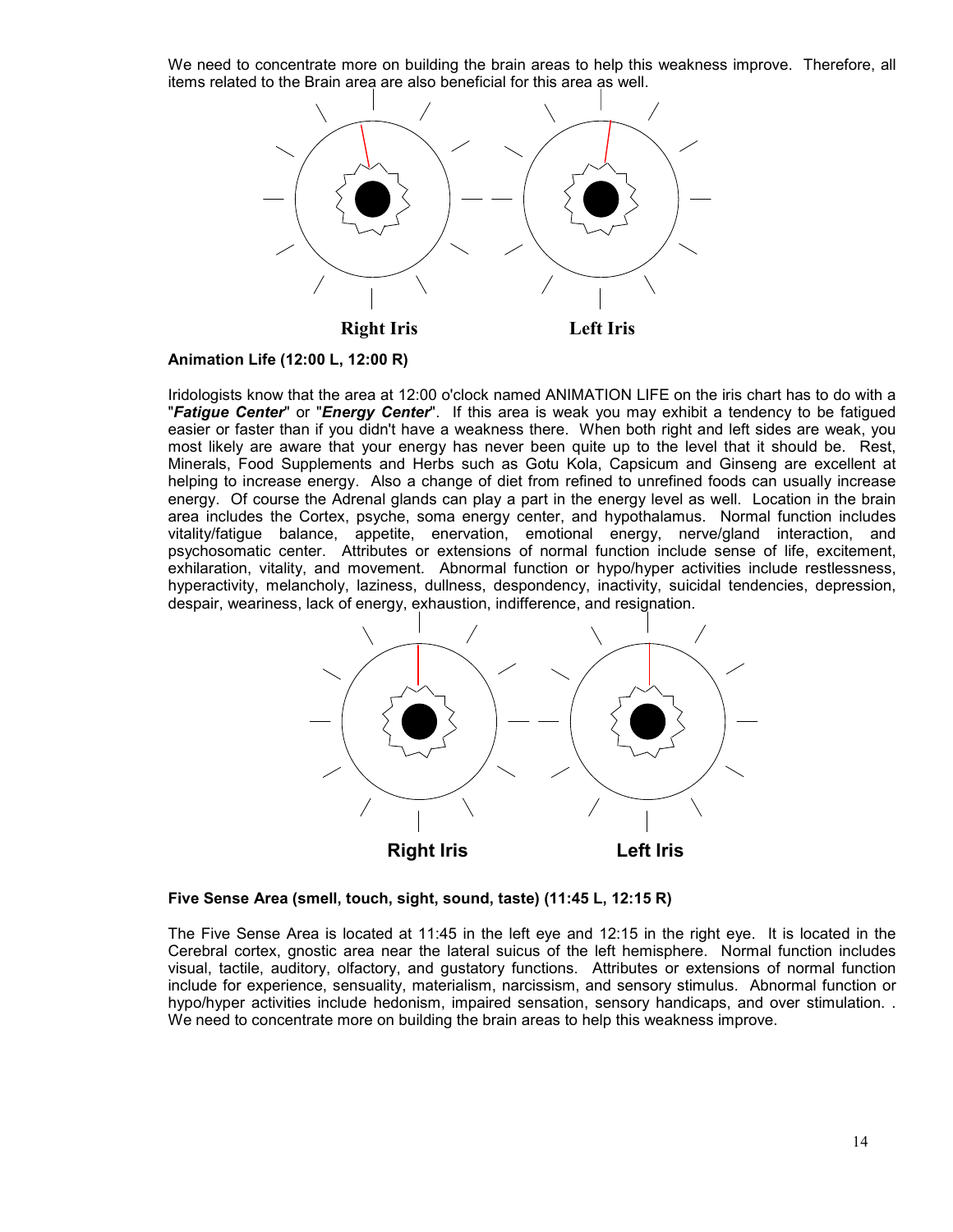Therefore, all items related to the Brain area are also beneficial for this area as well.



**Ego Pressure (11:30 L, 12:30 R)**

The Ego Pressure Area is located at 11:30 in the left eye and 12:30 in the right eye. It is located in the Cerebrum, Pituitary, and Hypothalamus. Normal functions include blood pressure regulation, decision making, physiological stress reactions, will power, psychological stress responses, anxiety, etc., tension, and sexual activity regulation. Attributed or extensions of normal functions include desire, power, assertiveness, domination, determination, individuality, self image, ideals, initiative, ego balance, ambition, leadership, self reliance, independence, acquisitiveness, survival instincts, self assurance, success, social prestige, competition, and acknowledgment. Abnormal function or hypo/hyper activities include envy, inferiority, pride, selfishness, fear, prejudice, self pity, criticism, jealousy, nasty temper, greed, hate, anger, bitterness, aggressiveness, dishonesty, sense of persecution, brutality, inordinate love of money, unfair use of power, impetuousness, impatience, stubbornness, exhibitionism, narcissism, exploitation, sarcasm, bossiness, rebelliousness, suspicion, obsequiousness, worry, delusions, and anxiety. We need to concentrate more on building the brain areas to help this weakness improve. Therefore, all items related to the Brain area are also beneficial for this area as well.



# **Acquired Mental Speech (11:30 L, 12:30 R)**

15 The Acquired Mental Speech Area is located at 11:30 in the left eye and 12:30 in the right eye. It is located in the Cerebrum, Thalamus, Forebrain, Pineal, and Pituitary. Normal function includes learning, speech, memory, experimental skill center, concentration, attitude center, language skills, reading, and writing. Attributes or extensions of normal function includes differentiation, conformity desire, obedience, cooperation, community, conservation, submission, subversion, rejection, respect, trust, faith, modesty, dependency, confidence, tension, competence, coordination, rejection, trust, leadership skills, joy of living, sociability, assertiveness, attentiveness, social attitudes, communication skills, amiability, courage, consistency, loyalty, temperament, self control, habits, art appreciation, imagination, truthfulness, self respect, altruism, self discipline, faithfulness, patience, contentment, love of cleanliness, religious reverence, determination, mannerliness, sensitivity, ideals, wisdom, thirst for knowledge, vocalization, communication, serenity, consideration, passiveness, sense of justice, fairness, stubbornness, sympathy, tolerance, honesty, patience, impetuousness, impatience, capriciousness, gratitude, religious appreciation, tact, ambition, grace, appreciation, generosity, affection, conservation, writing ability, sense of freedom, abundance, truth, brotherhood, love, humility, forgiveness, peace, and selflessness. Abnormal function or hypo/hyper activities include slow learning, forgetfulness, poor attitude,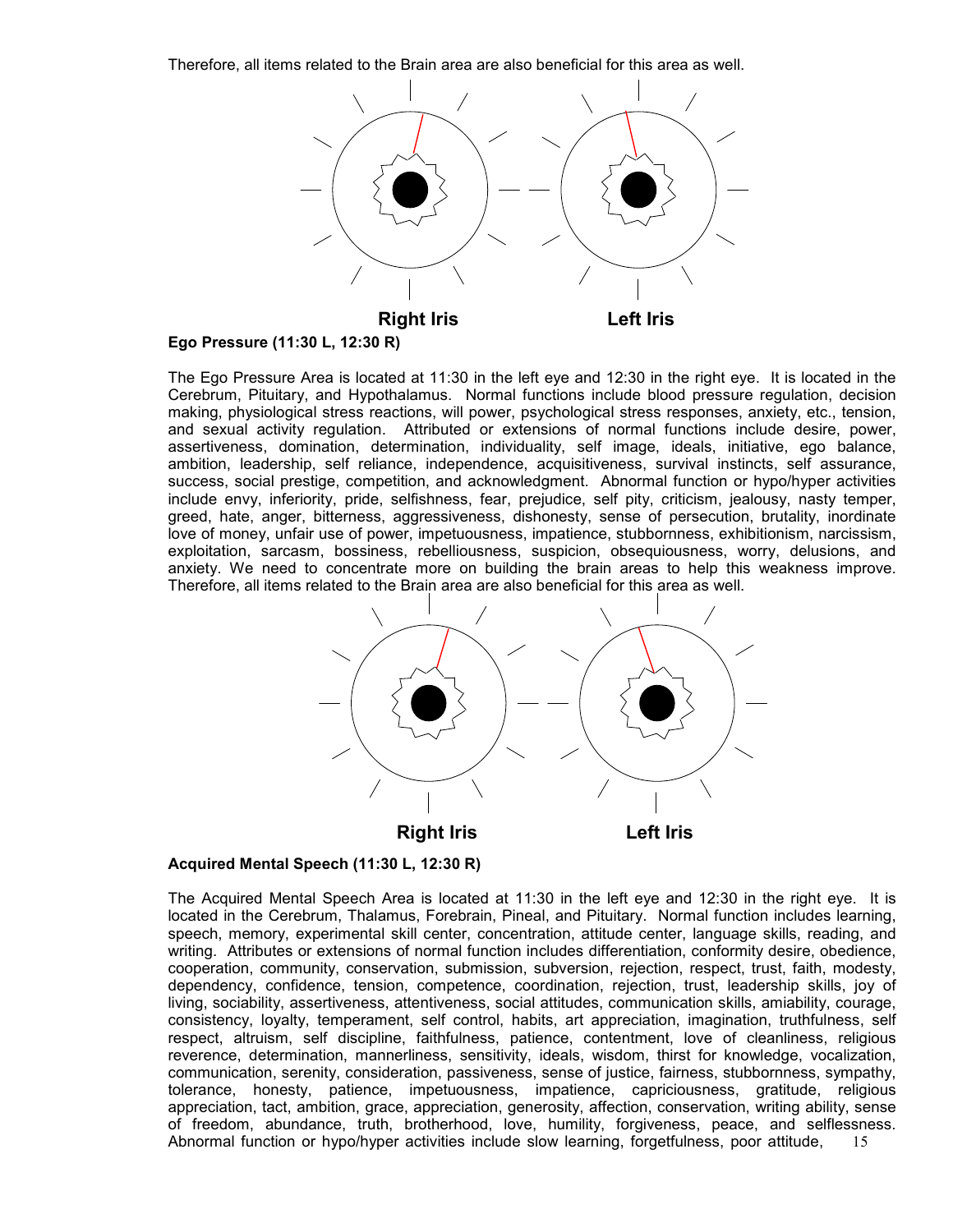stuttering, and stammering, lack of concentration, social maladjustment, and dyslexia. . We need to concentrate more on building the brain areas to help this weakness improve. Therefore, all items related to the Brain area are also beneficial for this area as well.



#### **Mental Ability (11:00 L, 1:00 R)**

The Mental Ability Area is at 11:00 in the left eye and 1:00 in the right eye. It is located in the Prefrontal and Frontal lobes. Normal function includes intelligence, logical thinking, personality, reasoning, voluntary movement, memory and will power. Attributes or extensions of normal function includes confidence, independence, competence, assertiveness, realistic attitude, skepticism, cooperation, ability to reach a compromise, discrimination, divergent/convergent thinking, rationality, consistency, firmness, self confirmation, individuality, resilience, adaptability, objectivity, willfulness, reliability, creativity, initiative ability, reasoning ability, assimilative ability, curiosity, types of memory, cleverness, intellectual bent, capability of repentance, fearlessness, leadership, self reliance, thoroughness, criticalness, resoluteness, methodicalness, originality, analytical ability, exactness, attentiveness, tolerance, dominance, adventurousness, detail appreciation, oral and visual memory, carefulness, leadership, mathematical ability, judgment, responsiveness, sensitivity, accomplishment, fidelity, ruthlessness, self expression, and self awareness. Abnormal function or hypo/hyper activities include cunning, confusion, suspicious, recklessness, hopelessness, neglect, poisoning thoughts, mental blocks, lack of control, sense of futility, mental chatter, tension, dominance, aggressiveness, withdrawal, heartlessness, cruelty, melancholy, pessimism, touchiness, moral cowardice, and depression. . We need to concentrate more on building the brain areas to help this weakness improve. Therefore, all items related to the Brain area are also beneficial for this area as well.



## **Equilibrium/Dizziness Center (12:45 L)**

The Equilibrium/Dizziness Center is located at 12:45 in the left eye and is not in the right. It is located in the Cerebellum. Normal function is equilibrium, autonomic muscle coordination, dynamic energy center, and sexual activity. Attributes or extensions of normal function include discrimination, sense of balance, stability, and security. Abnormal function or hypo/hyper activities include epilepsy, faintness, dizziness, and impaired muscular response. We need to concentrate more on building the brain areas to help this weakness improve.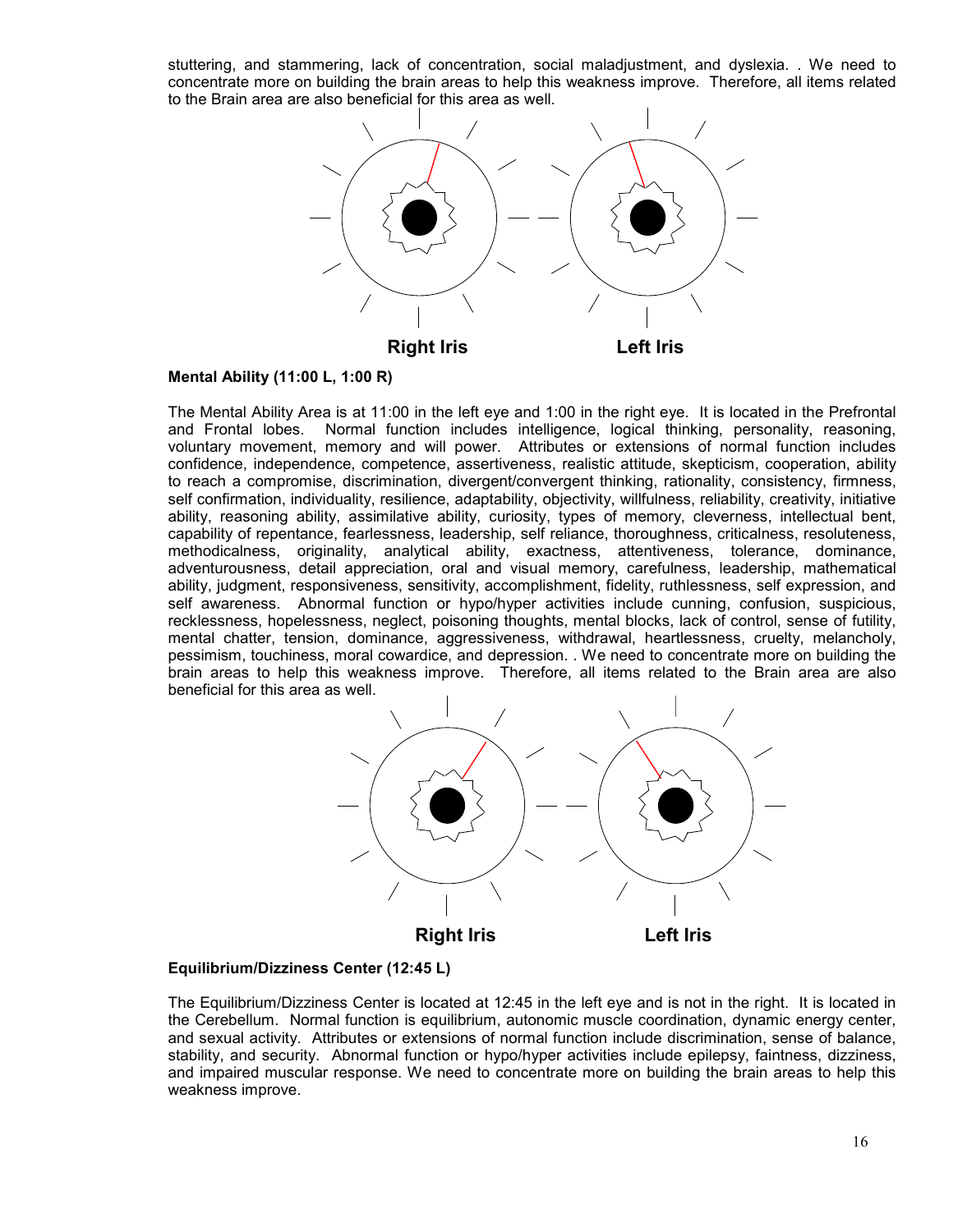Therefore, all items related to the Brain area are also beneficial for this area as well.



## **Temple/Forehead (11:00 L, 1:00 R)**

The Temple/Forehead Area is located at 11:00 in the left eye and 1:00 in the right eye. Note inherent weaknesses will show up in this area when there are large amounts of daily stress. This can be the cause of tension and migraine headaches. Also note that psora can deposit in this area causing further pain and weakness. . We need to concentrate more on building the brain areas to help this weakness improve. Therefore, all items related to the Brain area are also beneficial for this area as well. Feverfew has been known to benefit migraine sufferers as well as bowel cleansing, calming herbs, and building up the nervous system.



**Sinus (11:00-1:00 L, 11:00-1:00 R)**

The sinus is the second elimination channel for mucus. When the bowel is not eliminating properly it cannot eliminate the mucus either. The body then sends the mucus to be eliminated through the sinus area. Mucus is also called Catarrh. Catarrh is the word from the Greek meaning "*I Flow*". It is another name for mucous. Catarrh is formed by the mucous membranes as a way of getting rid of toxic wastes in the body. When the diet is near correct and the mind is at peace we find that there is no excess catarrh being formed. When things are not as they should be in the body, catarrh is formed. We should not attempt to stop the flow of catarrh using drugs or other suppressive measures. If we do, we only drive the catarrh and toxic wastes deeper into the body to cause more serious problems later. We deal with excess catarrh by "*Letting It Flow*" and at the same time making the necessary changes in the diet. We also must cleanse the body properly.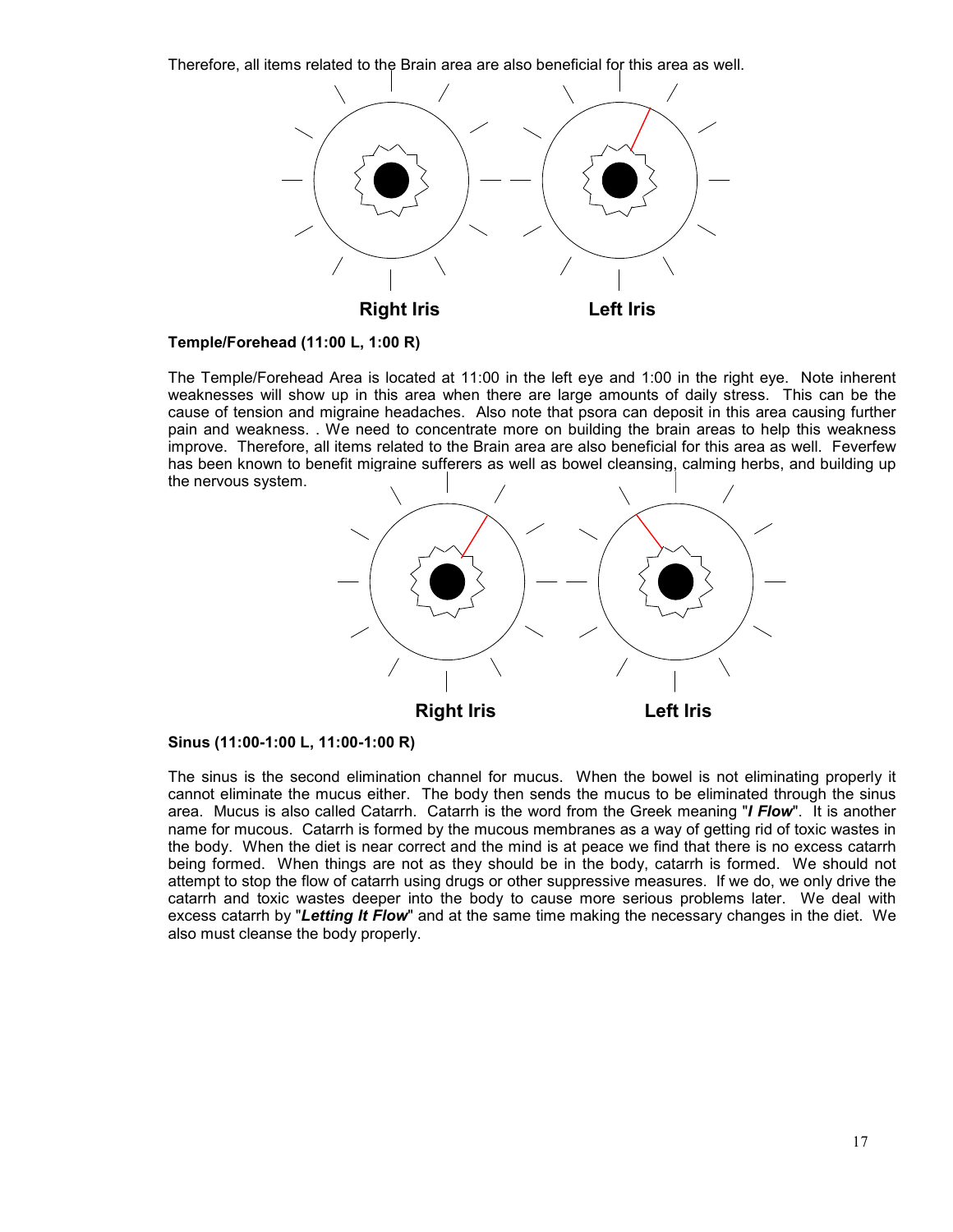This is possibly by getting a "*cold*", burning diarrhea, phlegm from the lungs, breakout of the skin and other ways the body eliminates toxins.



**Lungs (8:00-10:00 R, 2:00-4:00 L), Bronchioles (8:00-10:00 R, 2:00-4:00 L) Bronchus (2:00-3:30 R, 8:30-10:00 L**)

This is one of the primary elimination systems in the body. The respiratory system via its exchange of gases oxygenates the blood, but also in the course of expiration removes potential acidic waste products in their gaseous form thus helping to maintain the body's acid/alkaline balance. When we do not get enough gas exchange due to poor lung development, mucous congestion or destruction of the lung tissues, we are forcing the other elimination systems to carry an additional burden. Whenever an elimination system fails to do its job efficiently, the whole body suffers. Toxic waste build-up in the tissues lowers vitality, diminishes resistance to disease, hastens the aging process and generally leaves the door open to many other problems. You can take care of the Lungs and Bronchioles by first avoiding the longterm use of over-the-counter drugs such as bronchial dilators, nasal sprays, decongestants and other drugs. These destroy the sensitive mucous tissues and are habit-forming substances and do nothing to correct the real problems, which still exist. You might think of helping yourself, if necessary, naturally in the following ways: Seek a climate, if possible, which is most helpful to these areas. Usually this is a dry climate with lower humidity and not too cold. Elevated altitude usually is helpful, 1,500 - 2,500 feet above sea level is best. Bowel care is almost always needed in cases where respiratory problems are involved. Of course, changes in the diet are essential especially eliminating all processed dairy products, whole wheat products and refined foods. Vitamins A, B, C and D are needed in adequate supply as are the minerals Calcium, Copper, Fluorine, Iron, Oxygen and Silicon.

Helpful herbs are Comfrey, Lungwort, Angelica, Elecampane, Eucalyptus, Fenugreek, Licorice, Marshmallow, Mullein, Sage and Thyme. Of course there is exercise. Sniff breathing exercises and any work or play in the outdoors, which causes you to breathe deeper, would be beneficial. Try to stay away from heavy smog areas and drive with the car windows up to avoid breathing the exhaust. Don't suppress sneezes, or coughs, as these are your Bronchioles and Lungs cleansing themselves.



**Ribs (8:00-9:00 R, 3:00-4:00 L) Breast (8:00-9:00 R, 3:00-4:00 L)**

18 Note that the Ribs and Breast are both located from 8-9 in the right eye and from 3-4 in the left eye. The rib area will show inherent weakness when there is a deficiency of calcium. If someone has fallen and broken a rib or been in a fight and broken a rib there will be a marking in this area. If a woman has lumps in her breast she will show inherent weakness in the lymphatic system and tissue areas of the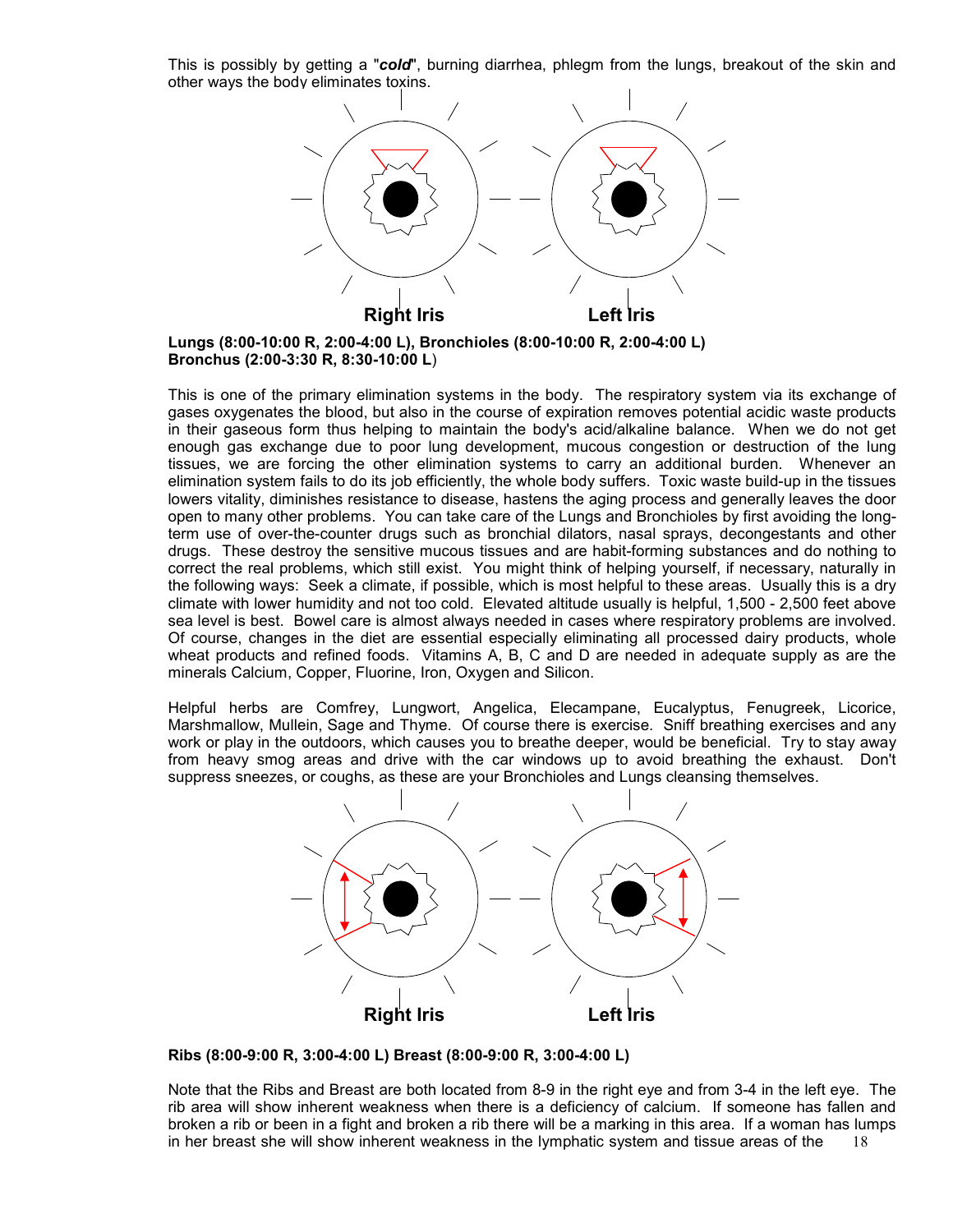breast area. Vitamins, minerals, and herbs for the back and spine would be also beneficial for the rib area. Eliminating caffeine from the diet and working with the lymphatic system would be beneficial for the breast areas.



#### **Heart (2:00-3:00 L)**

On the Iridology Chart the Heart area is located in the left iris at 3:00 o'clock in Zone 3, usually on the Autonomic Nerve Wreath line. At times, it appears enclosed within the Autonomic Nerve Wreath, and in other cases, it may be moved slightly to one side. The area of the Aorta is directly above the Heart within the Autonomic Nerve Wreath, which may seem to be split. When we examine the Heart area of the iris, we look for inherent weakness, nerve strength, toxic conditions and reflex effects from other organs. There are many factors that can cause Heart disturbances. We have to consider that there are inherent weaknesses, lack of fresh air, too much fat on the Heart walls, disharmony in the home, disappointments in love, strong passions, over excitement, a weak Medulla; too much pressure on the heart caused by gases in the blood or in the Stomach. The Heart walls can become over stressed with excessive physical exertion. Bacteria ferments in the body, using up the blood salt, which is essential to Heart function. Other harmful effects are overeating, excessive drinking of tea, coffee and alcohol; tobacco smoking; and sexual overexertion. The Heart is affected by sunstroke because the nerves do not transmit proper circulatory impulses to the Heart, causing it to overwork. Chlorosis, an anemic condition, can produce a Systolic Heart Murmur. The leukocytes may die in too great numbers, filling the system with leukocytic poisons. These poisons clog the venous system, which weaken the Liver and give the Heart too much work to do. Some of the Heart structures weaken and thus leave the Heart diseased.

The Heart nerves may lack nerve force, because it has been spent too freely on brain effort. The Brain may be too large for the body; in which case, nerve-building material is not supplied sufficiently to sustain the chest brain and the cardiac nerve with the essential nerve stimuli. We must make sure Chlorine and Iodine foods are included in the diet as well as Iron, Calcium, Magnesium, Lecithin, Vitamin E, Phosphorus foods, nerve fats and salts. Excessive use of beef in the diet and the indiscriminate use of drugs can also deplete the heart of the ability to work at its highest possible potential.

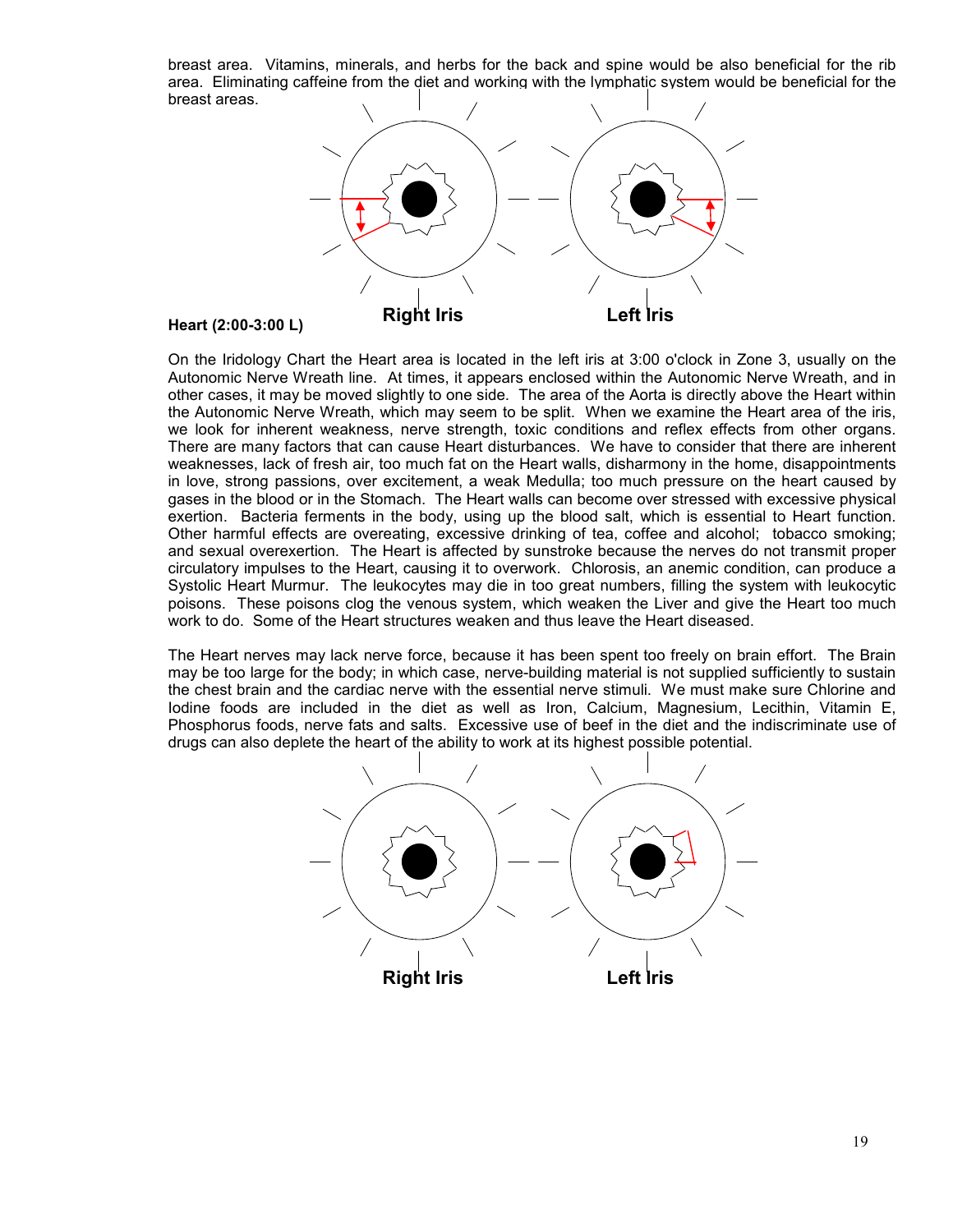#### **Arm Hand (8:00 R, 4:00 L)**

Note that the Arm and Hand Areas are at 8:00 in the right eye and 4:00 in the left eye. Vitamins, minerals, and herbs used for the back and spine and nervous system are beneficial for this area.



#### **Spleen (4:30 L)**

The Spleen performs five functions. These are (1) Filtration of old or damaged red blood cells, (2) Filtration of bacteria and blood debris, (3) Production of antibodies, (4) Production of lymph cells and plasma cells and (5) Storage of about 1/3 quart of blood in case of hemorrhage. The Spleen contains much lymphoid tissue and is known to enlarge when infection is present in the body. In the left iris, the spleen is located immediately after 4:00 o'clock and is noted to extend from the autonomic nerve wreath to the perimeter of the iris. To take care of the Spleen you need to take care of the lymphatic system as previously described.



## **Liver (7:30 R)**

The Liver has six functions which include five Non digestive Functions and one Digestive Function. The Non digestive functions are (1) Production of plasma proteins (antibody production and anticoagulant production), (2) Destruction of worn-out red blood cells and bacteria, (3) Detoxification of body acids and metabolic wastes, (4) Glucose balance in blood through ability to store or release sugar into the blood and (5) Storage of Vitamins A, D, E and K along with Copper, Iron and any poisons found in the body. The Digestive Function is to manufacture bile, which is used in the small intestines for digestion and absorption of fats. General care of the Liver would include those of the Gall Bladder. Care of the Bowel is imperative and Liver flushes are beneficial.



20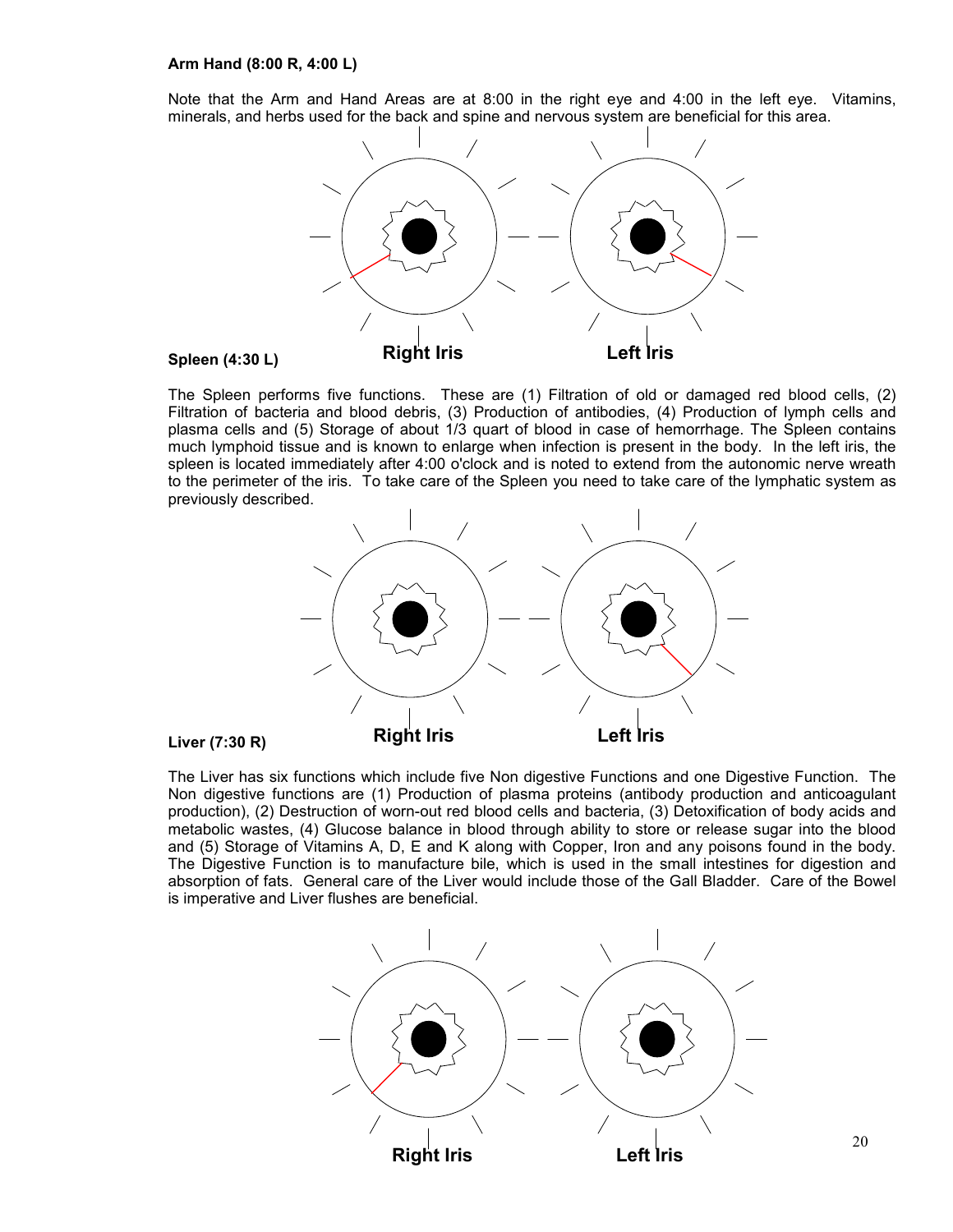#### **Gallbladder (7:30 R)**

The Gall Bladder is a little sac on the right side near the Liver. It's function is to store and concentrate bile. Bile is created by the liver, and it is a very toxic and noxious waste product which must be gotten rid of. It does have a useful function. Through the bile duct bile is carried to the upper portion of the small intestine where it helps emulsify fats we have ingested. The Gall Bladder contracts as fatty meals are eaten to provide a shot of concentrated bile for fat emulsification. People who have Gall Bladder dysfunction, or have had their Gall Bladder removed, find that ingestion of fats in quantity causes them to suffer indigestion because these fats cannot be fully emulsified. Bile also stimulates peristaltic action of the intestines, which promotes the excretion of this and other toxic waste material from the body. We can take care of the Gall Bladder by making sure we have adequate amounts of Vitamins A, C and E. Minerals include Iodine Sulfur, Chlorine, Iron, Potassium and Sodium. Herbs include Dandelion, Cascara Sagrada, Chicory, Golden Seal, Marigold, Rosemary, Yellow Dock and Comfrey. Chiropractic manipulations are also helpful in chronic congestive states of this organ. Specific Gal Bladder cleanses using Epsom salts, lemon juice and olive oil can cause the gall bladder to forcefully contract, thus helping to relieve congestion. Raw and steamed red beets eaten on a daily basis are extremely beneficial and can stimulate the Gall Bladder.



#### **Ovary Testes (7:00 R, 5:00 L)**

The Sex Glands - the Testes and Ovaries - produce steroid hormones: Estrogen and Progesterone in females and Testosterone in males. Testosterone assists in the development and upkeep of the Prostate gland, seminal vesicles, secondary sexual characteristics and sexual behavior. It stimulates the more extensive muscle development characteristic of men, helps regulate fluids and electrolytes and controls the Pituitary release of gonadotropins. In females, the interaction of hormones secreted by the anterior Pituitary and those secreted by the Ovaries control the cycles of ovulation and menstruation. The Testes and Ovaries benefit from foods containing Iodine, Calcium, Silicon and Zinc and from Vitamins C, B12 and E. Supplements beneficial to the glands are Sarsaparilla, Red Raspberries, Black Cohosh, Kelp and Gotu Kola.



## **Pancreas (7:00 R)**

21 The Pancreas is located at 7:00 in the right eye and not in the left eye. It's functions are regulation of blood sugar levels through secretion of glucagon which increases the blood sugar level by acceleration of the liver's rate of release. Decrease of blood sugar level is accomplished by secretion of insulin, which accelerates the transport of glucose into the cells of the body, particularly the muscles. Insulin also stimulates the liver to convert glucose into glycogen and to store it in its cells. The following symptoms can occur when the pancreas is acute: low blood sugar, anxiety, sweating, increased heart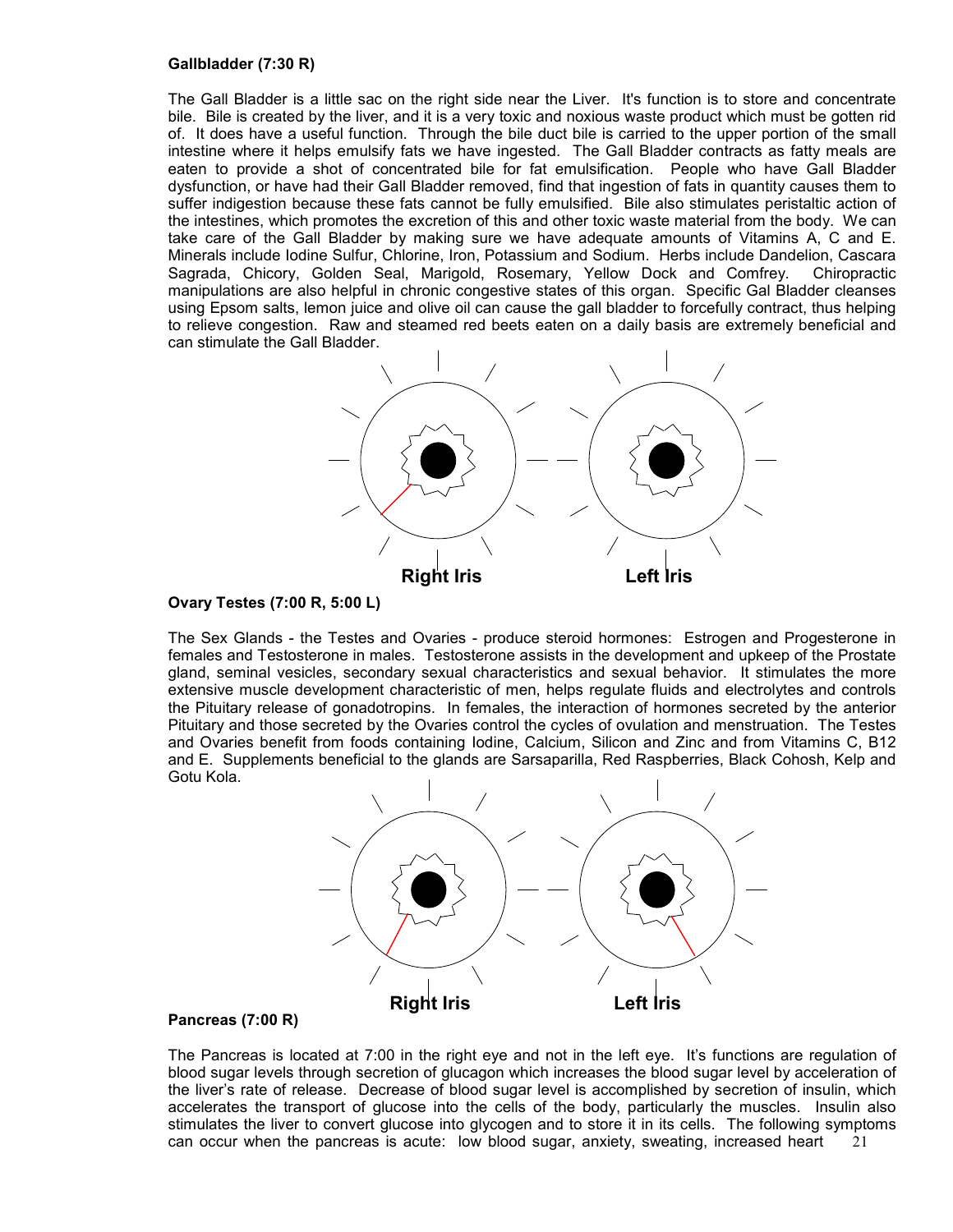rate, mental disorientation, bruises that don't heal, fatigue, thirst; dry mouth, frequent urination, itching in pelvic/genital area, sudden weight change, and easily bruised. The following symptoms can occur when the pancreas is chronic: water not reabsorbed by kidneys causing excessive urination and dehydration, loss of body sodium, excessive thirst, acidosis, weight gain or loss, loss of memory, circulatory problems, sweet apple breath odor, and easily bruised. Vitamins beneficial to the pancreas include B-complex, B-1, and B-12. Minerals include sodium, chlorine, copper, iron, magnesium, potassium, silicon, zinc, and chromium. Herbs include dandelion, Elecampane root, yellow dock, juniper berries, and golden seal.



## **Adrenal Glands (5:30-R, 6:30-L)**

The Adrenal glands are little glands situated atop the Kidneys. They are very important glands. We cannot live without them. It is here that Corticosteroids are made which protect us from disease and infection. *If the adrenal hormones are not in adequate supply upon demand, we suffer weakness, loss of stamina, become fearful and feel unequal to the tasks of life. We become open to diseases and infections*. The best way to take care of this is with rest. This rest must include rest of the mind and spirit as well as of the physical body. We cannot be full of mental tension and think that by merely getting more physical rest we are going to help the Adrenals. We can help the Adrenal glands by proper diet, correct bowel care, proper living and good attitudes. In addition we can take adequate amounts of Vitamin C. The Adrenals have a great store of this vitamin. It's best to take some at night before bed so the gland(s) can be replenished as they are being rested. Adequate amounts of Vitamins E and F (essential fatty acids) as well as Pantothenic Acid are helpful. Adrenals need Calcium, Phosphorus, Manganese, Silicon, Sulfur, Tin and Zinc. Helpful herbs are Juniper, Licorice Root, Blood Root, Gotu Kola, Borage, Ginseng, Kelp and Parsley. Caffeine weakens the Adrenal glands by forcing them to release adrenaline and this is why there usually is a sudden surge of energy once caffeine is taken. Needless to say, caffeine should be avoided.



#### **Kidneys (5:30-R, 6:30-L**)

22 The Kidneys serve as filters to remove waste products from the blood and maintain proper blood levels of necessary constituents. Without them you would die in your own toxic waste. The kidneys are an important member of the four main elimination channels. Since you have to consider the kidney(s) especially, it is suggested that adequate pure (not tap) water be ingested. Water is necessary to flush the Kidneys and prevent them from having to unduly concentrate waste materials. You know that you are ingesting enough water when the urine is of a straw color, not too light and not too dark and concentrated. An exception is that some foods, medications and also B-Complex Vitamins can cause the urine to be yellow. If the urine is too dark and concentrated, it usually is an indicator that you should drink more water. Eating heavy meals at night, especially proteins, can cause the Kidneys to work hard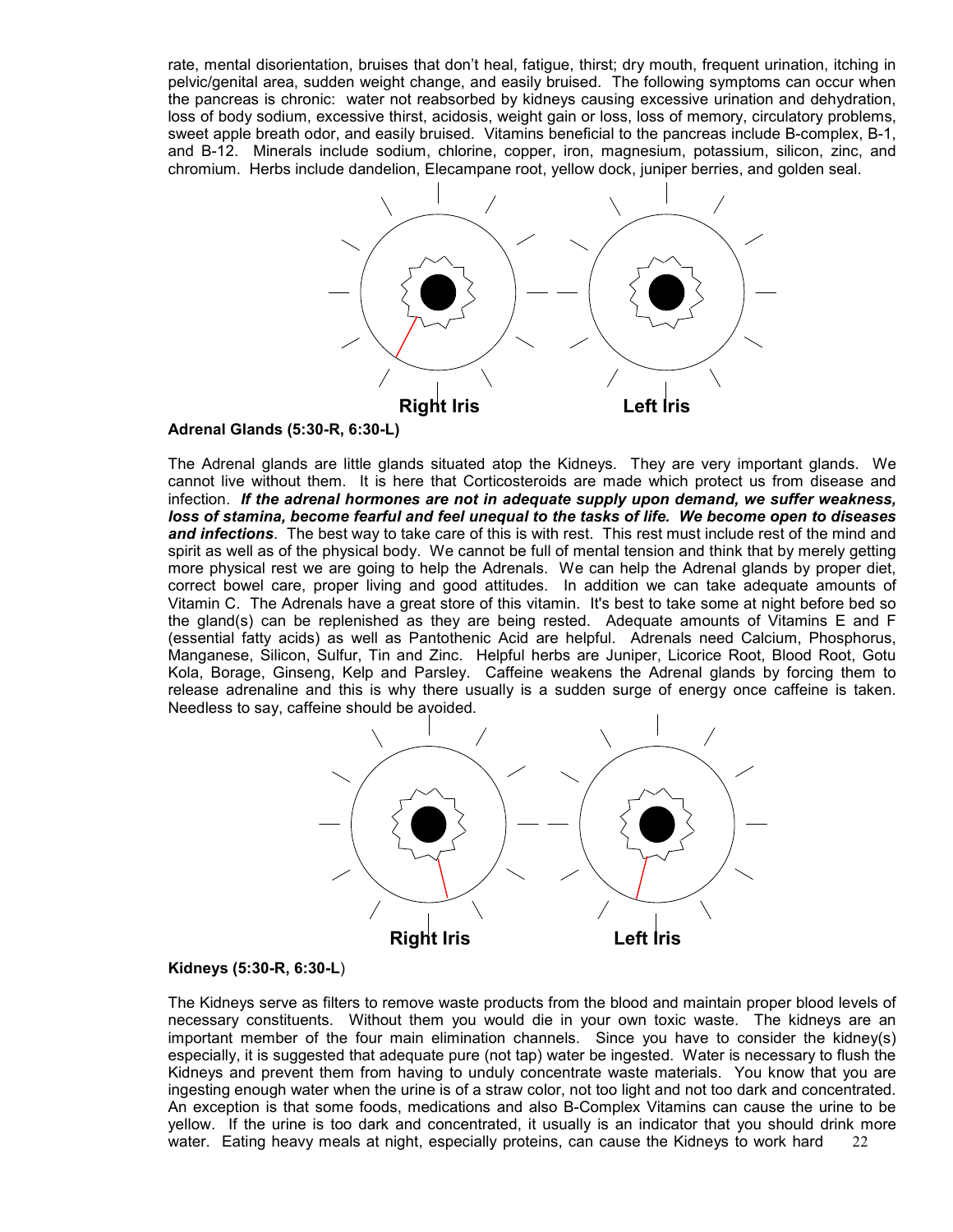during the night when your body should be resting and operating at a slower metabolic rate. This is not the time to ask the Kidneys to do extra duty. The heavier meal should be taken at noon when the body is most active. Too much protein in the diet is tough on the Kidneys. Excess protein should be avoided. Skin brushing is also a good way to bring relief to the Kidneys. Alfalfa, Uva Ursi, Juniper Berries, Oat Straw, Parsley, Dandelion and Chamomile are all herbs beneficial to the Kidneys.



## **Uterus Prostate (5:00 R, 7:00 L)**

The uterus assumes a major role in menstruation and is the location of the developing fetus. If the Transverse Colon is prolapsed it can cause many problems. Acute symptoms include painful periods, non-bloody discharge, excessive menstrual flow and cervix inflammation. Chronic symptoms include constipation, boggy uterus, prolapsed uterus, menstrual difficulties, backache, bladder/rectal pressure, PAP test failure and irregular cells. The Prostate gland produces and secretes an alkaline fluid, which helps protect sperm from destruction in the acid environment of the Vagina.

Many older men experience enlargement of the Prostate. Shaped like a donut, the Prostate surrounds the Urethra, and as it enlarges, the Urethra can become so constricted that urination is difficult or impossible. Any of the above symptoms require the use of a slanting board and immediate attention to the bowel, especially the Transverse Colon using cleansing techniques and possibly a Colema Board. Supplements for these two areas are the same as for those of the Ovaries and Testes as well as for the bowel.



## **Vagina/Penis (5:00 R, 7:00 L)**

Note that the Vagina Area is located at 5:00 in the right eye and at 7:00 in the left eye. The penis, although not marked on the chart, is located in the same area. Inherent weaknesses can show up in this area relating to sexual inabilities and diseases.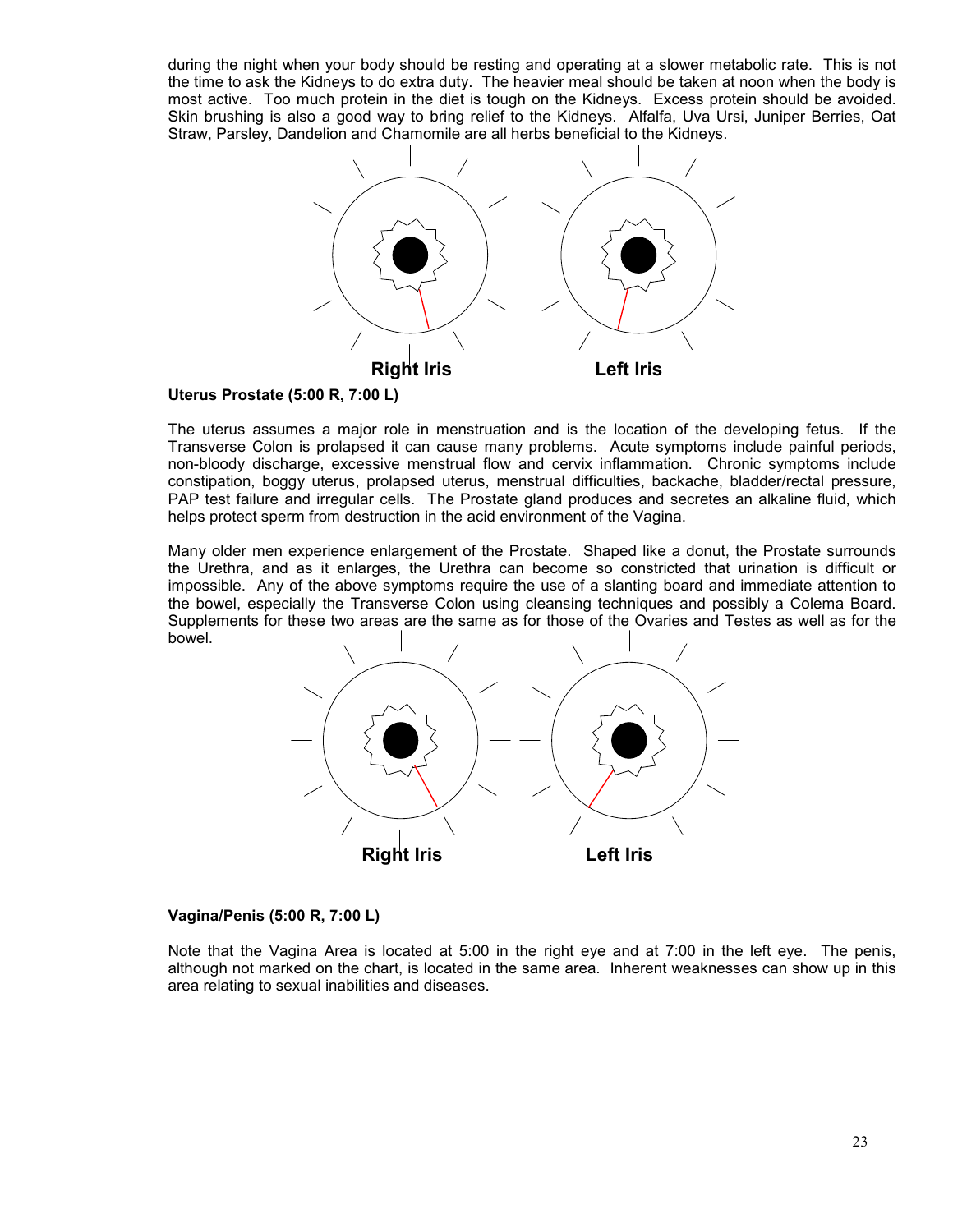Vitamins, minerals, and herbs for the glandular system are beneficial here.



#### **Anus Rectum (6:45 L)**

The Anus Rectum Area is located at 6:45 in the left eye and not in the right eye. This area seems to have quite a bit of inherent weakness. With the number of people with chronic constipation and hemorrhoids and the inability to eliminate as they should, this area becomes weakened very quickly. Vitamins, minerals, and herbs for the colon and circulatory system are beneficial for this area.



## **Scrotum Perineum (6:45 L)**

Note that the Scrotum Perineum is located at 6:45 in the left eye and not in the right eye. Inherent weaknesses can show up in this area relating to sexual inabilities and diseases. Vitamins, minerals, and herbs for the glandular system are beneficial here.



## **Bladder (4:45 R, 7:15 L)**

Note that the bladder is located at 4:45 in the right eye and 7:15 in the left eye. Urine trickles down the ureters from the kidneys to the bladder. The bladder has elastic, flexible walls, which allow it to expand as it fills and then contract to expel urine when you urinate. Valves between the ureters and bladder prevent urine from flowing back up into the ureters.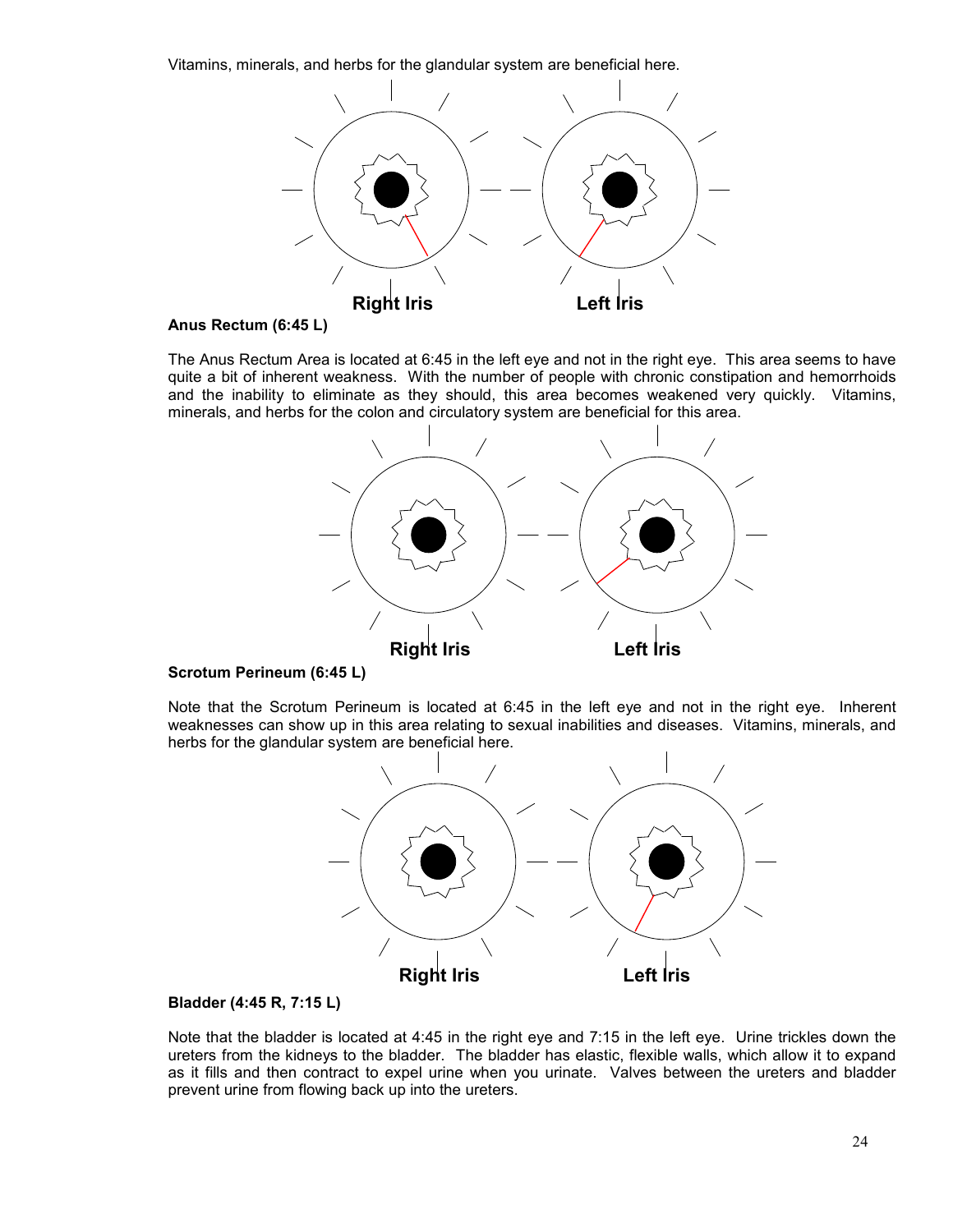Vitamins beneficial for the bladder include B-complex, B-6, pantothenic acid, C, D, and E. Minerals include calcium, manganese, silicon, potassium, iron, chlorine, and magnesium. Herbs include juniper berries, elder flowers, parsley, Buchu, and Uva Ursi.



#### **Appendix (6:30 R)**

The Appendix area is located at 6:30 in the right eye and not in the left eye. The appendix (like the tonsils) is made of lymphoid tissue once thought to be useless and infection-prone. In Western medicine, this organ is removed surgically at the appearance of serious inflammation or infection. The Appendix can become inflamed from picking up excess toxins in its area of the lymphatic system, a function that helps prevent the lymph system from overloading to the point where lymph nodes become seriously infected. As toxins are removed from the lymphatic system, the inflammation of the appendix generally disappears. The appendix normally ejects its accumulated toxins into the adjoining Cecum. When the appendix is inflamed, the area extends into or through the abdominal wall. Vitamins, minerals, and herbs for the lymphatic system are beneficial for this area as well as colon and blood cleansing.



**Back & Spine (3:30-4:45 R, 7:30-8:30 L**)

Back problems and the resulting pain is the leading cause for workdays missed in the United States according to Dr. Bernard Jensen. One out of every four persons either has or can have experienced back pain of moderate to severe nature in their lifetime. The kinds of back problems experienced by many, apart from any injuries received are the Curvatures (scoliosis, hyper and hypo lordosis and kyphosis), degenerating disks and the various forms of Arthritis. Injuries may cause other problems in addition to the common muscular strains of overexertion. Many back problems are associated indirectly with an inherited weakness in the spinal areas which do not allow the body to retain enough of the mineral elements. Medical science now is just beginning to clearly recognize the need for increased and adequate Calcium in the diet to prevent Osteoporosis and the "*Dowager Hump*". Natural health care providers have long recognized this need for Calcium. Iridology is the only science that I know of which can reveal inherent weaknesses and these weaknesses. If present in the spinal areas, these indicate that this person does not hold Calcium well. This person needs a greater and more consistent intake of dietary Calcium than do others. The Spine and the long bones of the Legs and Arms are the body's greatest stores of Calcium. The foods high in Calcium are greens, the green tops of vegetables, dairy products (especially if not pasteurized) and some meat. In addition, Calcium supplements are available in many forms and can be quite inexpensive. Dr. Bernard Jensen believes bone meal is the best way to take Calcium. Calcium supplements, which have been chelated with Magnesium, is another excellent way to take Calcium in supplement form.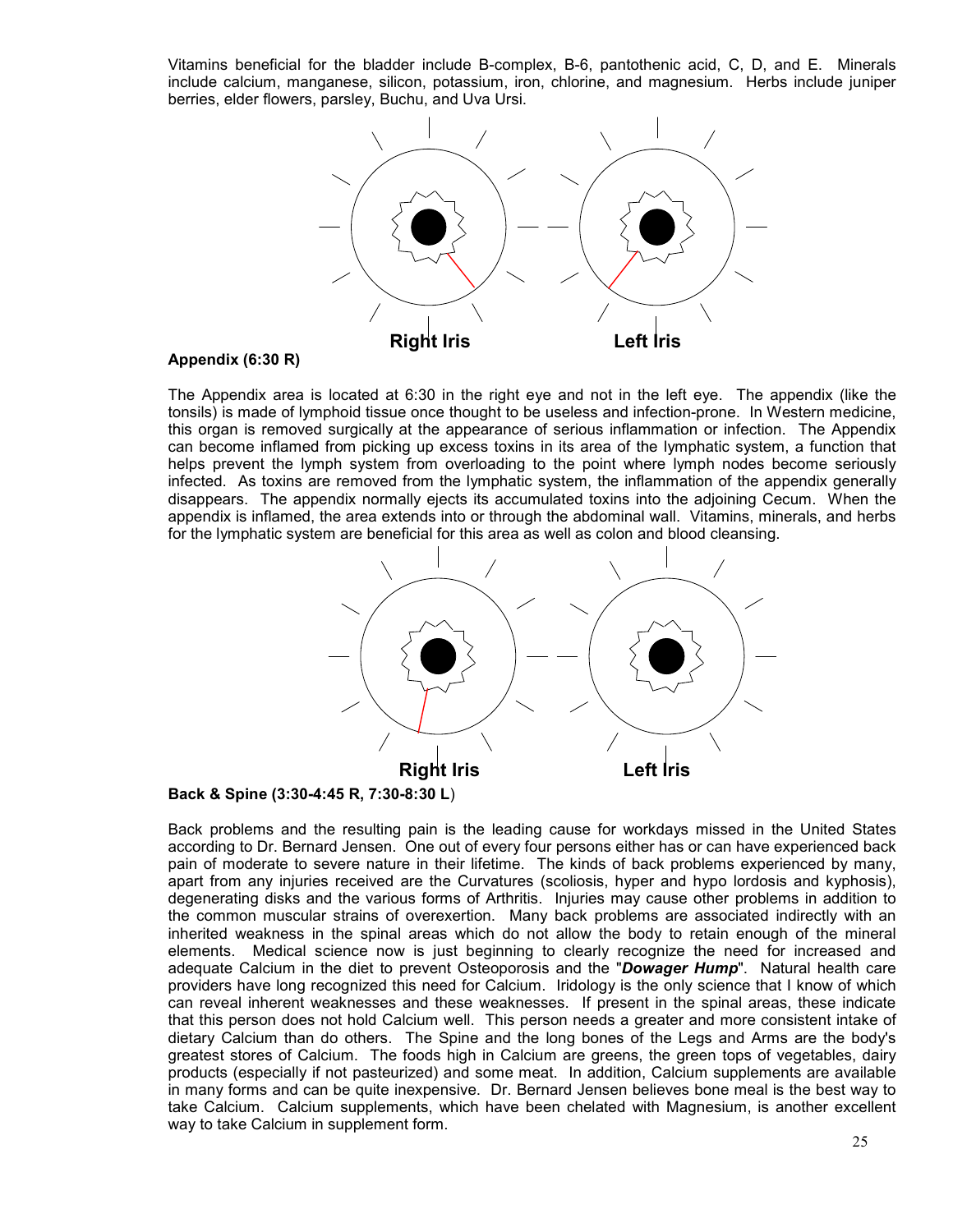Be sure to not eat sugar with meals as this robs the body of Calcium as does caffeine, carbonated beverages and alcohol. An Extreme Slanting Board may be beneficial for any of these back problems.





The Throat area is from 2-3:15 in the right eye and 8:45 to 10 in the left eye. The throat area includes the esophagus, vocal cords, trachea, thyroid, tonsils, larynx, and pharynx. Vitamins, minerals, and herbs for each of these areas will benefit the whole throat area. See the thyroid specifically for information on that area. See the appendix specifically for information on the tonsils.



**Face (1:00-2:00 R, 10:00-11:00 L)**

The Face area is located between 1 and 2 in the right eye and 10 to 11 in the left eye. The face area includes the tongue mouth lower jaw, nose, upper jaw, and eye areas. Note that vitamins, minerals, and herbs used for the back and spine, as well as the five sense area will be beneficial for the face.

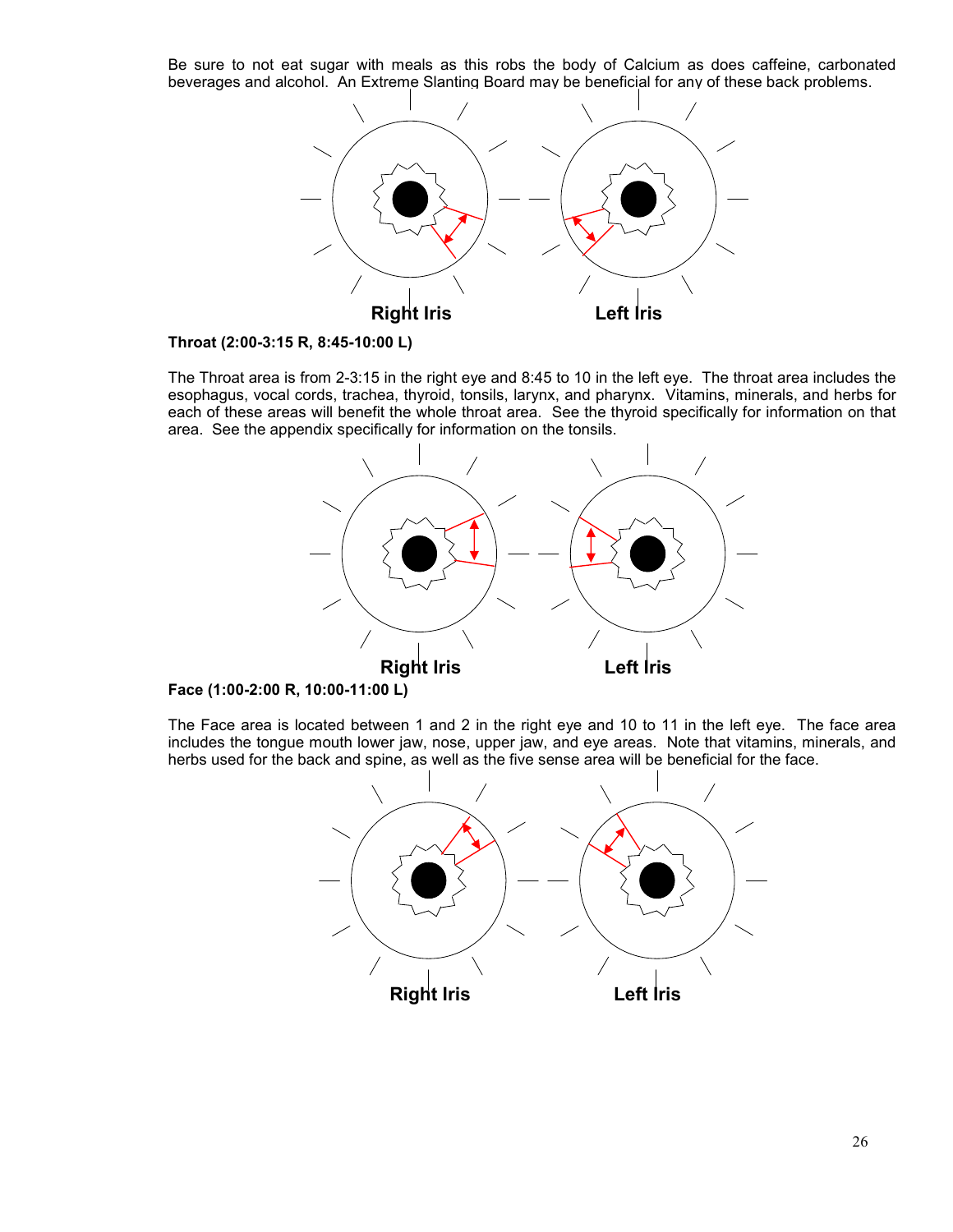#### **Neck & Shoulder (10:00-11:00 R, 1:00-2:00 L)**

The Neck and Shoulder areas are located between 10 and 11 in the right eye and between 1 and 2 in the left eye. When working with these areas be sure to consider the type of occupation the person has. Note that a lot of stress is held in these areas causing a lot of pain and discomfort. Vitamins, minerals and herbs used for the back and spine areas are beneficial here as well as those for the nervous system.



**Pineal, Pituitary, Hypothalamus Gland (12:00-1:00 R, 11:00-12:00 L)**

The Pituitary Gland has been often referred to as the Master Gland. Nearly all, if not all, glandular actions affect all other glands. This gland can be a major factor in growth, our weight, fluid retention, physical appearance, etc. Toxic material can settle there causing problems just as in other parts of the body. Vitamins helpful in association with the Pituitary Gland are B complex and E. Minerals include Bromine, Iodine, Manganese, Phosphorus, Silicon and Sulfur. Herbs may include Mistletoe, Sage and Veronica.



#### **Thyroid (2:30 R, 9:30 L)**

The Thyroid gland, which plays a vital role in regulating the body's metabolism, is located between 2:00 and 3:00 o'clock in the right iris and 9:00 and 10:00 o'clock in the left iris. Thyroid hormone, in addition to helping control the metabolic rate, works to regulate growth and tissue differentiation. Another hormone called Calcitonin released by the Thyroid controls the amount of Calcium in the blood. Hyperthyroid condition, an over activity, is caused by the release of too much Thyroid hormone, which can result in Goiter but which is generally marked by nervousness, weight loss, increased appetite and exophthalmia. Under activity of the Thyroid in the early years can produce mental retardation, dwarfism, stunted growth and sexual development. Among adults, hypothyroidism produces loss of hair, thickened skin, weight gain, dry mouth, moodiness, irritability, paranoia, excessive concern over problems, inability to cope with problems and lowered energy and vitality. The fastest way to stimulate healing under these circumstances according to Dr. Bernard Jensen is to utilize Protomorphogens to increase the metabolic rate. To take care of this condition through diet would require a lengthy period of time; the same holds true for a cleansing program. In addition to Protomorphogens, it is necessary to ensure adequate levels of Vitamins A, B6, B12, C, D, E and Iodine for the Thyroid. Kelp and Parsley are excellent supplements. Pineapple, Green Onions and Fish are all high in organic Sodium which the Thyroid gland needs to function properly.

27 This area means that someone may have certain glandular conditions and/or a temperament which allows more easily evoked emotions. This situation is usually aided as the body is cleansed and the diet is changed for the better. This allows the system to return to a balance. Also, when it is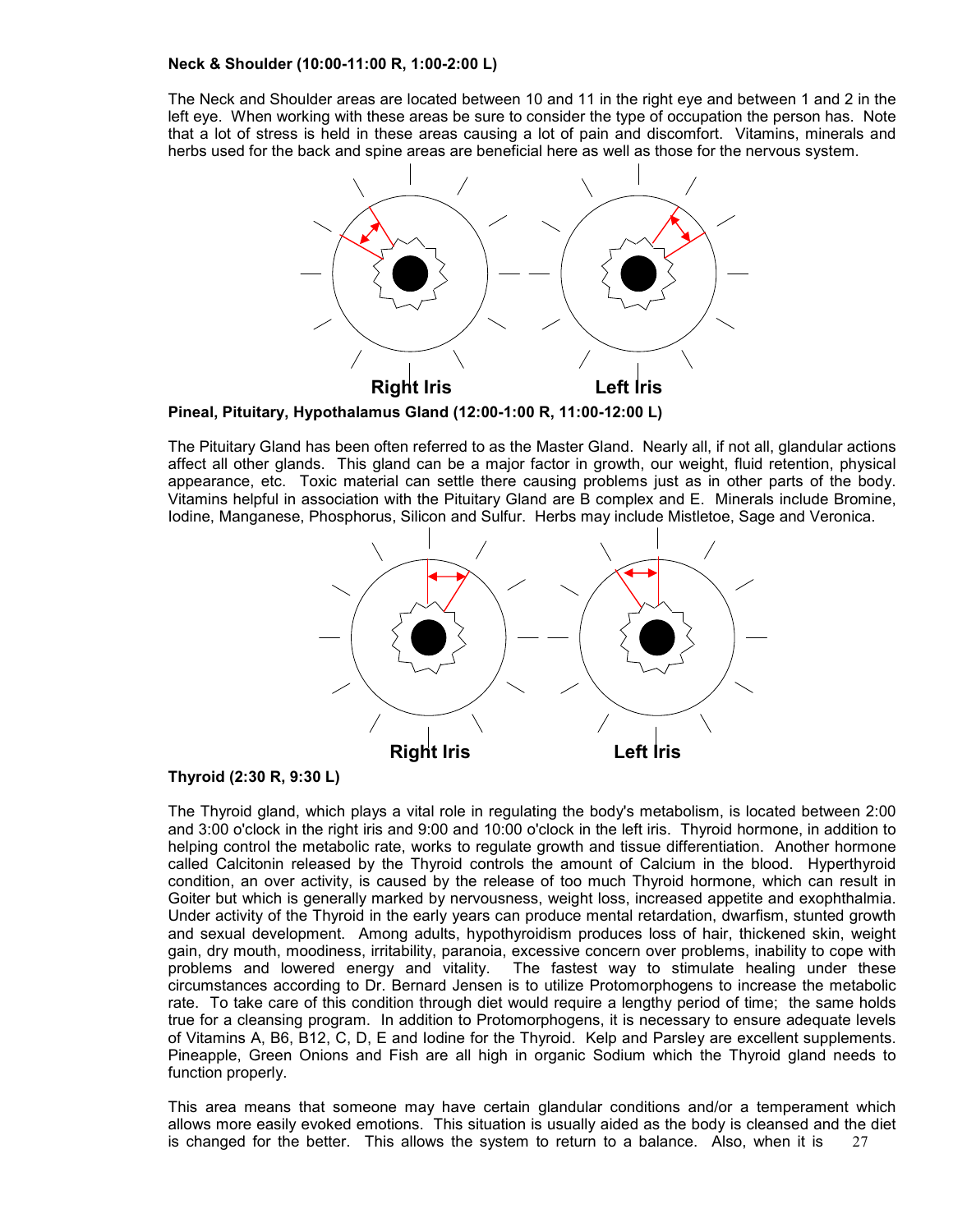noticed that nerve rings are passing through the Thyroid gland area in the iris, we know that the nervous system is affecting this gland which is linked so closely with the emotions. All herbs beneficial to the nervous system are beneficial here as well. Also Kelp, Pineapple, Fish and Green Onions are excellent for the Thyroid gland because they are high in organic iodine.



#### **Solar Plexus (3:45 L)**

Note that the Solar Plexus area is at 3:45 in the left eye and not in the right. See the Hiatal Hernia handout for further information.



**Stomach (Center) - Upper=Cardiac, Lower=Pylorus**

If the stomach does not perform its job well it is hard to be happy. The stomach wall has a very high concentration of organic sodium, a mineral essential to its proper function. Sodium is very alkaline and this helps prevent the very acidic stomach hydrochloric acid from eating its way into the Stomach wall and causing ulcerations. When other parts of the body need sodium they "*rob*" it from the stores in the Stomach wall. When the body ages it decreases its production of hydrochloric acid in the Stomach. As this happens food is not able to be prepared like it should for entrance into the Duodenum, the first portion of the small intestine. This creates indigestion or improper digestion and gastric distress. Many find it uncomfortable to eat heavy protein meals with this condition. In severe cases there is discomfort after eating almost anything. The highest natural food in sodium content, which is practical to get and take, is whey. Whey is a milk constituent and a by-product of the cheese-making process. Concentrated goat whey is the highest in sodium but cow whey is also suitable. Also for the stomach we find that we should have an adequate amount of celery everyday. An intake of vitamins A, B1, B2, C, D, G, Folic Acid and Niacin are also necessary. In addition there should be adequate amounts of Chlorine, Iron, Magnesium, Potassium and Sulfur.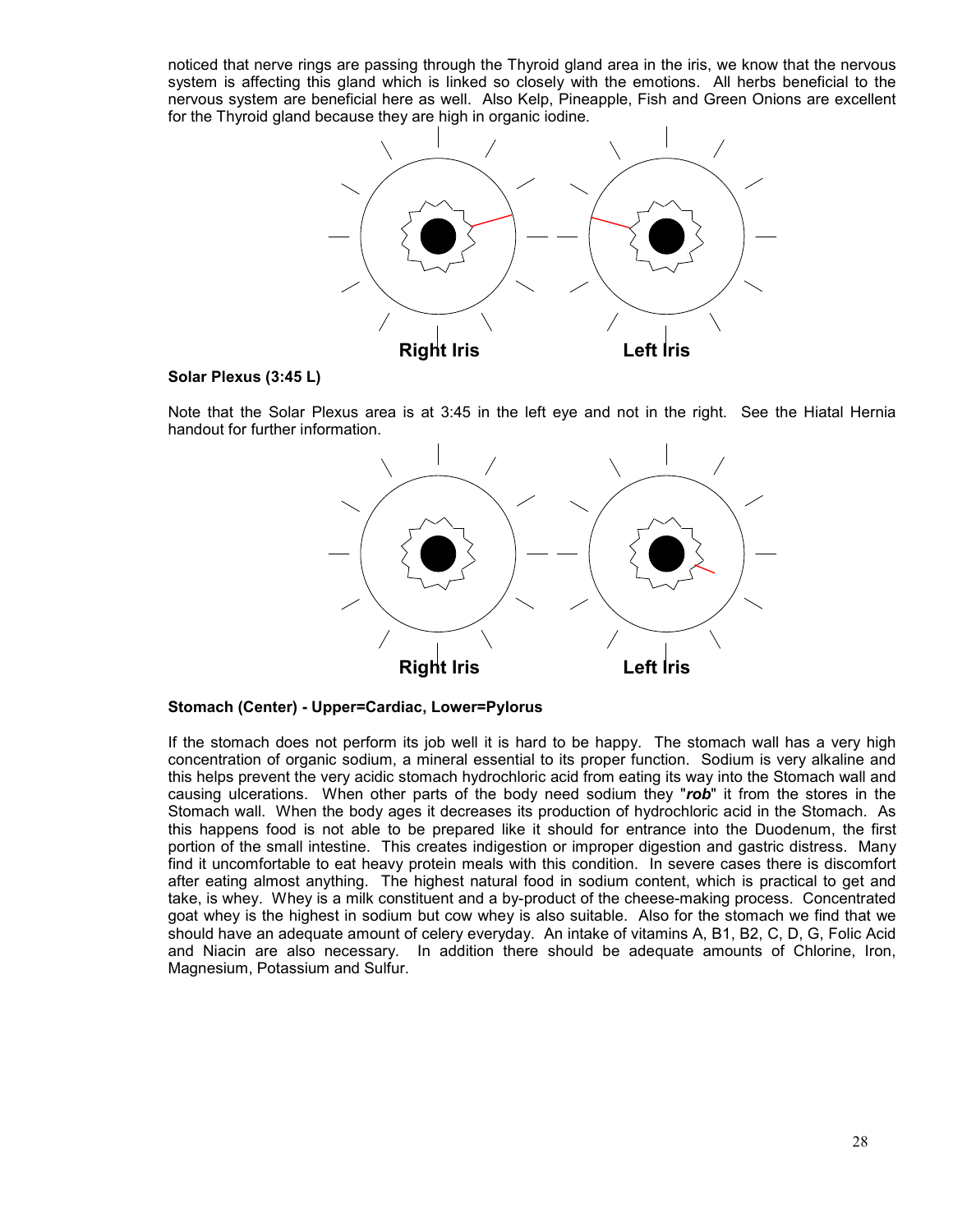A good diet supplies these elements. Herbs helpful for the stomach are Comfrey, Fenugreek, Peppermint, Archangelica, Ginger, Papaya, Raspberry, Slippery Elm and Alfalfa. Sometimes a hydrochloric acid tablet with meals is helpful as a temporary aid in the digestive process.



**Intestines, Sigmoid (Center)**

I am often asked why is there a need for bowel cleansing and care. I have stated repeatedly that I have never seen a Client who did not have a bowel problem. They all do. Many persons say they have no problem with the bowel. It is true that many of these same people may be unaware of their problem. This is to say, they have no symptoms which they immediately associate with a bowel condition. One reason people think this way is because they, and so many others these days, have never known what constitutes a properly functioning bowel. Iridology tells us that the Bowel, and particularly the lower bowel or colon, is the king of the elimination systems. *It is the key to improving nearly all aspects of one's health*. All other health aids can have less than their maximal benefit if the bowel is in need and is neglected. There are some who would rather not speak of the Bowel and its functioning. They think of it as a "*dirty*" subject. Be sure and know that the Bowel is no less an organ than the Liver or Kidneys, both of which have a similar function to the bowel in that these are all organs of cleansing and detoxification. We should clean internally. Remember, it does very little good to be clean on the outside while remaining filthy on the inside. If you are serious about improving your health, it is essential to consider the Bowel first among the elimination systems. The finest way to take care of the Bowel is by use of the Colema Board in conjunction with a cleansing program using Psyllium Hulls and Cascara Sagrada. Foods beneficial to the bowel are all yellow fruits and vegetables as well as cornmeal.



## **Cecum**

This area of the small intestines at its lower end marks the end of the small intestine and the beginning of the large bowel, or colon. In addition, there is also a very important valve named, the Ileocecal Valve. Bowel problems, more often than not, are associated with a dysfunction in this valve. It is not common knowledge that the Appendix serves as an "*oil can*" to lubricate this valve. Surgical removal of the Appendix always causes dysfunction in this valve. The valve functions to emit contents from the Ileum into the Cecum at the proper time and in the proper quantity. In addition, it prevents reflex action of the Cecum contents back into the Ileum. Proper dietary habits are essential for the restoration and proper maintenance of function of this valve. Constipation problems must also be corrected to relieve this valve and restore proper function. Massaging to the left of the right hipbone in circular motion can help stimulate this valve so it can remain closed.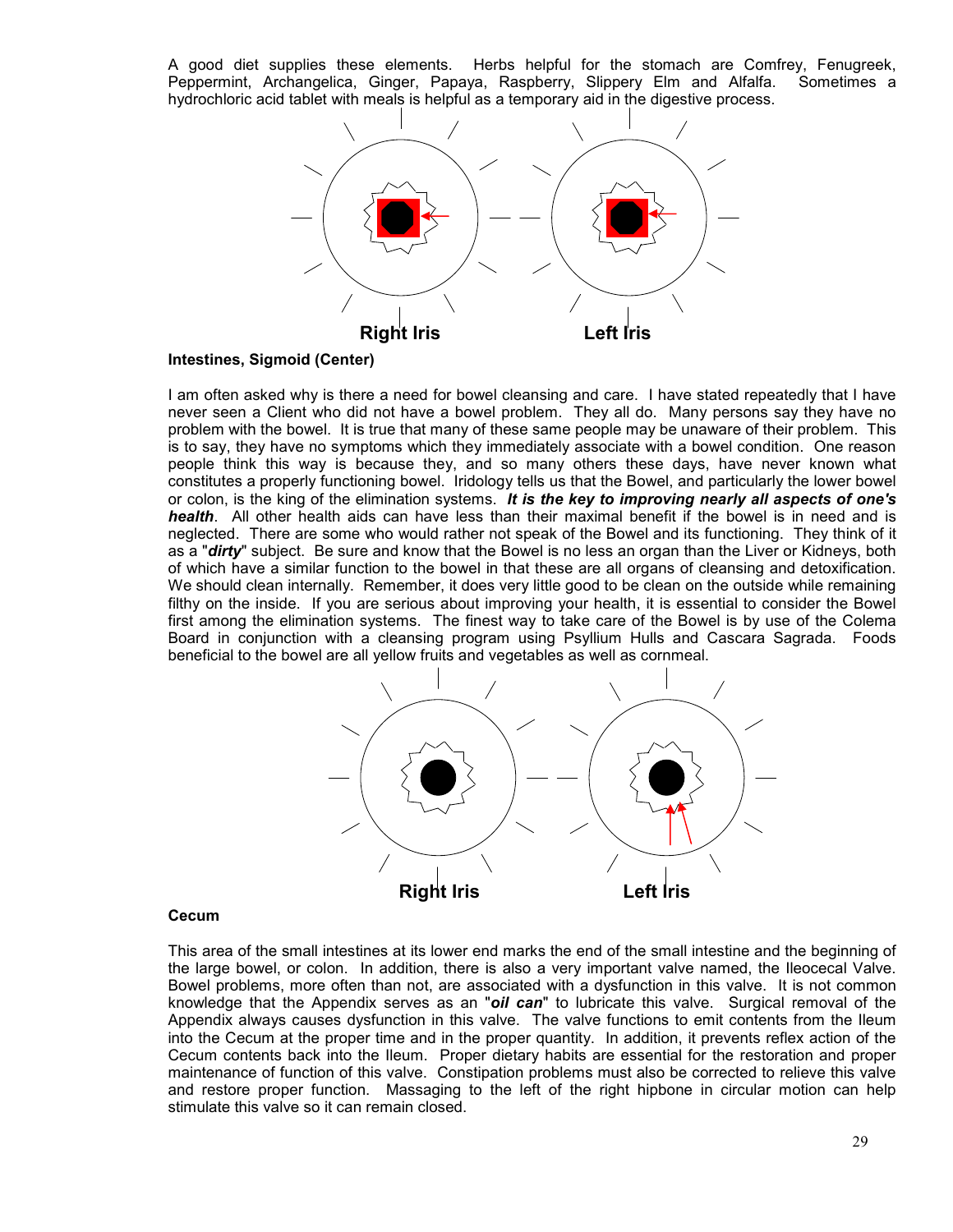When massaging, the area should not be tender. If it's tender or hurts it is quite possible that the valve is open and/or swollen and needs some care.



#### **Ascending Colon**

Many conditions apply here which are evident to the Iridologist. The most common are: lack of tone, prolapsus, pocketed conditions (Diverticula) and spastic as well as ballooned areas. Pockets can be associated with gas formation (flatus). Spasm conditions are often associated with nervous system weaknesses or mental problems and perhaps tensions in life. Weaknesses in the colon wall can produce the ballooned conditions and the area with lack of tone can cause the bowel to be sluggish in moving along its contents. If you have these conditions, bowel care is in order, and this means some permanent dietary changes in your life.



#### **Transverse Colon**

This is an area of the large bowel. It can be, and often is, responsible for considerable trouble in the body if not in good functional condition. Sinus conditions are most often associated with problems in this area of the bowel. In addition, a dropped Transverse Colon can cause pressure problems on the internal organs, especially the Prostate in men and the Ovaries, Uterus and urinary Bladder in women. Also, many Rectal problems are associated with a dropped Transverse Colon as is the condition of the Stomach known as "*Fish-Hook Stomach*". A correction of this condition involves diet changes, special exercises and the use of the slanting board as well as bowel care that insures proper bowel movements. A program of bowel cleansing is often necessary to help restore proper function.

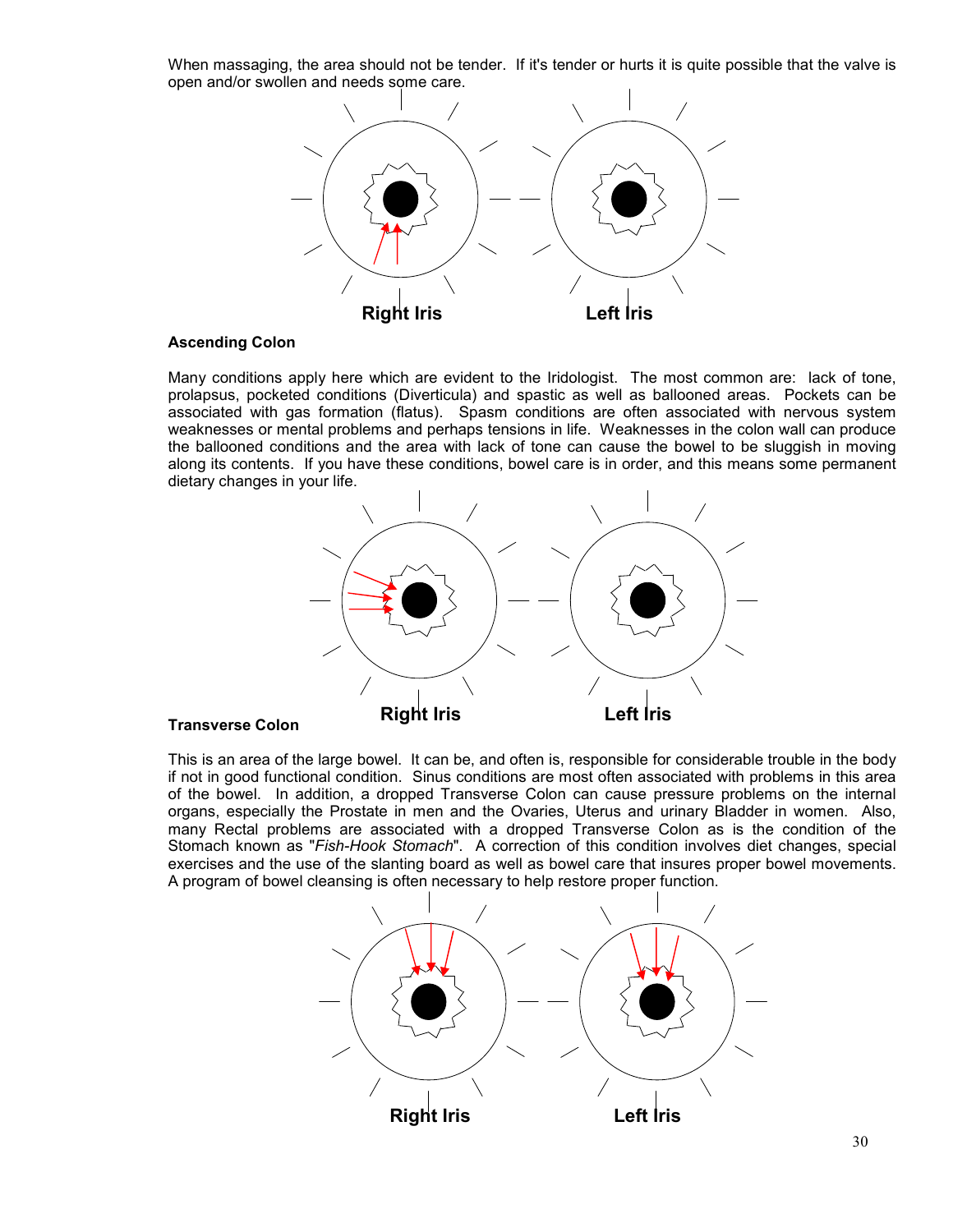## **Descending Colon**

Conditions discussed for the Ascending and the Transverse Colon apply to the Descending Colon. This area of the colon is most strongly affected by toxic conditions. It is the most toxic part of the bowel and can be the site of much bowel distress, especially in chronic constipation cases. The care of this portion of the colon is covered in the area of bowel care in general. Diet, exercise, adequate pure water and colon cleansing are the keys.



## **Duodenum (Center 7:45 R)**

The Duodenum is just at the exit of the Stomach. Ulcerous conditions may develop in this area, i.e., duodenal ulcers. In a chronic stage the condition is seldom painful and the symptoms may be few and exist below the person's level of awareness. Many people are in this chronic stage. A long-term chronic condition may eventually progress to a degenerative stage where tissue destruction is on-going if proper reversal methods are not instituted.



**Peyers Patches (2-3:30 R, 8:30-10 L**)

The Peyers Patches are located between 2:00 and 3:00 o'clock in the right iris and between 9:00 and 10:00 o'clock in the left iris. These are important Lymph Follicles and when they are congested, extreme fevers often follow, as well as interference with assimilation of nutrients. It is Dr. Bernard Jensen's belief that this portion of the small intestine is the most important in the process of digestion and assimilation, because when weaknesses are found in this area, invariably the individual shows signs of insufficient assimilation. In order to take care of the Peyers Patches, techniques used for general bowel care and Lymphatic/Immune System care are used.

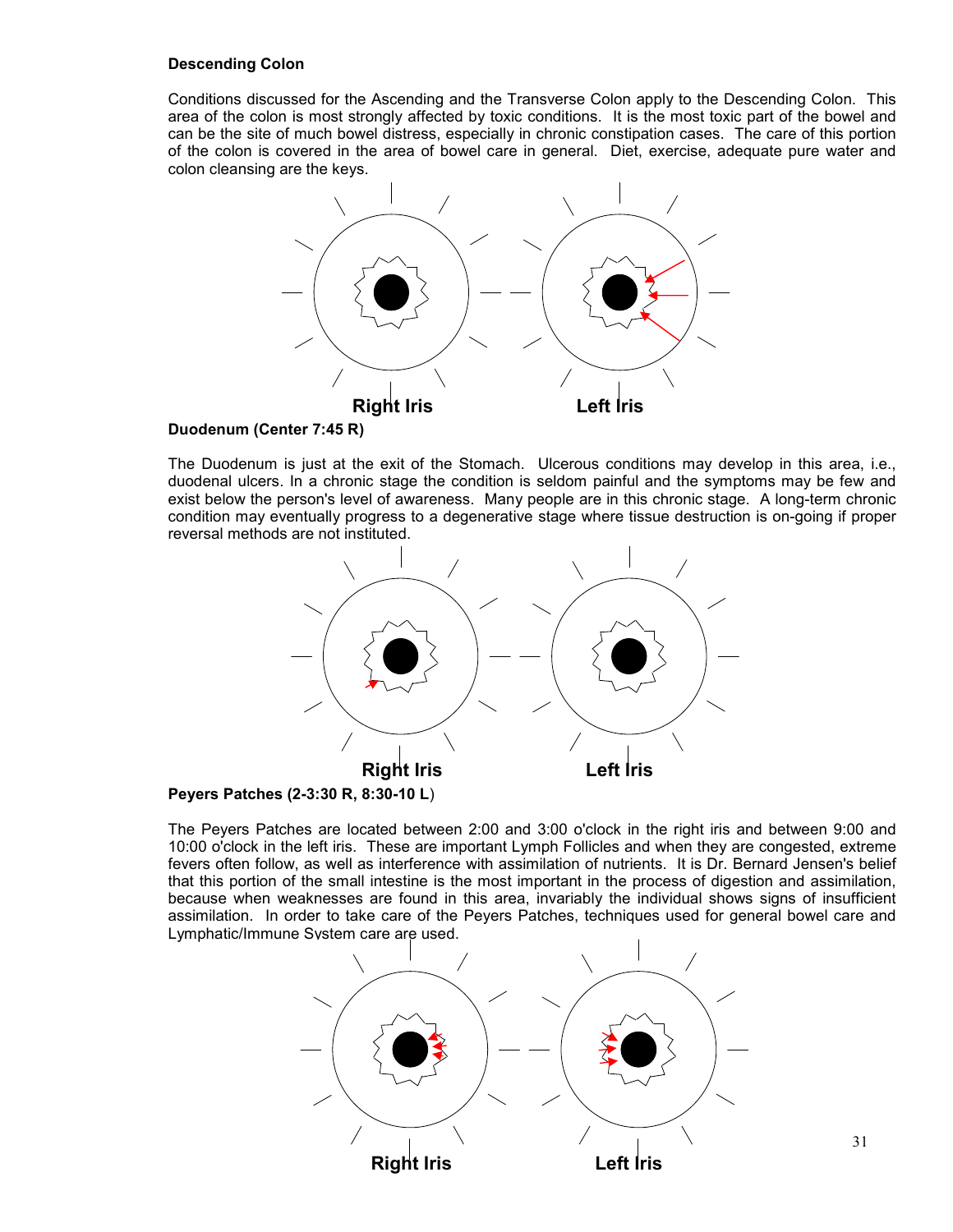## **Lymphatic & Circulatory Systems (Outer)**

The Lymph Glands have eight functions. These functions are (1) Neutralizing toxins and poisons, (2) Returning water from tissues to the blood, (3) Returning leaked protein to the blood, (4) Transporting fats in the body, (5) Transporting hormones by the Lymph System, (6) Destructs foreign bacteria (7) Produces antibodies and (8) Makes up the largest content of fluid in the body; carries more waste than the blood.

In chemical characteristics, the Lymph resembles blood plasma. In fact, it has been described as blood without its red corpuscles. Lymph is necessary as an intermediary substance between blood and tissue. It bathes every active tissue of the body and it is believed to have its origin partly in the blood and partly in the tissues. Lymph may be considered the middleman in the transactions between blood and tissues. The Lymphatic System, in contrast to the blood circulatory system, follows a "*one-way*" network of vessels and arteries that empty eventually into ducts in the internal jugular and subclavian veins. Lymph fluid and lymphocytes are constantly being moved into the bloodstream to carry out their functions. The lymph returns fluid and proteins to the blood, while lymphocytes take part in the formation of antibodies and play an important role in the body's natural Immune System. In particular, Lymph Nodes, ranging from the size of a ballpoint pen tip to the size of a bean, filter pathogenic microorganisms and foreign particles from the Lymph and eject them as waste matter from the body.

The Lymph System has no pumping mechanism. Movement of Lymph Fluids that return liquid and wastes to the blood is carried out by the following six different forms (1) Respiratory movement which creates pressure differences in the body cavities moves the lymph; (2) Muscle movement in the body which squeezes the Lymph along the vessels. Each vessel contains valves that allow the flow to go in one direction only; (3) the Lymph vessels themselves have thin muscle fibers in their composition that move in peristaltic movements; (4) Intestinal movement; (5) Continuous production of Lymph and the pressure behind it forces movement of Lymph Fluids in the system and (6) Difference in pressure in the Lymph Vessels at the tissue end and at the emptying end of the blood vessels in the Thoracic area.

Herbs such as Garlic, Onion, Pau d'Arco, Golden Seal, Echinacea and other foods containing organic sulfur are beneficial to the Immune/Lymphatic System. Vitamin C is also important to this system. The best way to keep the Immune/Lymphatic System clean is to not suppress any discharge out of the body or any fever the body may develop. A "*Fever*" is the body's Immune System burning out toxins. By using medication to lower a fever we suppress the Immune System. Chlorinated drinking water and chlorinated swimming pools should be avoided as chlorine can also suppress the immune system.



## **Skin (Outer)**

The skin is a most important elimination system in the body. It is the largest of all the organs of elimination. Dr. Jensen says the skin is the "*third Kidney*". He says this is because the skin eliminates about two pounds of toxic waste materials through its pores each day. These are often the same type of waste acids eliminated by the Kidneys. If the skin does not function well in its elimination, the Kidneys must carry an increased load. In fact, the skin elimination is so vital that if blocked a person can die within minutes or hours. They can die of ureic poisoning. In other words, they can be poisoned by their own waste materials, which can accumulate in the blood more rapidly than the kidneys can remove them.

32 Taking care of the skin is best accomplished by brushing it daily with a natural vegetable bristle skin brush. It is best to brush all over except for the face and other sensitive areas of the body. A softer face brush may be used if desired. The skin is brushed dry before dressing every morning and before bathing. The skin brush should not be used with water. A wonderful "*afterglow*" can be experienced following skin brushing and a softer lovelier skin can result, "*the skin you love to touch*", as they say. Wearing garments made from natural fibers next to the skin is also important. Synthetic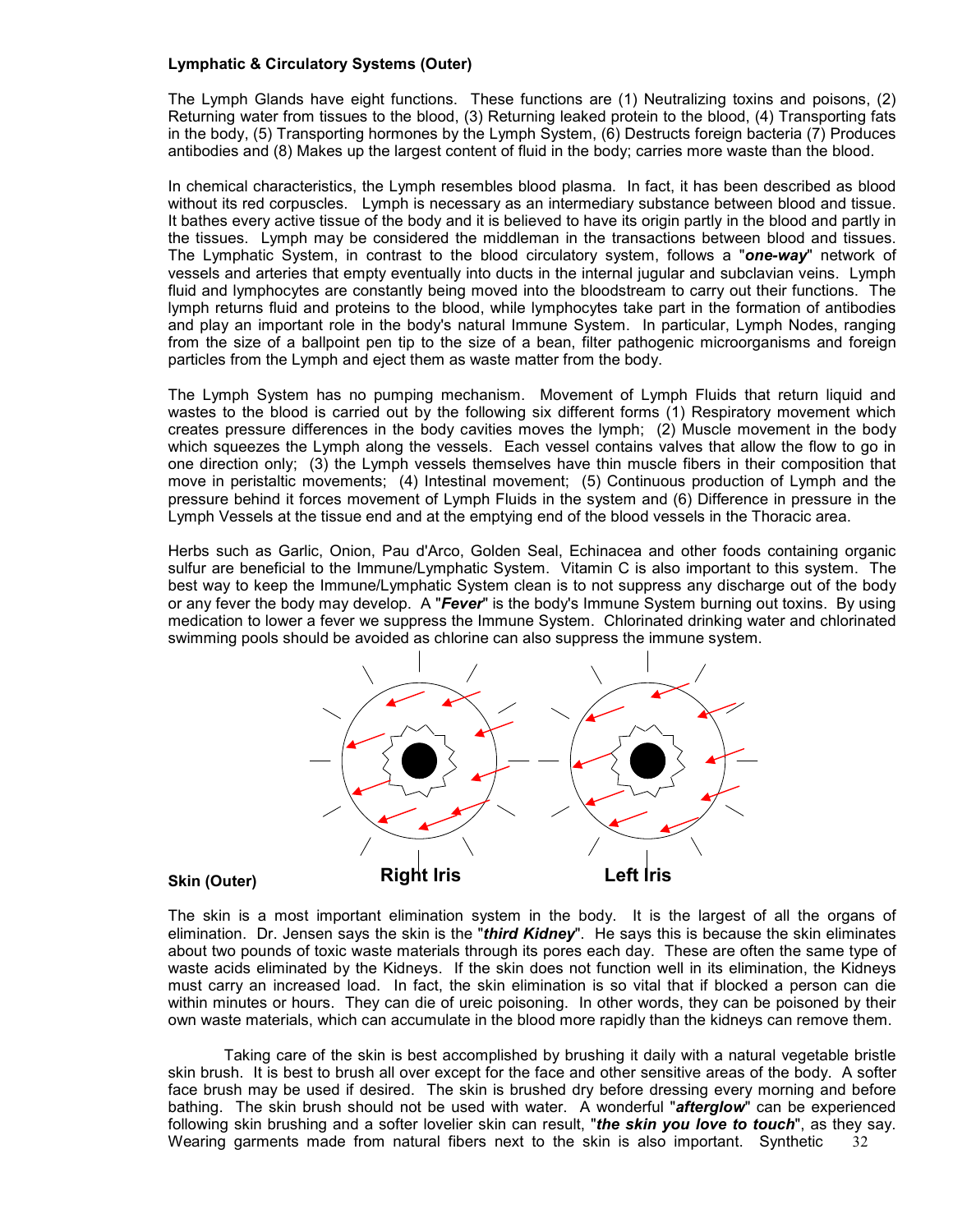materials are usually not absorbent, are often made from coal tar products and serve only to irritate the skin. Cotton, wool and other naturals are best. Also, clothing is best worn loosely against the skin, if possible, to allow the skin to "*breathe*". Please do not use any powders, creams or oils on the skin that your doctor has not specifically advised. Also avoid the use of harsh soaps and detergents to cleanse the skin. If cosmetics are truly desired, please keep them to a minimum. Most dry skin, dandruff, acne and eliminations through the skin can be taken care of by using a skin brush daily and taking care of the bowel.



# **Leg/Knee/Foot (6:00 R, 6:00 L)**

The legs are important because they indicate to some degree the condition of the brain. Dr. Paul Dudley White, the late President Eisenhower's Cardiac Physician, said that *flabby leg muscles meant a flabby brain*. What he means is that the condition of the muscles in the legs is an indicator of the muscular tone of the body. Since it is muscular action which forces the venous blood back to the Heart and causes the lymphatic fluid to flow in the body, these leg muscles are important. You can see that walking, cycling and other exercises to keep the leg pumps going is most important to our general well-being. Inherited weaknesses in the legs need special attention to build this area. Sometimes a lack of Calcium in the legs can cause weaknesses also. Be sure to eat foods high in Calcium such as dark green leafy vegetables, raw goat milk products and other unprocessed dairy products.

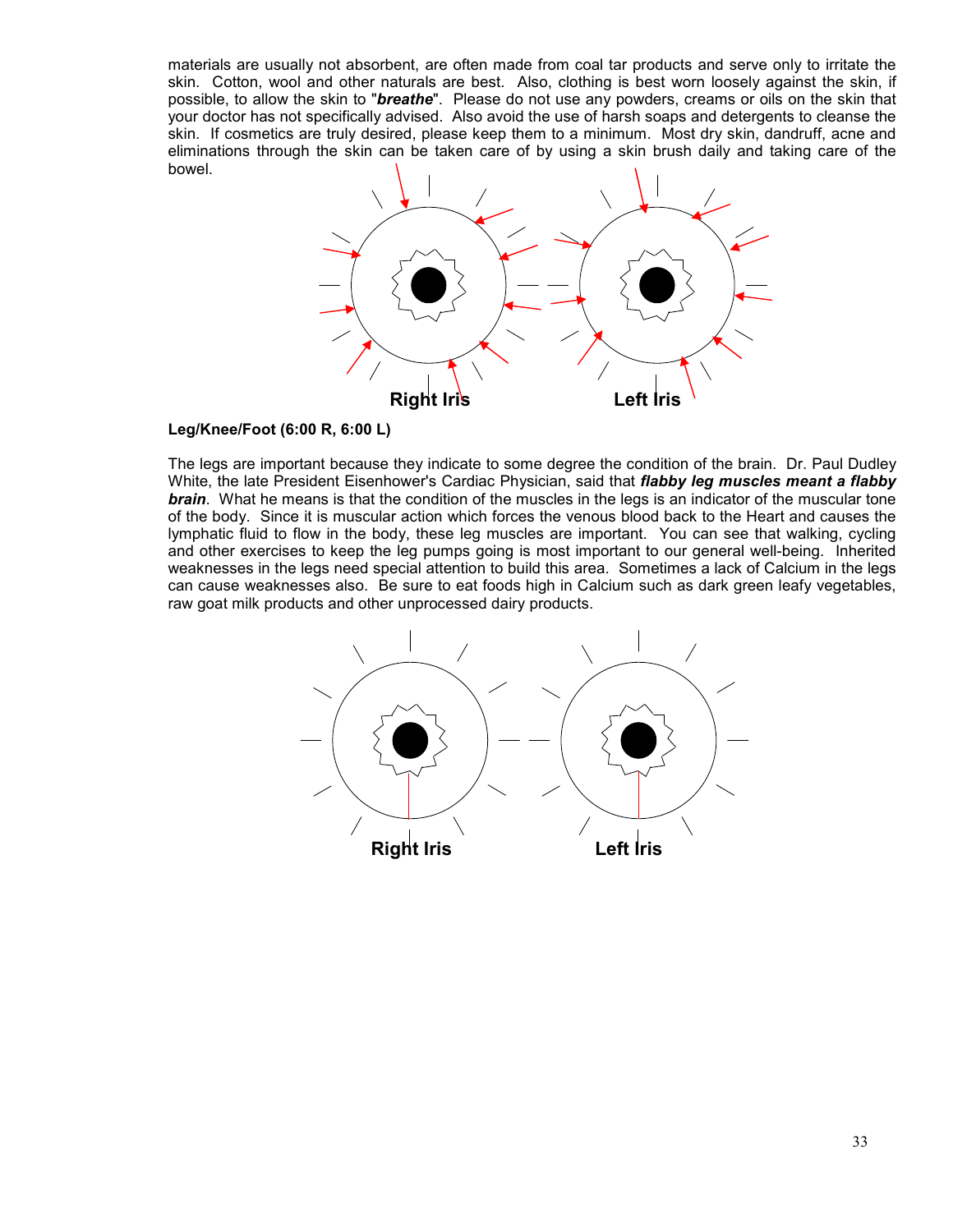- 1. Acute White
- 2. Sub Acute Gray
- 3. Chronic Dark Gray
- 4. Degenerative/Destructive Black

An *Acute* or overactive condition in the body is seen by the Iridologist as white in the iris. An acute condition is a condition that is active meaning there might be discharge or pain as occurring during cleansing (a Cold) or Arthritis (pain in the joints).

A *Sub Acute* condition in the body would be seen as an area slightly darker than the normal color of the iris. This would be a light gray color in the iris which denotes a slightly sluggish area.

A *Chronic* condition in the body would be seen as a darkened area in the iris such as a medium brown color. This would denote a chronic condition in the body or a condition that has been a problem for quite some time. Most individuals do not realize symptoms before they are in the chronic condition. This is when most conditions surface and cause the most problems.

Lastly, a *Degenerative/Destructive* condition in the body would appear as a blackened area in the iris. This is when the cells do not repair themselves and can lead to the end of life if not taken care of properly. Many of the fatal diseases are found in the degenerative area.

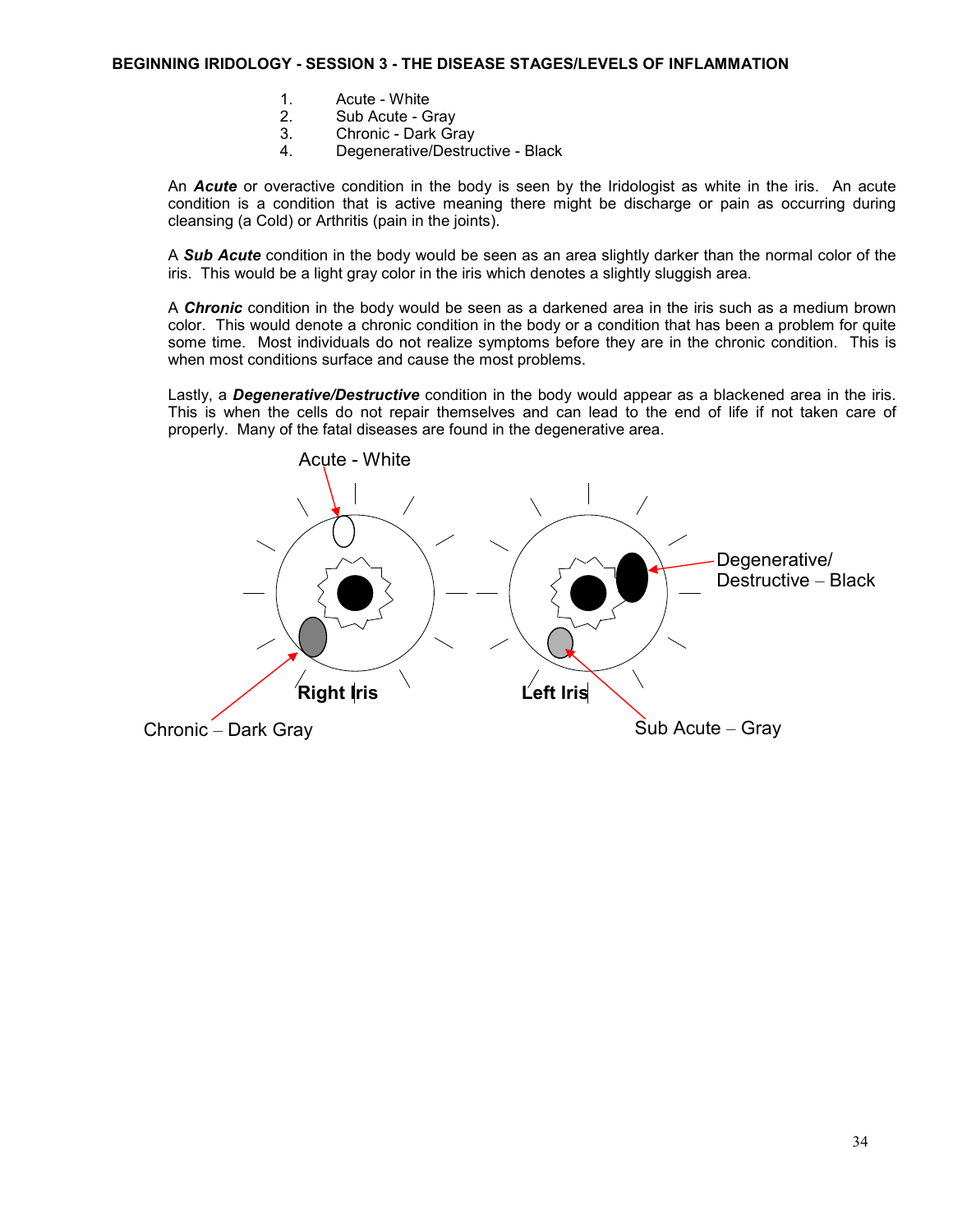#### **Anemia in the Extremities (Venus Congestion-Blue Ring)**

This is a term used by the Iridologist to indicate a lack of circulation to the arms and legs. The legs and feet are the farthest away from the heart. Thus the blood must be returned from the legs against the force of gravity. This is why circulatory problems usually manifest first in the feet and legs. Vitamins helpful are A, B, B1, C, D, G and Niacin. Minerals include Magnesium, Phosphorus, Silicon, Fluorine, Iodine, Iron, Manganese and Sulfur. Herbs include Capsicum, Butchers Broom and Hawthorn Berries. Cold water leg baths and grass and sand walking as taught by Fr. Sebastian Kneipp are very helpful as is exercise in general. Capsicum can also be rubbed on the hands and legs to be absorbed through the skin and a bath can be taken as well with Capsicum.



#### **Arcus Sinilis (Brain Anemia-White Cap)**

Virtually all life activities of the body are directed by the Brain. Dr. Bernard Jensen has found anemia of the Brain to be the most serious result of impaired circulation, low blood count, inadequate nutrients in the blood or any combination of these factors. The joy of life seems to diminish to a sluggish trickle, while thinking slows, memory dulls and a curtain drops over many activities and abilities which were formerly taken for granted. This condition, commonly associated with senility and old age, has less to do with chronological age than it does with our way of life. If a low blood count is suspected, Dr. Jensen advises obtaining confirmation through a lab analysis. You can build up the blood with iron-rich foods such as green vegetables, beets, black cherries, black raspberries, liquid chlorophyll and other supplements. Moving to a higher altitude can help. To improve circulation Dr. Jensen recommends slanting board exercises, early morning barefoot walks in dewy grass or on a sandy beach, Kneipp baths, alternate hot and cold footbaths and physical exercises appropriate to the persons age. Physical exercise stimulates increased adrenaline secretion which in turn stimulates faster, deeper respirations, faster heart action and greater oxygenation of body tissues

Cerebral Anemia means there is a lack of adequate blood supply to the brain areas for one reason or another. Dietary modifications, exercise, herbs, vitamins, minerals, food supplements and use of a slanting board on a regular basis are very helpful in these cases. Herbs such as Gotu Kola, Capsicum and Ginseng are also very helpful. The vitamin necessary is Niacin. I have provided information on the Slanting Board for you at the end of the analysis.

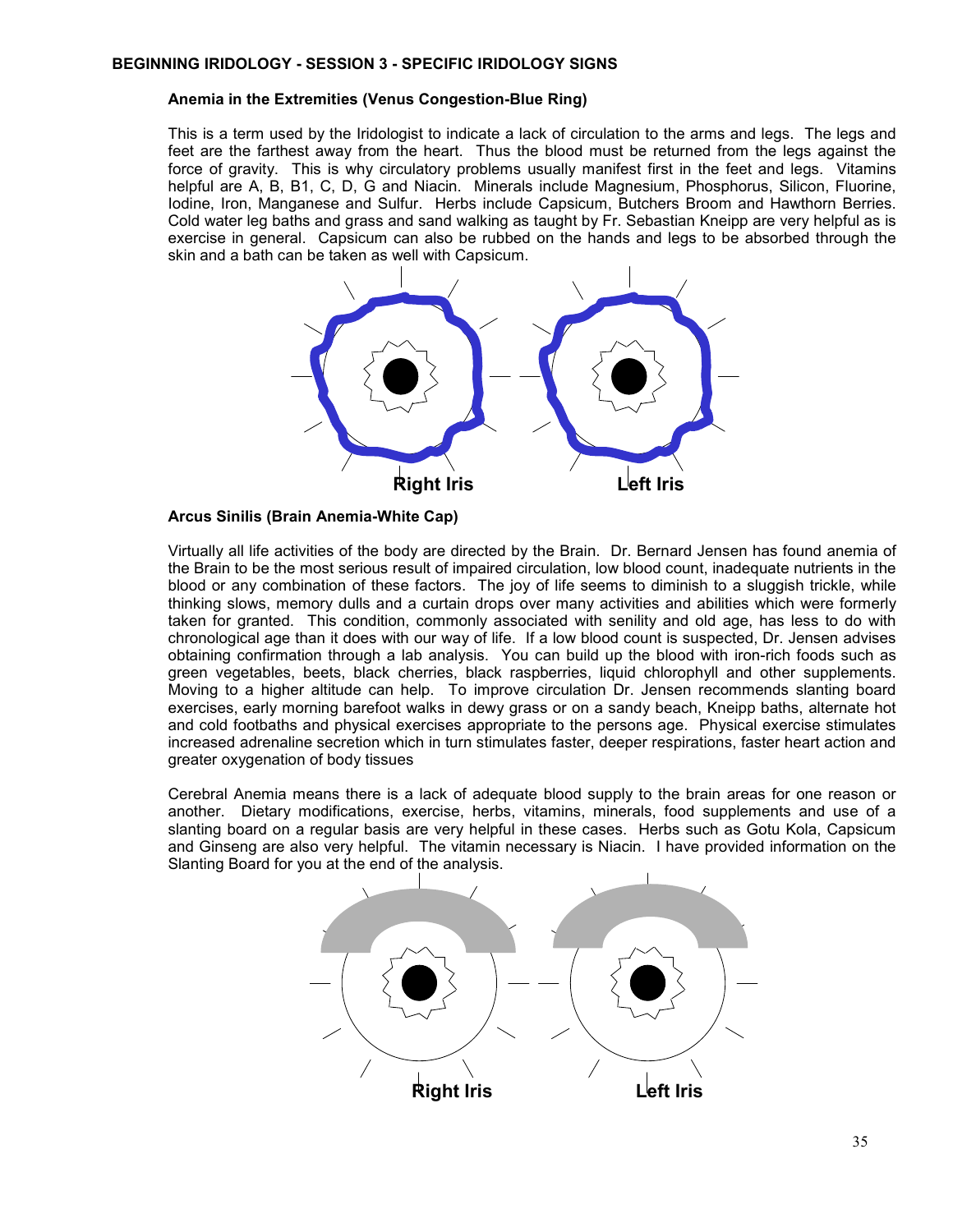## **Assimilation Ring (Over Acid Stomach), Assimilation Ring (Under Acid Stomach)**

Assimilation is how well you absorb the food you eat. *It is not what you eat that counts, it's what you assimilate that your body can use that makes the difference*. We absorb mainly in the small intestine, through the small villi which compose the intestinal walls. The absorptive function of these villi may be hampered by certain diets. Some persons may also have an inherent weakness in this area which does not allow them to utilize their foods as well as others. A proper diet is the best way to aid in assimilation. Also adequate rest is needed as a fatigued system cannot absorb well. Herbs such as Alfalfa, Peppermint, Papaya and Ginger are also beneficial. Should the villi become unable to absorb nutrients properly, cleansing may be encouraged using the herb Comfrey and the digestive aid Pepsin as well as a bulk former such as Psyllium Hulls along with Cascara Sagrada.



Acids may come from the diet, from the state of mind of the person or from under functioning elimination systems. Often all three are involved to some extent. Thoughts can drive the body to an over acid condition faster than the worst diet. This places a strain on the organs whose job it is to eliminate these acids. Therefore, under functioning organs compound the problem. The way to overcome the over acid condition is to take care of the under functioning organs, make the necessary changes in the diet and alter the thinking. Organic sodium foods and high potassium foods are a help in alkalinizing the system. The best way to alkalinize the system is to eat only alkaline foods for a period of time such as fruits and vegetables and to avoid proteins and starches which are acidic foods.



#### **Bowel Pockets**

36 Medically these are called "*Diverticula*". We refer to them as "*Pockets*" because it more accurately depicts what they are, an out pouching of the colon wall associated with an inherent weakness in the colon and perhaps also with increased colon gas developed by improper dietary habits (improper food combining). Bowel pockets can usually cause no problems if kept clean. Bowel pockets frequently can be the spawning-ground for localized sub-clinical infections. When colon debris are allowed to accumulate in them and putrefy, these pockets can become infected and inflamed. If this occurs it is called "*Diverticulitis*". This is a serious condition. Even when not acutely infected, there is frequently a "*low-grade*" infection present producing an irritation of the nerves in the colon wall. It is not uncommon for bowel pockets to be responsible for more enervation and conditions of ill health than is generally recognized. It is best to take care of them by keeping them clean, first using the Colema Board then following up with proper diet, consistent use of intestinal bulk formers such as Psyllium Hulls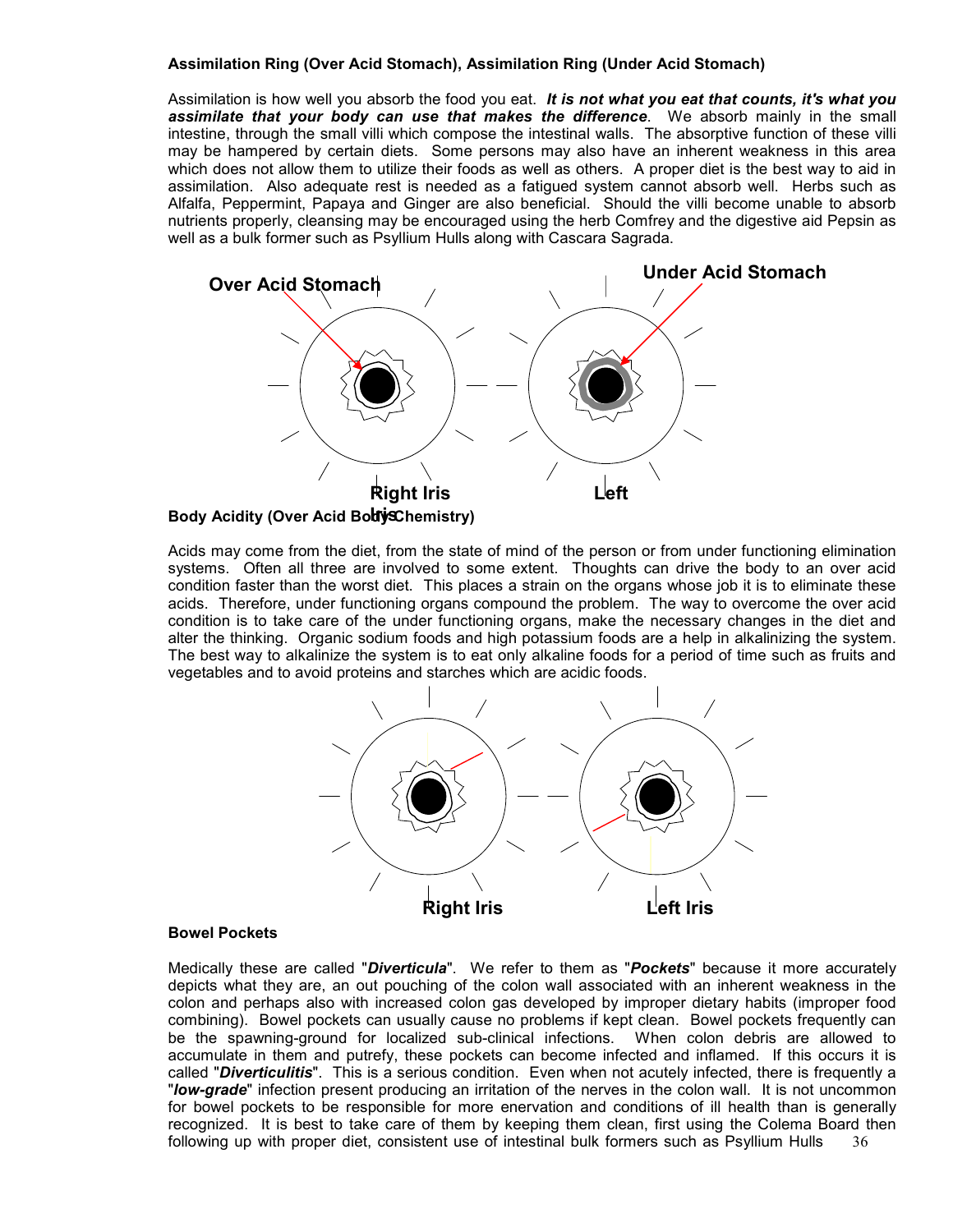and adequate intake of Acidophilus bacteria. Chlorophyll containing products also can be a great help with this. Avoiding granola, individual nuts unless ground into a butter and popcorn.

This is very important as these foods can become trapped in the pockets and can cause pain. Adequate intake of pure water as previously explained in the Kidney area is vital to proper colon health. Many conditions in the body are associated with the neglect of these bowel pockets. Moderate to severe contamination of these pockets is common and the best way to get them cleaned up quickly is with the Colema Board.



#### **Bowel Prolapses**

Gravity is one of the most difficult forces to overcome, because of our continual exposure to it. As a result, we have to exert a great deal of preventive care to reduce the development of Spinal problems, Brain Anemia or Prolapses of the Transverse Colon. Man is a creature who walks erect. His internal organs are held in place by connective tissue and membranes, which generally resist the downward pull of gravity upon those organs, but the combination of enervation and gravity, sometimes together with inherent weakness or chemical depletion, can cause the dropping of the Transverse Colon. Prolapses of the Transverse Colon, is one of the most commonly encountered effects of gravity, and its consequent pressure effects upon the organs of the pelvic region can cause serious problems if not properly counteracted. Among women, the first thing we find is pressure on the Ovaries, Uterus and the blood vessels of the pelvic region. Cysts on the Ovaries may form which do not drain adequately for healing to take place. This is probably responsible for many of the surgeries performed on women these days. Blockage of one or both Fallopian Tubes may occur, hindering or preventing passage of the ovum and contributing to irregular menstrual cycles. Blockage of both Fallopian Tubes would, of course, result in sterility. Prolapses of the Transverse Colon among men, is frequently accompanied by Prostate trouble due to visceral pressure. In general, the pressure due to Prolapses can cause distortions, contractions and irritation to the Sigmoid Colon, which interfere with bowel elimination. If there is enough pressure on the pelvic organs, we may find urinary disturbances and pain in the lower abdomen. Interference with the blood supply to this area may lead to adhesions, bowel distortions, ballooned conditions in the bowel wall, strictures and Diverticula due to restrictions of the passage of wastes and consequent buildup of gas. One of the most troublesome problems in the abdominal areas is that of Hemorrhoids caused by rectal pressure. The veins are forced out of the rectal area because of pressure at the stool. Use of a slanting board, regular exercise, controlling weight, use of herbs, vitamins and foods mentioned earlier in the bowel area are all beneficial to the Transverse Colon.

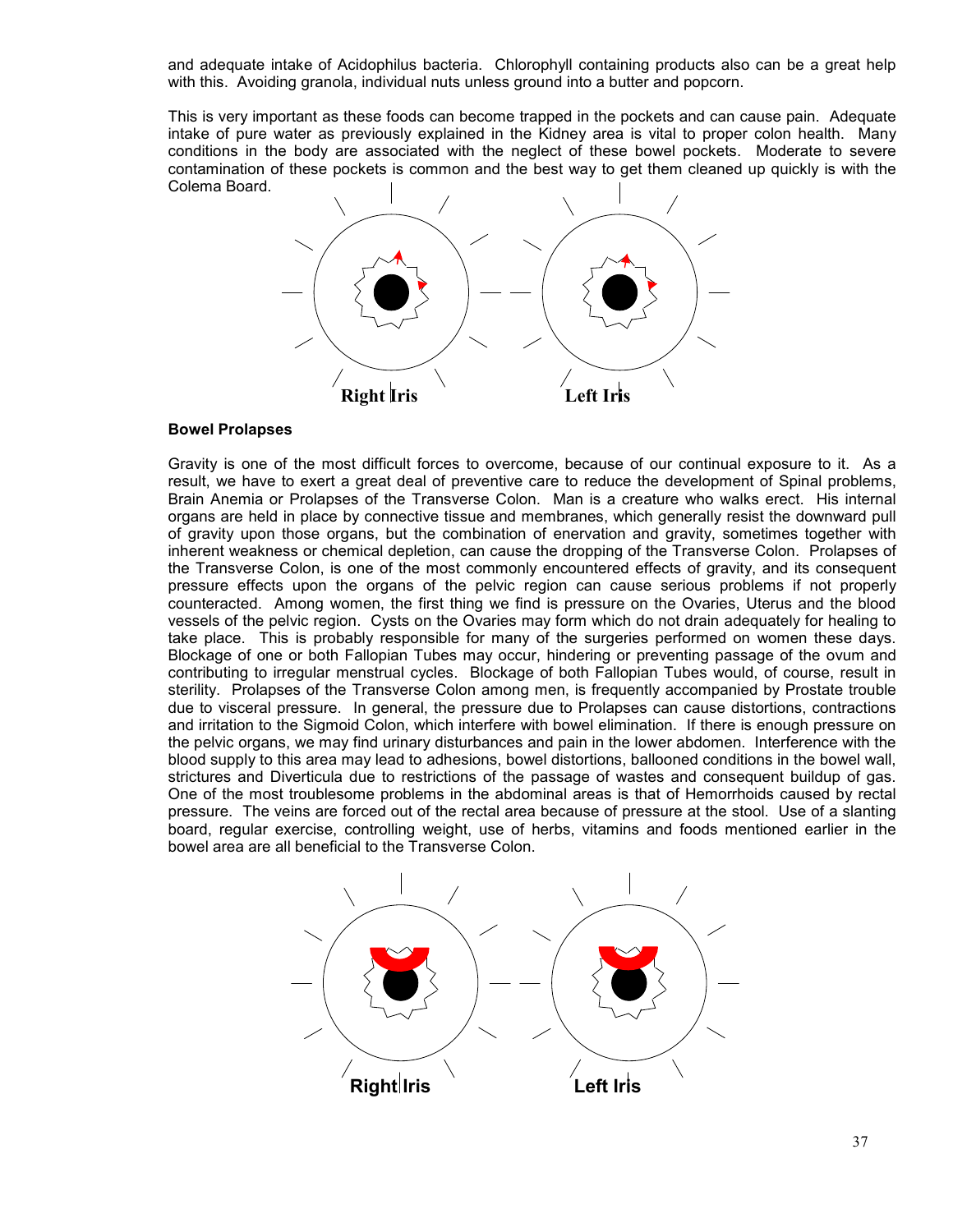## **Constitution (Strong), Constitution (Medium), Constitution (Weak)**

Constitution is important because it gives an indication of the overall "*strength*" of the body. Persons with poorer constitutions have a greater amount and degree of inherent weakness in their body. Generally speaking, they need to care for themselves more than others do with stronger constitutions in order to stay well. They find that they cannot abuse themselves and get away with it. They have to pay more attention to what they eat, perhaps what they wear, the climate in which they work and live, etc. Usually, the poorer the constitution, the more difficult it is to get well and stay well.

People with a very strong constitution often grow up abusing themselves physically because they find they can get away with it and suffer no ill consequences. They don't think about their health very much because they aren't forced to do so by feeling badly. When they do become ill, they usually have little patience with their problem and they tend to recover rapidly. Sometimes they are not always too considerate of the health problems of others with weaker constitutions who perhaps are ill more frequently or take longer to recover.

Persons with the weaker constitutions are frequently more sensitive. They know what it is like to be ill and not to recover so quickly and thus tend to have a greater sympathy with others who are not well. They are often the people found in jobs where they care for the ill. Both those with strong and those with weaker constitutions can be well and stay well. A person with a weaker constitution just needs to take a little extra care. Most people, of course, have a constitution which falls somewhere in between these extremes.





**Constitution (Strong) Constitution (Medium)**



**Constitution (Weak)**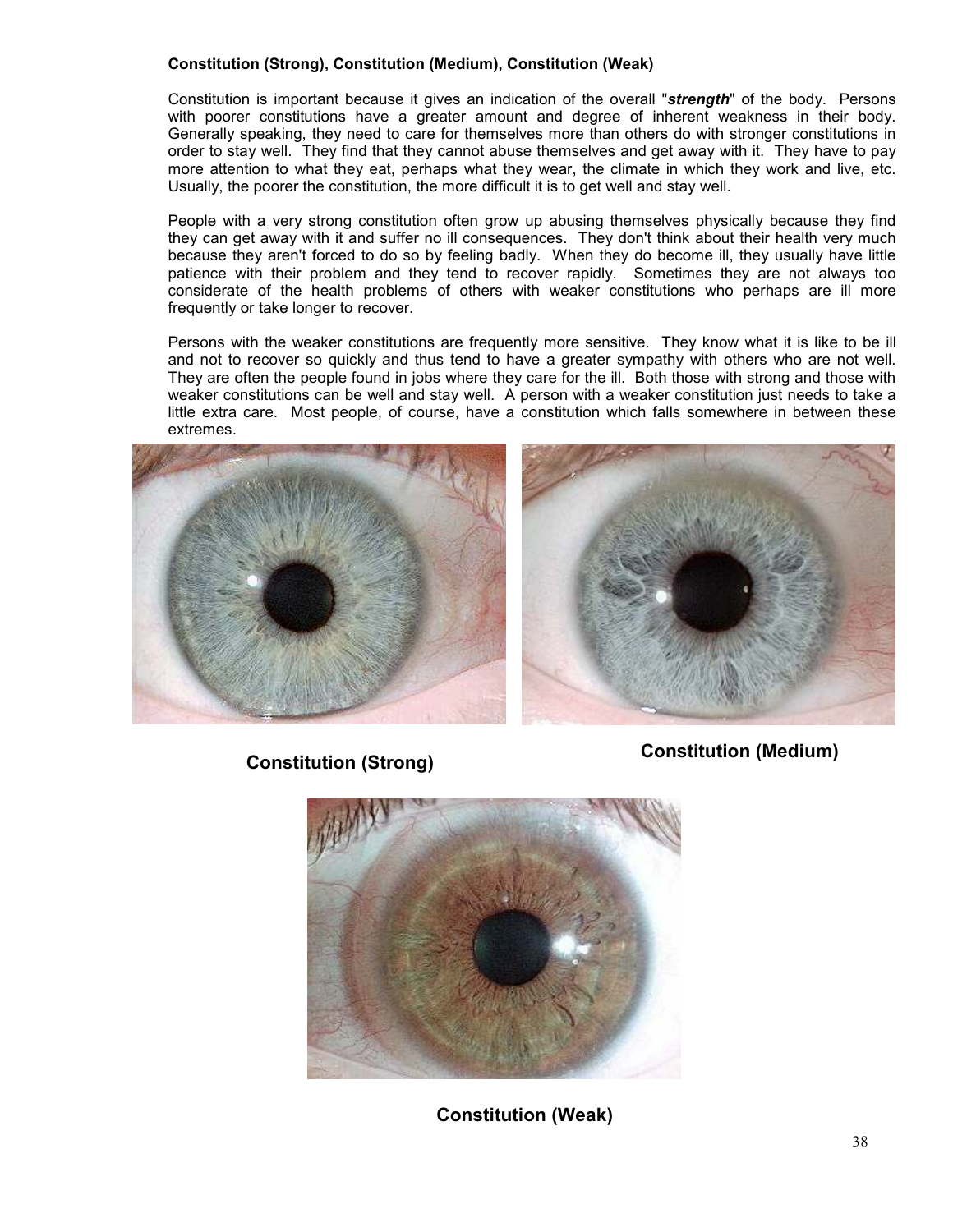## **Drug Spots/Deposits/Psoric Itch Spots (Chemical Deposit)**

The word "*Drug*" refers to any elements absorbed into the tissues of the body which the body is unable to utilize as it would natural constituents, which include over-the-counter medications, prescription medications, inorganic sulfurs (sulfur dioxide) added to foods and other chemicals. Another example might be that in some well water there is sulfur present. This is not too uncommon. Persons who drink this water over an extended period of time may find a yellowish coloration appearing in the iris. Drug settlements in the iris are not limited to drugs as we commonly think of them. Drug settlements can sometimes be enough to cause the iris to appear a different color from a distance or under various lighting conditions in a room. They may make a basically blue iris appear to be hazel colored or even brown. Settlements are usually more intense around the Autonomic Nerve Wreath, which is closer to the pupil and in the bowel areas of the iris. Drug residues always settle greatest in the weakest parts of our body. These areas have less vitality to eliminate these wastes. Drug settlements may be relatively harmless, but also may be an irritant to the tissues and cause chronic problems. It's best if there are no drug settlements. Colorations associated with drug settlements may be removed from the iris through careful and steadfast attention to cleansing procedures. It usually involves the use of Bentonite Clay Water, the herb Algin and proper Colon Cleansing by using Psyllium Hulls and Cascara Sagrada. It can be a difficult thing to do in that it often takes quite a long while to accomplish. Even then, sometimes not all the color can be removed. People who do this cleansing most often do report that their eyes become closer to their natural basic color over a period of time.

The trained Iridologist can observe spots or colors randomly distributed about the iris. If these spots or colors are inside the actual tissue of the iris it is know as a Psora, Psoric Itch Spot or Hyper pigmentation. Psora are areas of tissue weakness due to toxic settlement and encumbrance from drugs, body waste, etc. and is an inherited sign. Psora can be inherited from generation to generation. For instance, if someone has a Psora in one of their organs it may be traced back to a relative who might have had a weakness in that organ at one time and possibly took a synthetic drug. This drug could deposit in this area and be genetically passed through generations. It takes many years for the body to eliminate drugs from the tissues. As a matter of fact, it has been proven that it takes seven years for the body to eliminate the chemicals from one aspirin from its bone marrow. This is very frightening considering the number of synthetic medications used today. The best way to eliminate these Psora is by cleansing the colon as previously described and by strengthening the areas where these Psora are deposited through dietary changes, herbs, vitamins and minerals.



## **Healing Signs (Program Showing Results)**

Changes in the iris indicate gradual purification of the system, the elimination of morbid matter and poisons, and readjustment of the system to normal conditions under the regenerating influence of natural living and treatment. When a person has been treated successfully for a chronic ailment, delicate white intermeshed lines (fibrillar tissue) begin filling in the formerly dark gray area.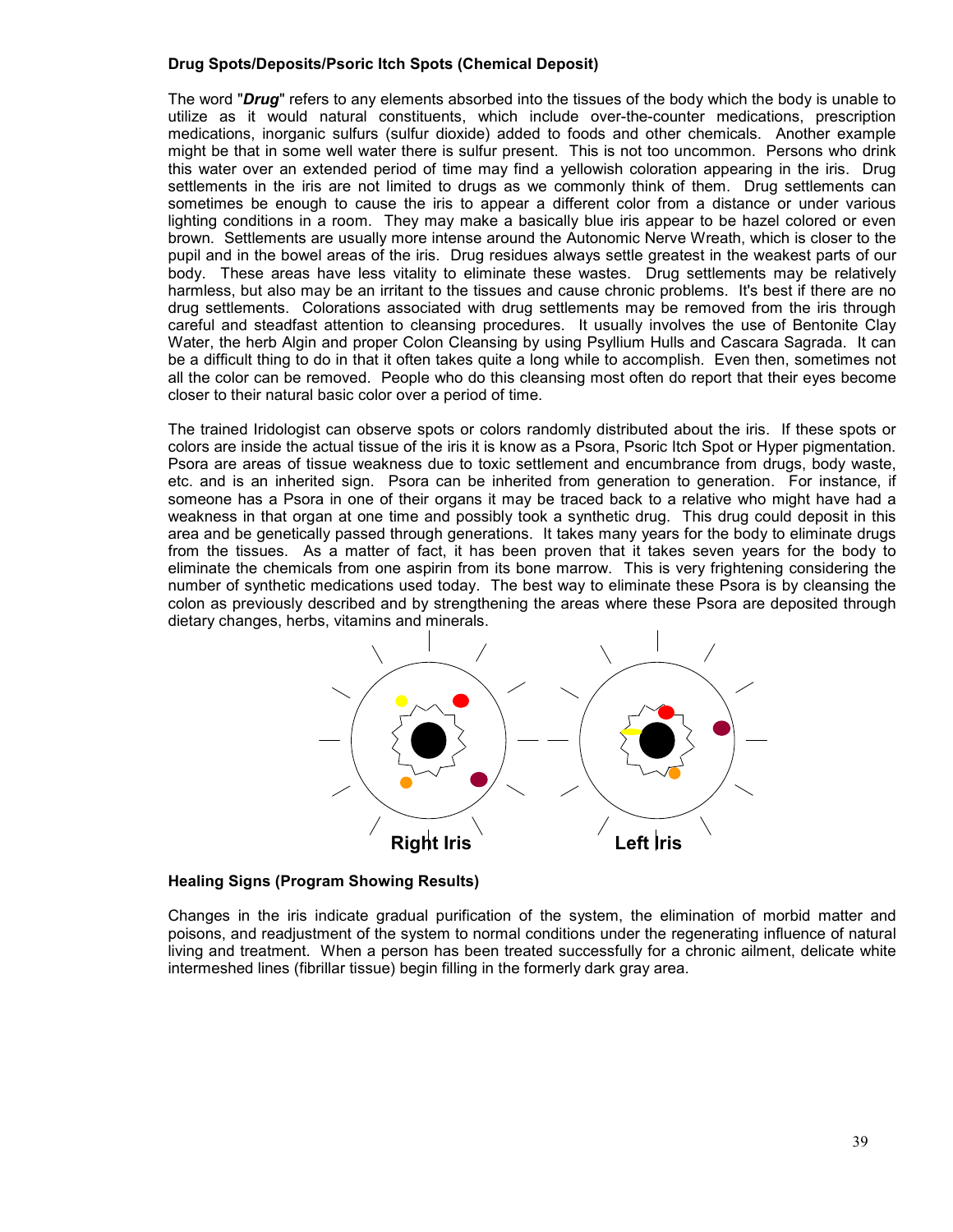If the course of therapy is effective, healing lines may be expected to begin appearing in about three weeks.



## **Heart Trouble**

On the Iridology Chart the Heart area is located in the left iris at 3:00 o'clock in Zone 3, usually on the Autonomic Nerve Wreath line. At times, it appears enclosed within the Autonomic Nerve Wreath, and in other cases, it may be moved slightly to one side. The area of the Aorta is directly above the Heart within the Autonomic Nerve Wreath, which may seem to be split. When we examine the Heart area of the iris, we look for inherent weakness, nerve strength, toxic conditions and reflex effects from other organs. There are many factors that can cause Heart disturbances. We have to consider that there are inherent weaknesses, lack of fresh air, too much fat on the Heart walls, disharmony in the home, disappointments in love, strong passions, over excitement, a weak Medulla; too much pressure on the heart caused by gases in the blood or in the Stomach. The Heart walls can become over stressed with excessive physical exertion. Bacteria ferments in the body, using up the blood salt, which is essential to Heart function. Other harmful effects are overeating, excessive drinking of tea, coffee and alcohol; tobacco smoking; and sexual overexertion. The Heart is affected by sunstroke because the nerves do not transmit proper circulatory impulses to the Heart, causing it to overwork. Chlorosis, an anemic condition, can produce a Systolic Heart Murmur. The leukocytes may die in too great numbers, filling the system with leukocytic poisons. These poisons clog the venous system, which weaken the Liver and give the Heart too much work to do. Some of the Heart structures weaken and thus leave the Heart diseased.

The Heart nerves may lack nerve force, because it has been spent too freely on brain effort. The Brain may be too large for the body; in which case, nerve-building material is not supplied sufficiently to sustain the chest brain and the cardiac nerve with the essential nerve stimuli. We must make sure Chlorine and Iodine foods are included in the diet as well as Iron, Calcium, Magnesium, Lecithin, Vitamin E, Phosphorus foods, nerve fats and salts. Excessive use of beef in the diet and the indiscriminate use of drugs can also deplete the heart of the ability to work at its highest possible potential.

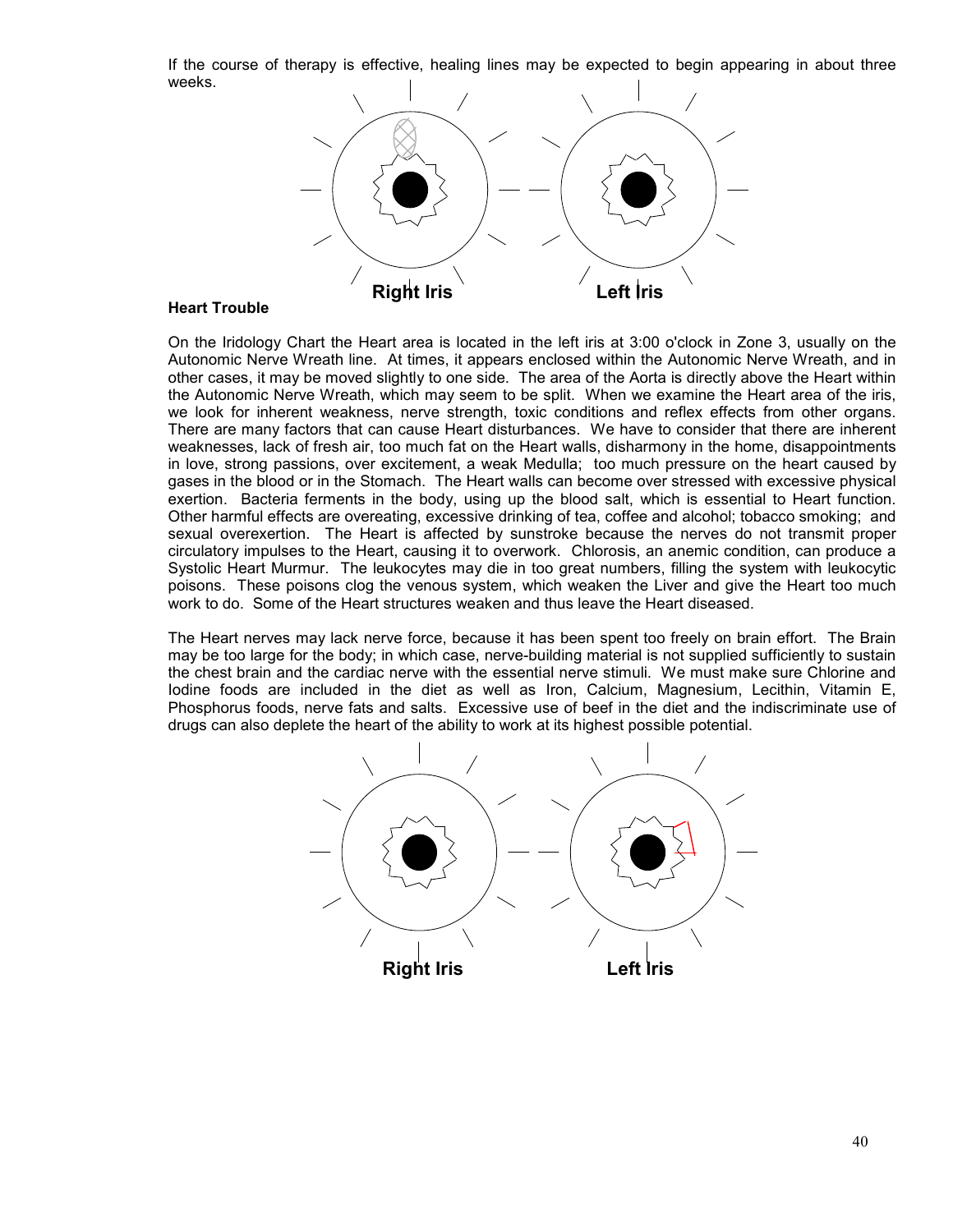## **Irritation of Nervous System (Stressed Out**)

When the nervous system becomes irritated it shows up in the iris of the eye as bright white or covered with pigmentation. Irritation of the nervous system can occur due to injury or stress. Vitamins, minerals, and herbs for the nervous system are beneficial for irritation.



**Lesions/Lacunae (Open or Closed) (Inherent Weaknesses)**

These are the iris signs that represent acquired or inherited weaknesses in the body. They can be recognized by their shapes, although they vary in size and degree of darkness. Lesions are open-ended "holes" enclosed on three sides by trabeculae. The open-endedness of a lesion indicates that metabolic activities are still taking place although at a reduced rate. Lacunae are clustered lesions (two or more) closed at both ends. Crypts are small, closed single lesions, usually very dark. Both lacunae and crypts indicate encapsulated areas of toxic material in which metabolic function has apparently ceased. A white line around the outside of any crypt or lacunae indicates calcification of tissue surrounded the encapsulated area.



## **Lymphatic Rosary (Allergies, Hay Fever, Weakened Immune System)**

The Lymph Glands have eight functions. These functions are (1) Neutralizing toxins and poisons, (2) Returning water from tissues to the blood, (3) Returning leaked protein to the blood, (4) Transporting fats in the body, (5) Transporting hormones by the Lymph System, (6) Destructs foreign bacteria (7) Produces antibodies and (8) Makes up the largest content of fluid in the body; carries more waste than the blood.

41 In chemical characteristics, the Lymph resembles blood plasma. In fact, it has been described as blood without its red corpuscles. Lymph is necessary as an intermediary substance between blood and tissue. It bathes every active tissue of the body and it is believed to have its origin partly in the blood and partly in the tissues. Lymph may be considered the middleman in the transactions between blood and tissues. The Lymphatic System, in contrast to the blood circulatory system, follows a "*one-way*" network of vessels and arteries that empty eventually into ducts in the internal jugular and subclavian veins. Lymph fluid and lymphocytes are constantly being moved into the bloodstream to carry out their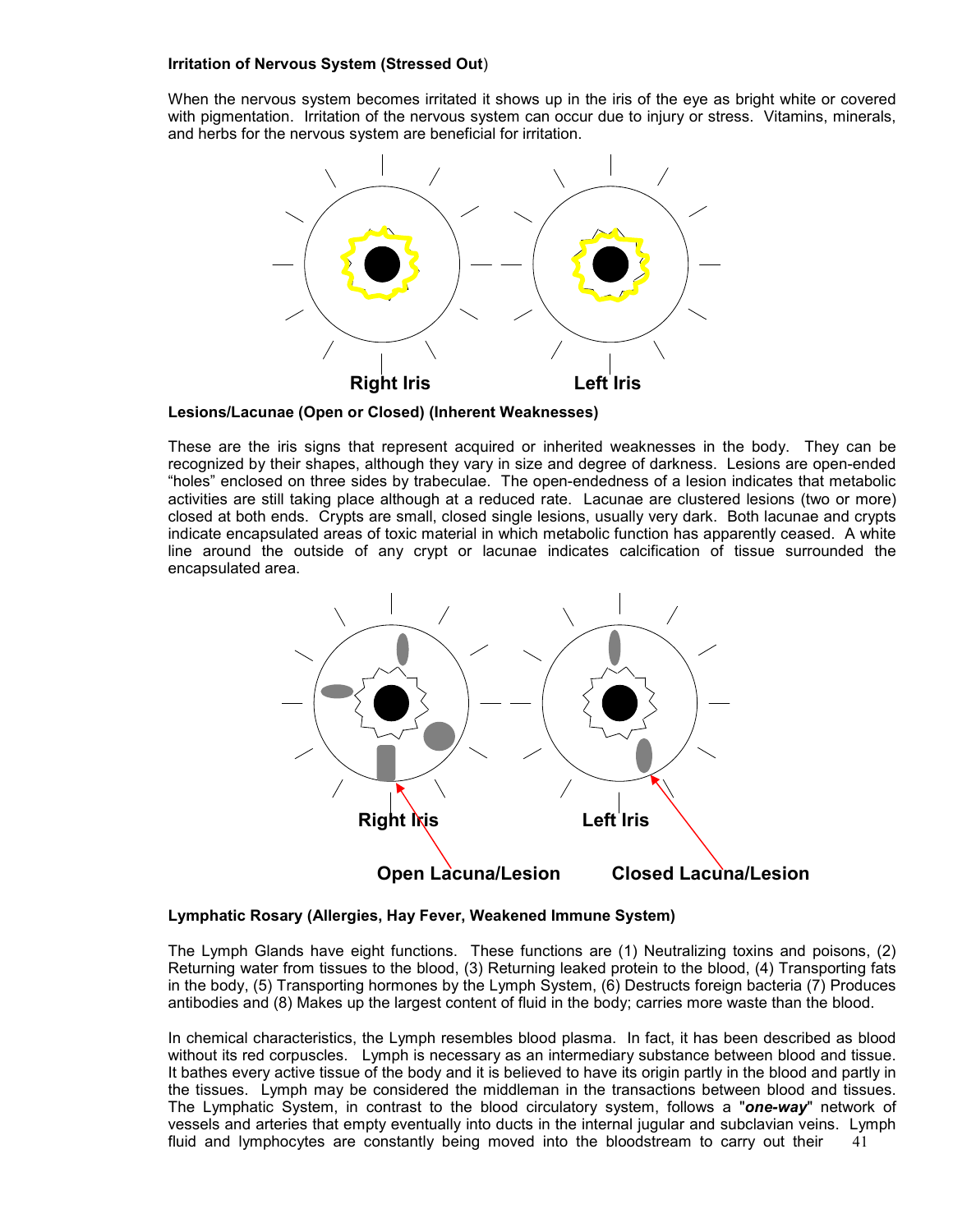functions. The lymph returns fluid and proteins to the blood, while lymphocytes take part in the formation of antibodies and play an important role in the body's natural Immune System. In particular, Lymph Nodes, ranging from the size of a ballpoint pen tip to the size of a bean, filter pathogenic microorganisms and foreign particles from the Lymph and eject them as waste matter from the body.

The Lymph System has no pumping mechanism. Movement of Lymph Fluids that return liquid and wastes to the blood is carried out by the following six different forms (1) Respiratory movement which creates pressure differences in the body cavities moves the lymph; (2) Muscle movement in the body which squeezes the Lymph along the vessels. Each vessel contains valves that allow the flow to go in one direction only; (3) the Lymph vessels themselves have thin muscle fibers in their composition that move in peristaltic movements; (4) Intestinal movement; (5) Continuous production of Lymph and the pressure behind it forces movement of Lymph Fluids in the system and (6) Difference in pressure in the Lymph Vessels at the tissue end and at the emptying end of the blood vessels in the Thoracic area.

Herbs such as Garlic, Onion, Pau d'Arco, Golden Seal, Echinacea and other foods containing organic sulfur are beneficial to the Immune/Lymphatic System. Vitamin C is also important to this system. The best way to keep the Immune/Lymphatic System clean is to not suppress any discharge out of the body or any fever the body may develop. A "*Fever*" is the body's Immune System burning out toxins. By using medication to lower a fever we suppress the Immune System. Chlorinated drinking water and chlorinated swimming pools should be avoided as chlorine can also suppress the immune system.



## **Nerve/Stress/Sensitivity Rings (Stress Affecting Body)**

The presence of nerve rings in the iris, indicate a tense condition in the person. The lifestyle of today is conducive to the formation of nerve rings. These rings can also be called sensitivity rings, which can indicate a highly sensitive individual. Nearly all persons have some nerve rings. A job or a boss that is not to one's satisfaction, a spouse who is difficult to live with or any disharmony or pressures in life can all be causes of nerve rings. If your nerve rings are heavy, perhaps you ought to be giving some thought to an alteration of your lifestyle or taking up some relaxation techniques. Some persons simply drive themselves too hard. They need to spend some time pursuing a relaxing hobby, mentally, if not physically, removing themselves from their usual work. Vacations are especially necessary and are greatly beneficial in reducing stresses of everyday living. Herbs are highly beneficial also and the ones with the most benefit to the nervous system are Catnip, Valerian, Chamomile, Skullcap and Wood Betony. All of the B Vitamins are also beneficial.

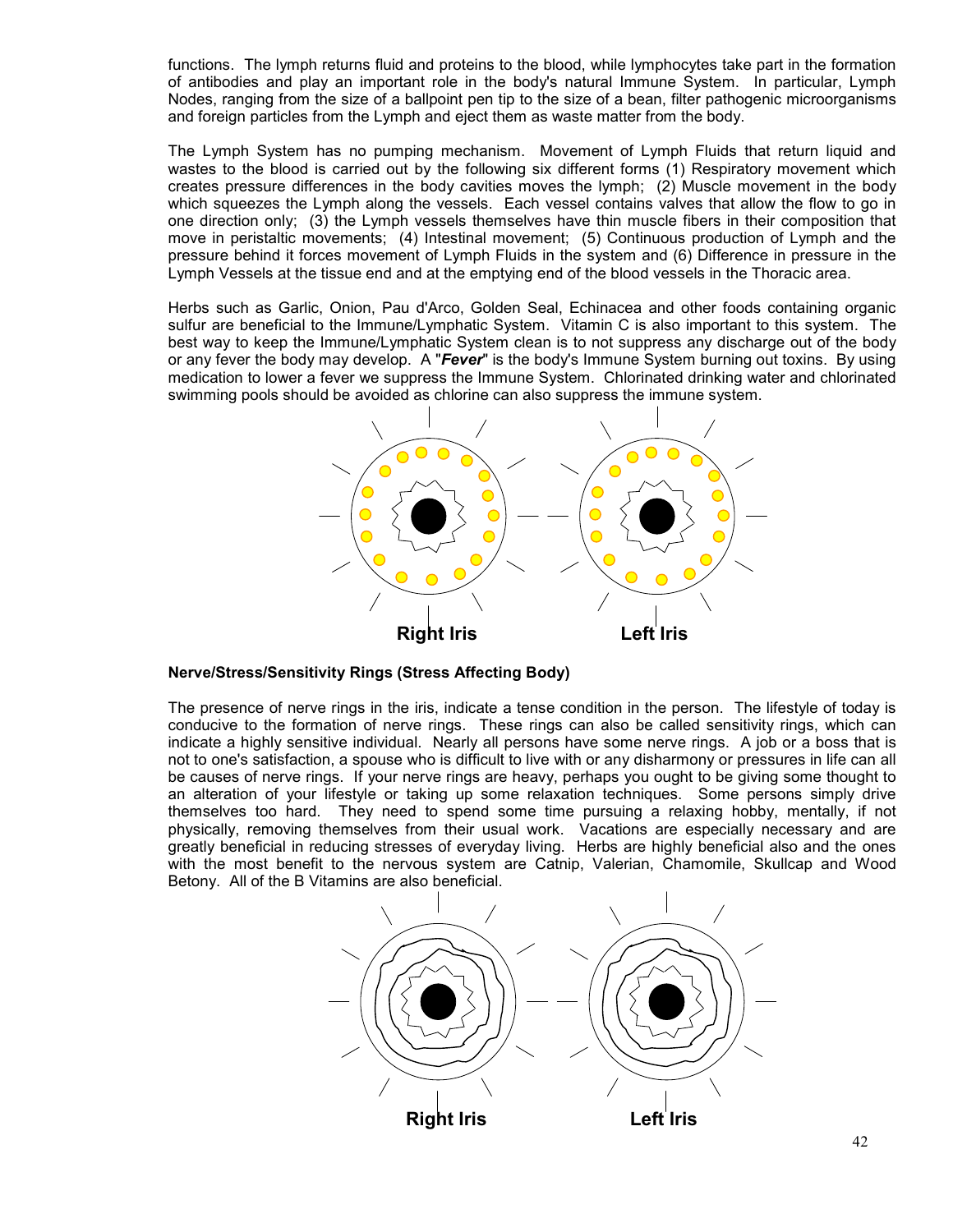## **Personality Typing (Introvert and Extrovert)**

Normally, personality is determined by the autonomic nerve wreath and how small or large the colon is. The smaller and tighter the autonomic nerve wreath is to the pupil, the more introvert and/or private the individual. The larger and more expended the autonomic nerve wreath becomes, the more extrovert and public the individual. Introverts tend to be analytical/thinking, extremist/innovators, and active/kinesthetic. They tend to have strong constitutions. They can be cleansed and can fast. Extroverts tend to be emotional/spontaneous and Polyglandular. They tend to have weak constitutions. They need to be built up before they can be cleansed or be on a fast.



## **Pupil (Enlarged)**

The pupil normally closes down in size when strong light is directed into the eye. The light necessary to take the iris slides is fairly bright and should constrict the pupil accordingly. When it doesn't, it usually is an indicator that chronic fatigue is a problem. Certain drugs or medications can also account for this as can the presence of certain disease conditions. Usually it's simply an indication of chronic fatigue. Taking care of the body and following through with a good health building program will restore vigor and diminish fatigue. An enlarged pupil is indicative of enervation or adrenal fatigue. It suggests that the inner, spiritual self is driving the physical body to exhaustion. Suggests a need for energy-producing herbs and rest.

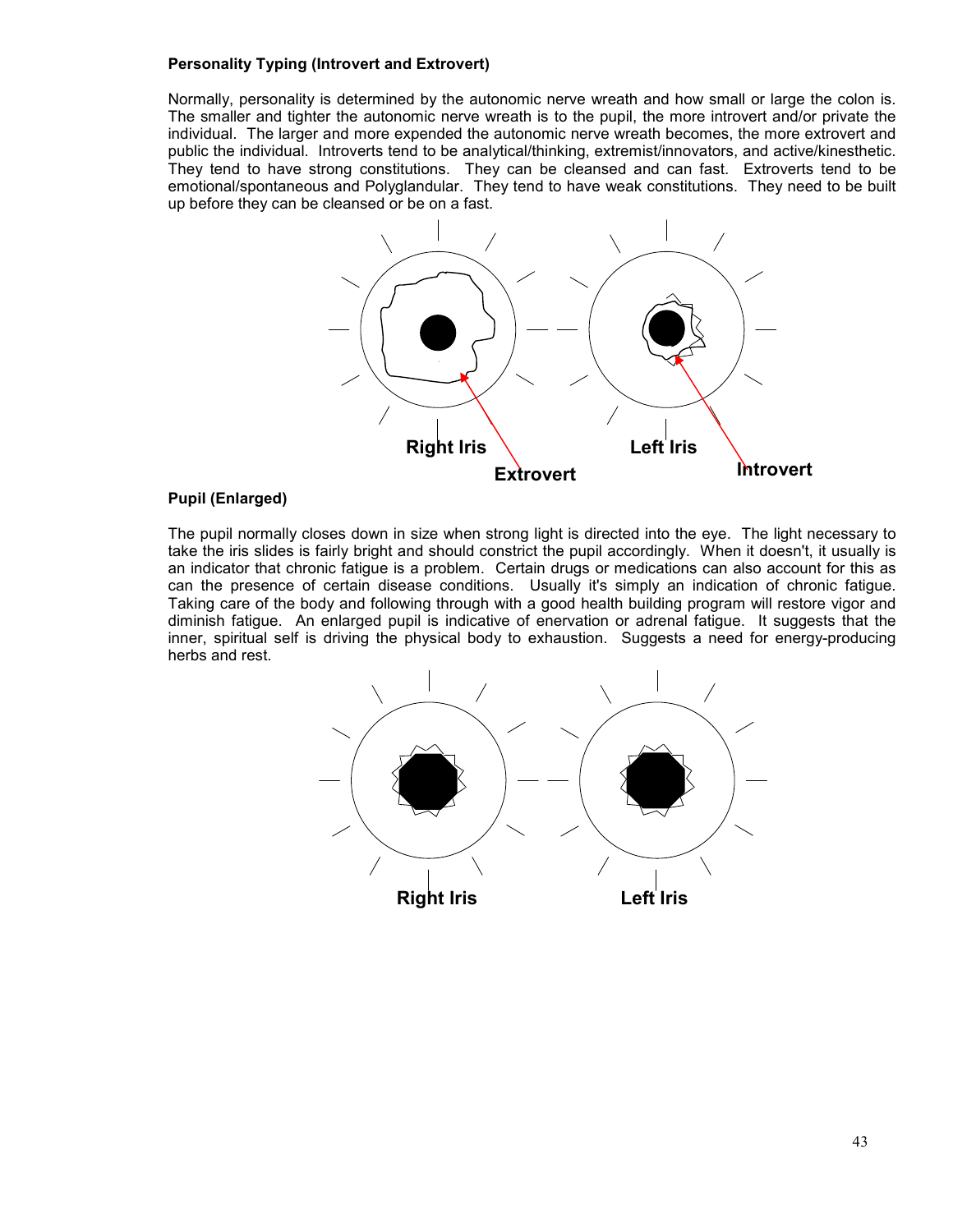# **Pupil (Small)**

A smaller sized pupil may be caused by anything from eye drops to food poisoning. A tight pupil is also indicative of being "*up tight*" inside. Suggests a highly tense individual and a need to relax. Individual may suppress their inner, spiritual self.



## **Pupil (Irregular)**

All pupil irregularities suggest problems with the central nervous system and tendencies towards nervous disorders. Flattened areas on the pupil suggest pressure on the spinal nerves and a need for chiropractic adjustments. Pupil tonus charts showing the meaning of specific pupil shapes are available from several sources.



**Radii Solaris (Minor & Major) - (Toxic Lines, Parasites, Liver Lines)**

"*Radii Solaris*" resemble rays of the sun when visualized in the iris. When these are present in the iris, it is an indication of an inherent weakness in the bowel area. This type of weakness allows toxins from the bowel to more easily influence the tissues into which the radii solaris extend. When these are seen in the iris, it means that extra care needs to be taken by the person to keep the bowel clean by proper diet and colon care. People who have these "*rays of the sun*" often are prone to sinus problems, toxic headache and other toxic symptoms. The use of the Colema Board and Bentonite Clay Water with the herbs Psyllium Hulls and Cascara Sagrada are often needed in these cases.

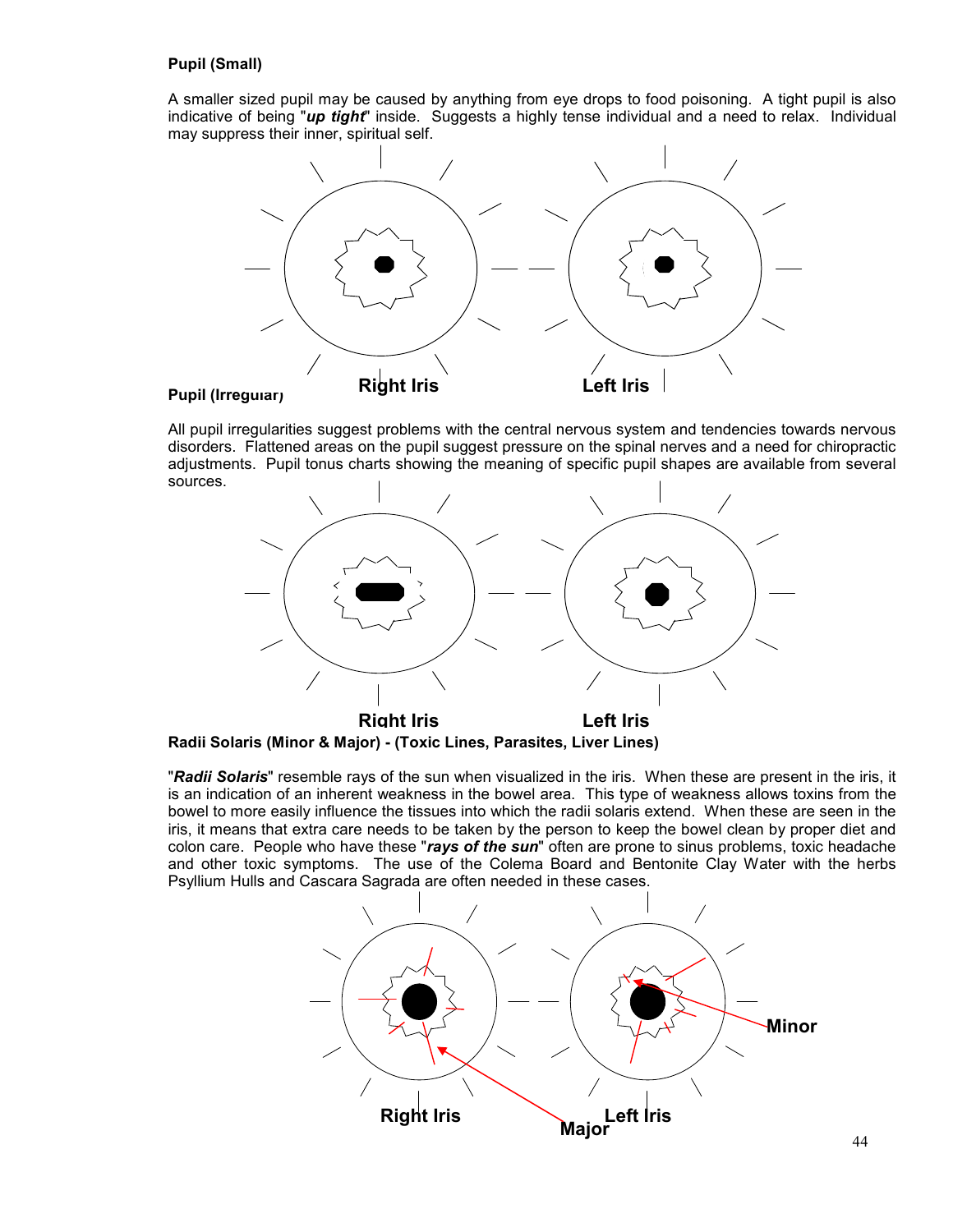## **Scurf Rim (Poor Skin Elimination)**

The skin is a most important elimination system in the body. It is the largest of all the organs of elimination. Dr. Jensen says the skin is the "*third Kidney*". He says this is because the skin eliminates about two pounds of toxic waste materials through its pores each day. These are often the same type of waste acids eliminated by the Kidneys. If the skin does not function well in its elimination, the Kidneys must carry an increased load. In fact, the skin elimination is so vital that if blocked a person can die within minutes or hours. They can die of ureic poisoning. In other words, they can be poisoned by their own waste materials, which can accumulate in the blood more rapidly than the kidneys can remove them. Taking care of the skin is best accomplished by brushing it daily with a natural vegetable bristle skin brush. It is best to brush all over except for the face and other sensitive areas of the body. A softer face brush may be used if desired. The skin is brushed dry before dressing every morning and before bathing. The skin brush should not be used with water. A wonderful "*afterglow*" can be experienced following skin brushing and a softer lovelier skin can result, "*the skin you love to touch*", as they say. Wearing garments made from natural fibers next to the skin is also important. Synthetic materials are usually not absorbent, are often made from coal tar products and serve only to irritate the skin. Cotton, wool and other naturals are best. Also, clothing is best worn loosely against the skin, if possible, to allow the skin to "*breathe*".

Please do not use any powders, creams or oils on the skin that your doctor has not specifically advised. Also avoid the use of harsh soaps and detergents to cleanse the skin. If cosmetics are truly desired, please keep them to a minimum. Most dry skin, dandruff, acne and eliminations through the skin can be taken care of by using a skin brush daily and taking care of the bowel.



## **Sodium/Cholesterol/Calcium out of Solution Ring**

This unusual marking, a translucent-to-opaque ring found in various shades of white starting in Zone 7, seems not to touch the iris but rather to be a deposit or settlement around the circumference of the portion of the cornea visible in front of the iris. That is, it is over the iris without being connected to the iris trabeculae. Its width varies, depending on the severity of the condition. This signs results from chemical imbalances in the body due to an excessive intake of salt or bicarbonate of soda, drugs such as sodium salicylate, calcium out of solution and high cholesterol or triglycerides in the blood. It may be associated with hardening of the arteries, calcium spurs and deposits, joint troubles, and so on.

As a consequence of poor eating habits, heart disease has become the number two health problem in this nation. When Hardening of the Arteries, particularly arteriosclerosis, sets in, many problems result. One approach to reducing these problems has been chelation, a process in which a solvent such as EDTA, a derivative of acetic acid, is introduced intravenously to dissolve the coating of lipids and minerals from the blood vessels.

There is also oral chelation where herbs, vitamins and minerals are taken in large quantity to help dissolve the deposits in the blood vessels. This takes longer than intravenous chelation but is very beneficial. In the iris, we find what we call a Cholesterol Ring. This iris sign indicates that Cholesterol, Calcium and Sodium have come out of the solution in the blood to deposit on the arterial walls. We can take care of this problem by bowel cleansing and dietary changes, but Dr. Jensen believes chelation is an effective means of speeding up the cleansing process. Herbs such as Garlic and Capsicum are excellent for dissolving cholesterol buildup in the veins. Foods high in Magnesium such as all yellow fruits and vegetables are also important in this case.